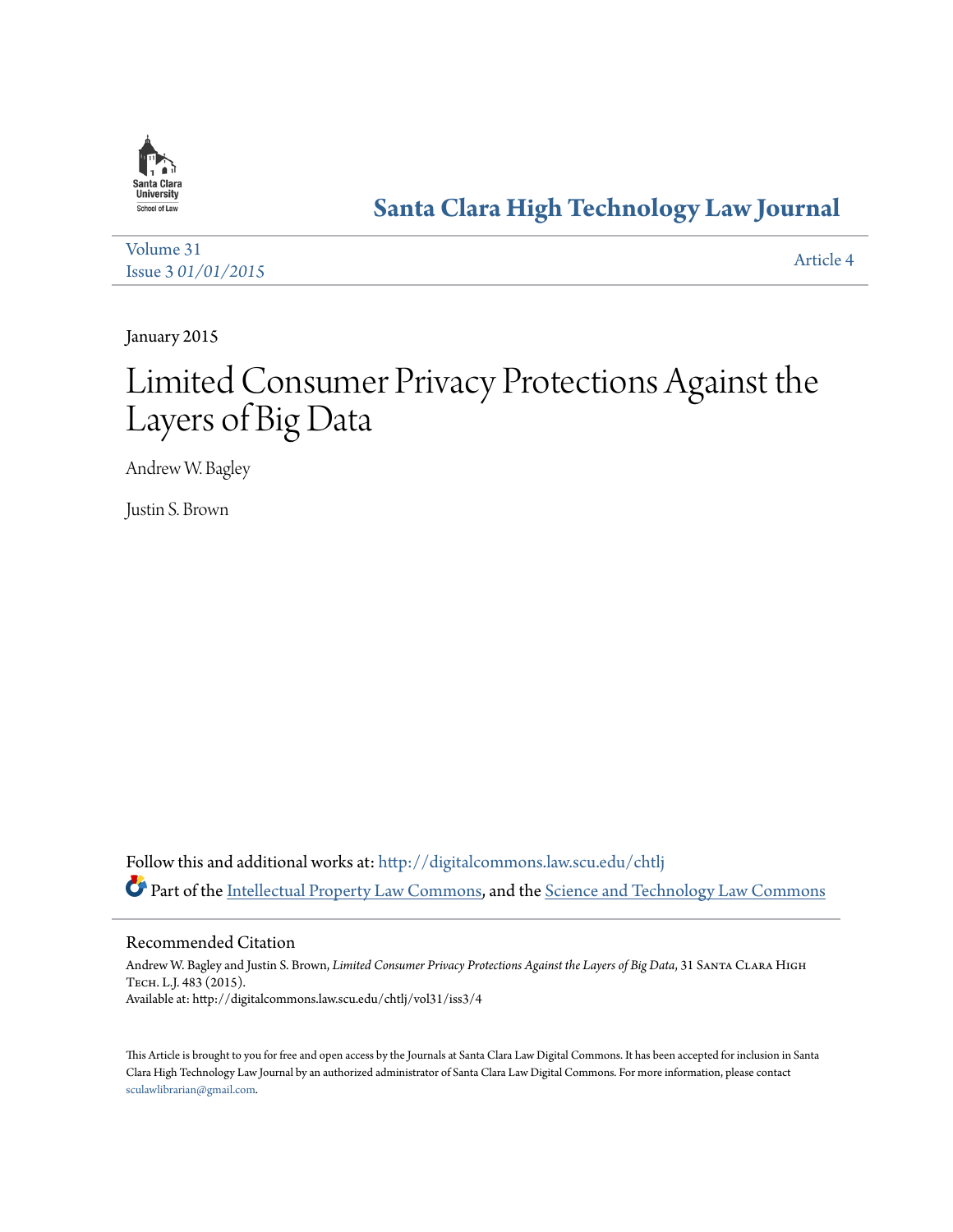# **LIMITED CONSUMER PRIVACY PROTECTIONS AGAINST THE LAYERS OF BIG DATA**

# **Andrew W. Bagley† & Justin S. Brown††**

*Consumers give away their data voluntarily and involuntary through their everyday online interactions. Many of these interactions are governed by "click-wrap" agreements in which consumers agree to data use terms with their Internet service provider (ISP), content provider, or an entire computing ecosystem through various layers of the Internet. This phenomenon effectively means that consumers lose control of their data to an endless web of third party big-data brokers unaccountable to the user. All the while, the increasingly dynamic and valuable nature of datasets makes it difficult to predict how data collected today will be used in the future. To help promote greater privacy protection to consumers, this article proposes that core elements of the Internet ecosystem adopt more robust transparency practices to clarify specific data collection, use, and sharing policies.*

#### TABLE OF CONTENTS

|  | I. THE OMNIPRESENCE OF DATA TRANSMISSION IN        |  |  |
|--|----------------------------------------------------|--|--|
|  |                                                    |  |  |
|  | II. LAYERS OF THE INTERNET AND DATA COLLECTION 490 |  |  |
|  | III. THE TERMS, CLICKS, AND LAWS PERMITTING NEVER- |  |  |
|  |                                                    |  |  |
|  |                                                    |  |  |

<sup>†</sup> Andrew W. Bagley is privacy counsel at CrowdStrike and serves as the Director of Operations for the Secure Domain Foundation. He is an adjunct professor in the cybersecurity policy program at the University of Maryland University College. Mr. Bagley earned his Juris Doctor from the University of Miami. He holds a Master of Arts in Mass Communication Law, Bachelor of Science in Public Relations, and Bachelor of Arts in Political Science from the University of Florida. The views expressed herein reflect those of the author alone and do not represent the views of any employer or client.

<sup>††</sup> Justin S. Brown is an Assistant Professor in the Zimmerman School of Advertising and Mass Communication where he teaches courses in telecommunications and media law. He holds a Doctor of Philosophy in Mass Communications and Masters of Arts in Telecommunications Studies from the Pennsylvania State University, and a Bachelor of Science in Journalism from the University of Oregon.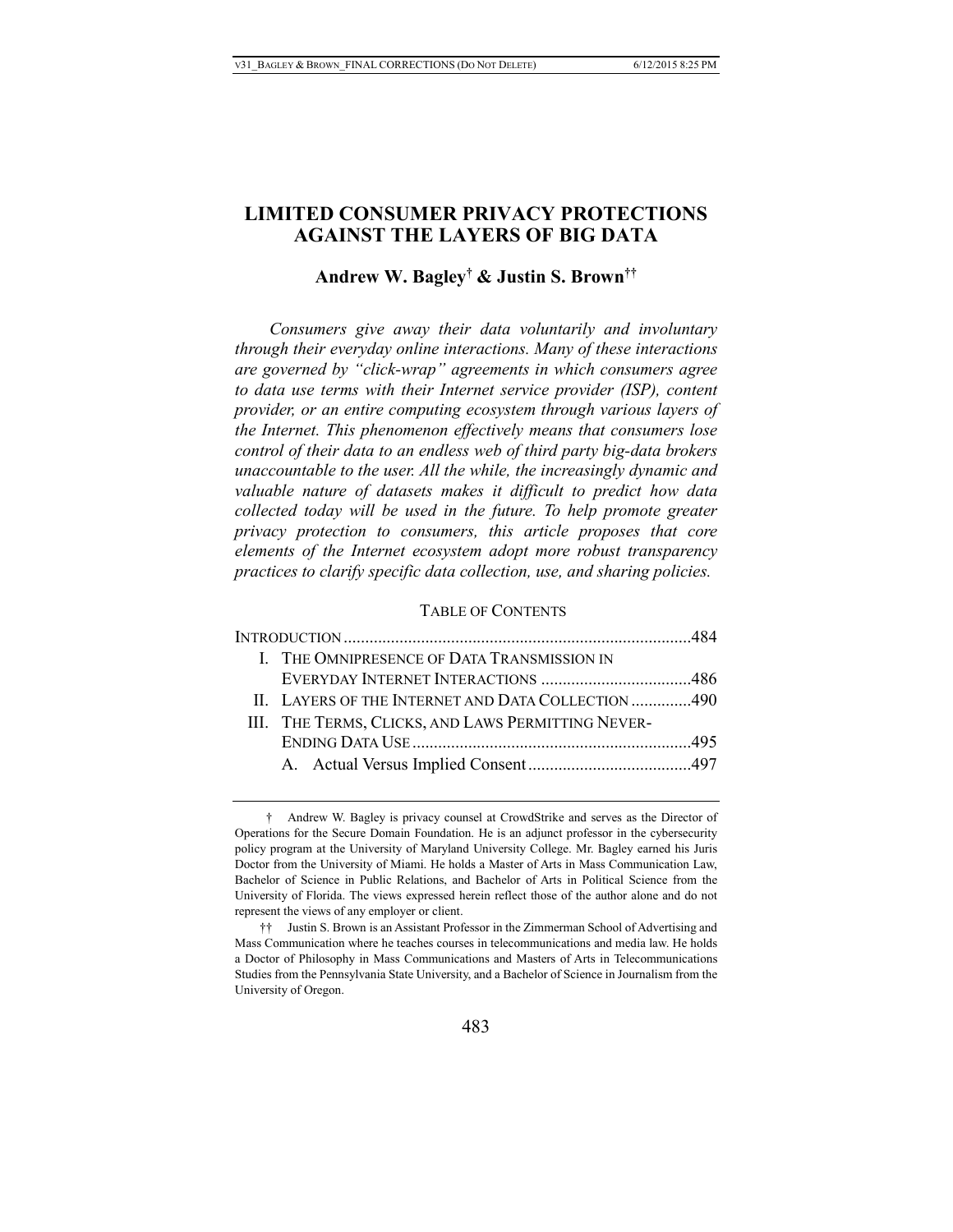|                                                 |  | B. Recent Legal Challenges to Data Use Terms 499     |  |
|-------------------------------------------------|--|------------------------------------------------------|--|
| C. Data Use Rights & Terms of Service: Verizon, |  |                                                      |  |
|                                                 |  |                                                      |  |
|                                                 |  |                                                      |  |
|                                                 |  |                                                      |  |
|                                                 |  |                                                      |  |
|                                                 |  | IV. ONE CONSENT MAY APPLY TO ALL: DATA USE PRACTICES |  |
|                                                 |  |                                                      |  |
|                                                 |  |                                                      |  |
|                                                 |  |                                                      |  |
|                                                 |  |                                                      |  |

#### **INTRODUCTION**

Today, consumers interact with the Internet through an increasing number of devices that range in size, power, and capabilities. Many computing experiences are especially convenient to consumers because of the ease with which they can access their data quickly anytime, anywhere through wired and wireless broadband connectivity. As part of this trend, network computing is heavily distributed on the backend and data storage is decentralized. Through seamless and sometimes subtle online interactions, consumers transmit data that is replicated on multiple servers, passed along to third parties, and repackaged in the big data<sup>1</sup> marketplace.

Across the layers of the Internet, data is transmitted to and collected by everything, from the mobile operating system and apps on a consumer's phone or tablet<sup>2</sup> to the Internet Service Provider (ISP) that connects a device to the Web and the website destinations to which a user navigates. With each of these parties, consumers form independent relationships defined through "terms of service" or "terms-of-use agreements." Consumer online-behavioral data is highly valuable not

<sup>1.</sup> *See* Ira S. Rubinstein, *Big Data: Then End of Privacy or a New Beginning?*, 3 INT'L DATA PRIVACY L. 74 (2013) ("Big data refers to novel ways in which organizations, including government and businesses, combine diverse digital datasets and then use statistics and other data mining techniques to extract from them both hidden information and surprising benefits.").

<sup>2.</sup> Data collection on mobile devices can occur before a user has even used their device to access a webpage. For example, Apple's iPhone automatically collects, stores, and transmits location data. Brian X. Chen, *Why and How Apple Is Collecting Your iPhone Location Data*, WIRED (Apr. 21, 2011), www.wired.com/2011/04/apple-iphone-tracking/; Chris Foresman, *Android Phones Keep Location Cache, Too, But It's Harder To Access*, ARS TECHNICA (Apr. 22, 2011), http://www.arstechnica.com/gadgets/2011/04/android-phones-keep-location -cache-too-but-its-harder-to-access/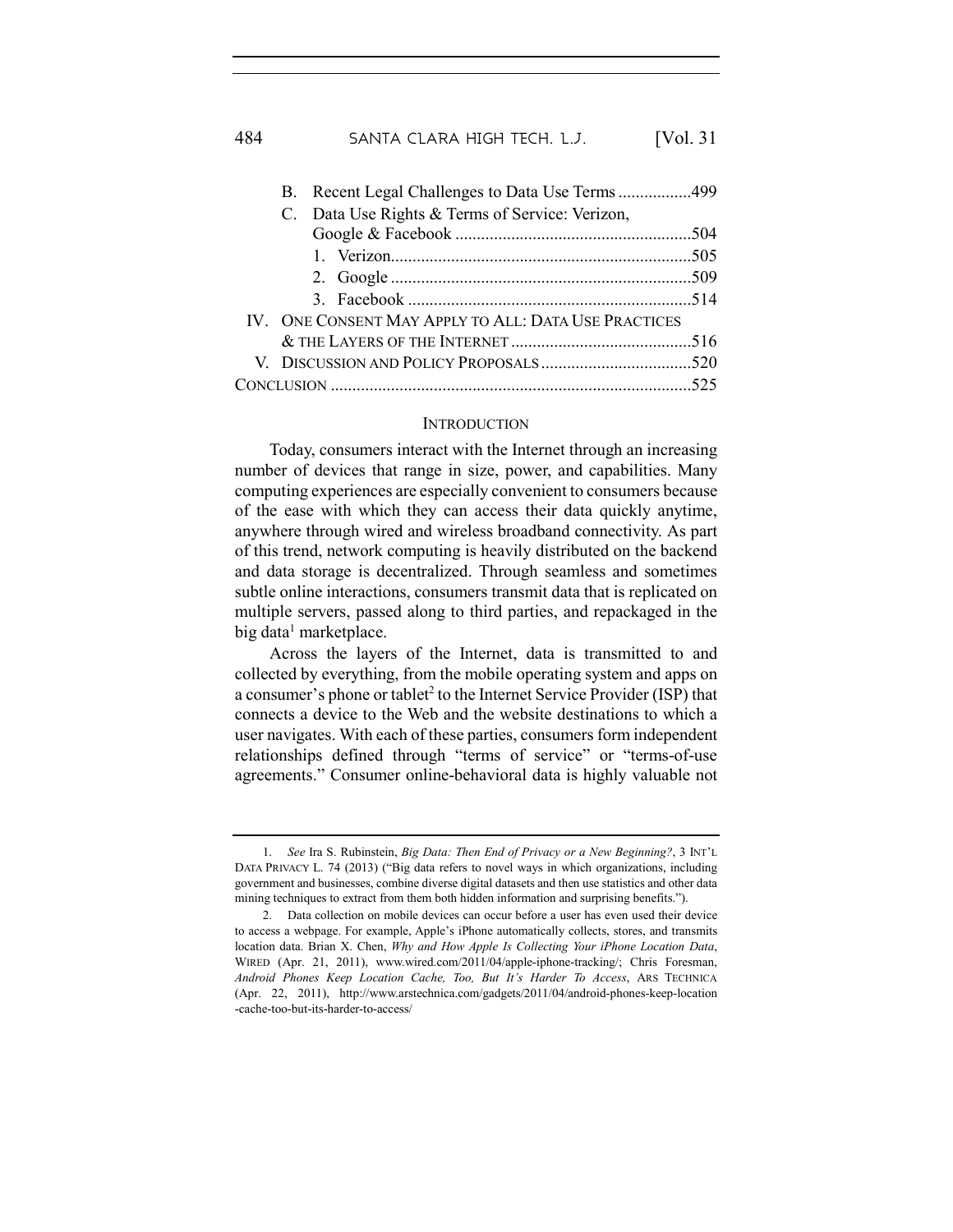only for such primary-service providers<sup>3</sup> but also for secondary-data markets.<sup>4</sup> Free and paid online-service providers alike obtain consent from consumers through opt-in and opt-out regimes to share data with third parties that in turn further share and aggregate data.<sup>5</sup>

This article seeks to answer the following research questions: (1) in terms of data use, what are the legal rights conferred in existing terms of service agreements?; and (2) how are these terms of use agreements interrelated with one another within the layers of the Internet, ostensibly Internet access services (e.g., Verizon), operating systems and/or portals (e.g., Google), and content services (e.g., Facebook)? To explore these questions, this article utilizes legal research and analysis to carefully examine the terms of use agreements of Google, Verizon, and Facebook as well as related data use cases that address the role of consent in terms of service policies. This article suggests that with regard to data use rights and terms of service, consent with one entity in an Internet layer may confer data use rights across other layers. As a result, such broad terms in click-wrap agreements serve as a legal protection mechanism for consumer data to be shared and aggregated, often unknowingly, with third parties.

Part I of this article describes the common ways in which users today transmit data through the layers of the Internet. Part II details the current notice and consent regime and applicable laws governing data use with a specific outline of the data use provisions in different layers of the Internet, specifically those found in the terms of service of Verizon, Google, and Facebook. Part III analyzes the different ways in which current data use, collection, and sharing practices might affect users for years to come in the primary, secondary, and big-data marketplaces. Lastly, the article assesses existing policy proposals, and offers new ideas to improve upon transparency and consumer control in the ever-evolving layers of the Internet ecosystem.

<sup>3.</sup> Stacey Higginbotham, *ISPs Really, Really Want To Be Able To Share Your Data*, FORTUNE (Apr. 28, 2015), http://www.fortune.com/2015/04/28/isps-share-your-data/.

<sup>4.</sup> Data is collected, sold, traded, and repackaged by data brokers in marketplaces distinct from the consumer-facing content provider. Craig Timberg, *Brokers Use 'Billions' of Data Points to Profile Americans*, WASH. POST (May 27, 2014), http://www.washingtonpost.com/business /technology/brokers-use-billions-of-data-points-to-profile-americans/2014/05/27/b4207b96-e5b 2-11e3-a86b-362fd5443d19\_story.html.

<sup>5.</sup> Emily Steel, *Acxiom to Create 'Master Profiles' Tying Offline and Online Data*, FIN. TIMES (Sept. 23, 2013), http://www.ft.com/intl/cms/s/0/151d940e-2431-11e3-8905-00144feab7 de.html#axzz3VXu4AJYM.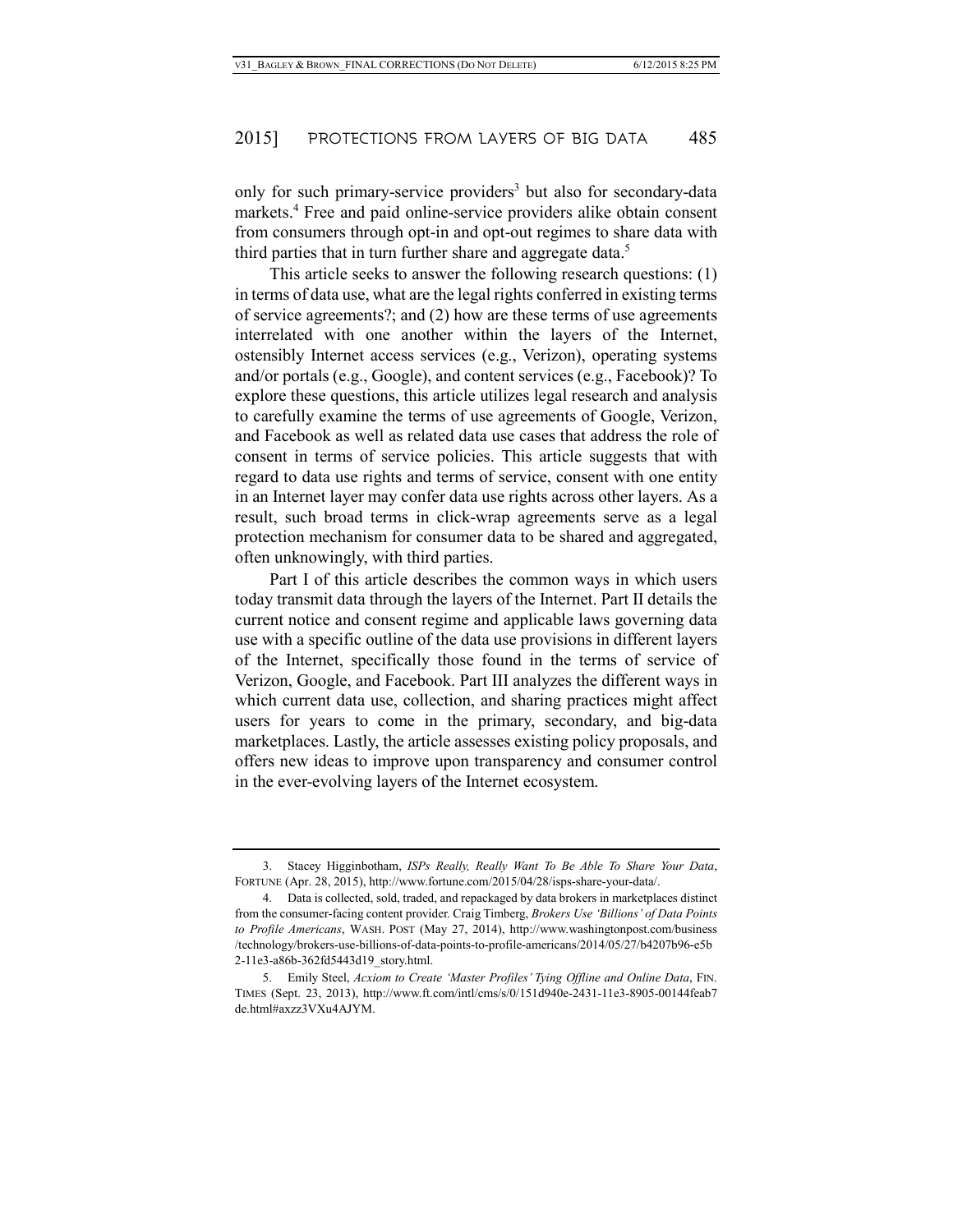# I. THE OMNIPRESENCE OF DATA TRANSMISSION IN EVERYDAY INTERNET INTERACTIONS

Today, Americans interact with the Internet in a variety of ways uncommon a decade ago. Many individuals now access the Internet exclusively through mobile devices<sup>6</sup> rather than traditional computers, and online experiences commonly occur outside of a web browser, through dedicated portals vis-à-vis apps.7 A vibrant free-to-use ecosystem has flourished based on the ease with which online marketers and advertisers can collect information and target ads.<sup>8</sup> This effectively makes the Internet a layered experience in terms of the transfer of data and the contractual relationships to which a user is bound for everyday online interaction.

A common scenario involves the following: a user unlocks their Android Operating System (OS) powered mobile phone, connected over Wi-Fi to a home Verizon ISP connection, to open the Facebook app. In this situation, the user transmits data directly to three different parties, each within a separate layer of the Internet: Google by the nature of using Android OS; Verizon as the ISP; and Facebook as his destination Internet portal. From there, however, through no further action of their own, a user's data could be shared with third parties for a variety of commercial purposes.<sup>9</sup> While in the case of free services (Facebook and Google) one might argue that users contribute their data in exchange for the service, data is also collected and sold by paid services (the Verizon ISP connection). Yet the degree to which a user's data is collected and shared may change if they elect to use their Verizon Wireless service to connect to the Internet instead of their home FiOS or DSL connection.<sup>10</sup> Furthermore, separate terms of service

<sup>6.</sup> *Mobile Technology Fact Sheet*, PEW RESEARCH CENTER, http://www.pewinternet.org /fact-sheets/mobile-technology-fact-sheet/ (last visited May 15, 2015).

<sup>7.</sup> *Infographic: 2013 Mobile Growth Statistics*, DIGITAL BUZZ BLOG (Oct. 1, 2013), http:// www.digitalbuzzblog.com/infographic-2013-mobile-growth-statistics/; Sarah Perez, *Mobile App Usage Increases in 2014, as Mobile Web Surfing Declines*, TECHCRUNCH (Apr. 1, 2014), http://techcrunch.com/2014/04/01/mobile-app-usage-increases-in-2014-as-mobile-web-surfing -declines.

<sup>8.</sup> Alexis C. Madrigal, *I'm Being Followed: How Google—and 104 Other Companies— Are Tracking Me on the Web*, ATLANTIC (Feb. 29, 2012), http://www.theatlantic.com/technology /archive/2012/02/im-being-followed-how-google-151-and-104-other-companies-151-are-track ing-me-on-the-web/253758/.

<sup>9.</sup> This ultimately depends on the data collection and sharing policies that are contained within each provider's terms-of-service agreement.

<sup>10.</sup> Verizon Wireless has different terms of service and is regulated under different laws than Verizon's wired connections. Because of its use of "radio," wireless services and (mobile)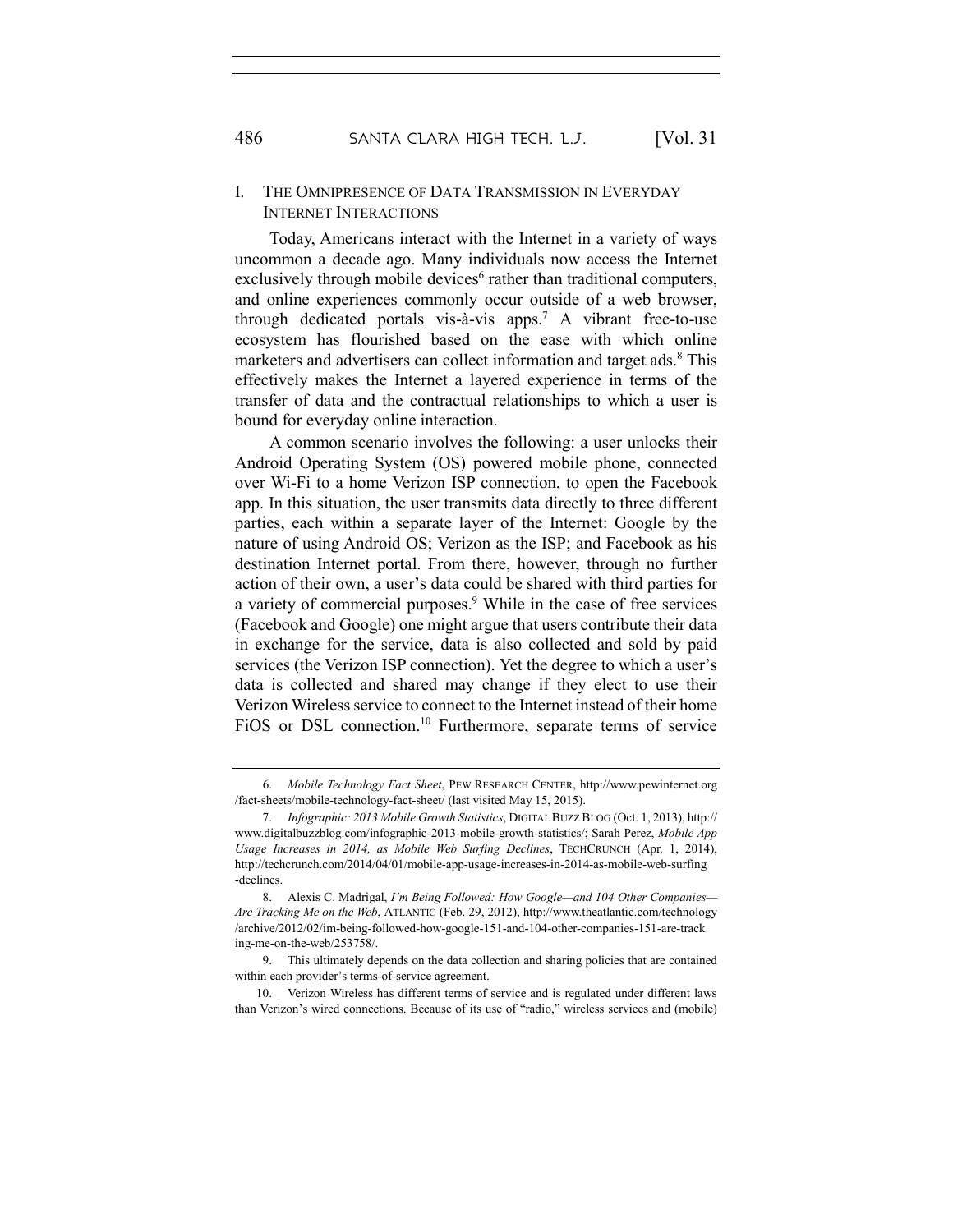agreements govern the relationship between a user and Google for use of Android OS services—Verizon for wired and wireless Internet service, and Facebook for social media network access.<sup>11</sup> To complicate matters, similar providers within the same layer of the Internet might offer terms of service and data use policies that vary significantly.<sup>12</sup> This is especially true within the content layer that Facebook represents, as users potentially have an enormous array of social media and smartphone applications from which to choose.<sup>13</sup>

Outside the content layer, even the OS platform, from which users launch apps and visit websites, can access and automatically collect specific device, location, and usage information.<sup>14</sup> This means that a user enjoying the features of the Google Play Store on their Android phone might submit robust information to Google without directly accessing a Google website.15 This effectively allows Google to collect

12. For example, Facebook and Twitter, both social media platforms in the content layer, differ in the way in which they track and store user data. Twitter supports the do-not-track standard, unlike Facebook. *See Twitter Supports Do Not Track*, TWITTER, https:// support.twitter.com/groups/33-report-abuse-or-policy-violations/topics/148-policy-information /articles/20169453-twitter-supports-do-not-track# (last visited Apr. 17, 2015); Jim Edwards, *In a Further Humiliation to Microsoft, Facebook Will Not Honor 'Do Not Track' Signals on Internet Explorer*, BUS. INSIDER (June 12, 2014), http://www.businessinsider.com/facebook-will-not -honor-do-not-track-2014-6. For more comparisons of terms-of-service agreements amongst similar services, see *Terms of Service; Didn't Read*, https://tosdr.org/# (last visited Apr. 17, 2015).

13. In addition to Facebook and Twitter, other social media networks include LinkedIn, Pinterest, Tumblr, and Flicker. *See* Shea Bennett, *The 13 Most Popular Social Networks (by Age Group)*, ADWEEK (Oct. 21, 2014, 3:00 PM), http://www.adweek.com/socialtimes/popular-social -networks-age/502497. Furthermore, there are more than 800,000 third-party-app programs available for download from the Apple and Google stores. *See* Harry McCracken, *Who's Winning, iOS or Android, All the Numbers in One Place*, TIME (Apr. 16, 2013), http://techland.time.com /2013/04/16/ios-vs-android/.

14. Both mobile- and desktop-operating systems now collect robust user data. *See* Julia Angwin & Jennifer Valentino-Devries, *Apple, Google Collect User Data*, WALL ST. J. (Apr. 22, 2011), http://www.wsj.com/articles/SB10001424052748703983704576277101723453610; Thomas Halleck, *Apple Automatically Collects Safari Searches, User Location in OS X Yosemite*, INT'L BUS. TIMES (Oct. 20, 2014), http://www.ibtimes.com/apple-automatically-collects-safari -searches-user-location-os-x-yosemite-1708185.

15. *See Google Play Terms of Service*, GOOGLE PLAY (Dec. 10, 2014), http://play.google.com/about/play-terms.html. Because it is a "service" as defined by Google, Google Play Terms of Service also reference Google's terms of service that specify data collection

broadband Internet access is regulated in part under Title III of the Communications Act. *See* 47 U.S.C. §§ 301, 304, 307, 309 (2013). Traditional wired telephone service falls under Title II regulations. *See id.* § 201. Wired (fixed) and mobile broadband is subject to Section 706 regulation that addresses advanced telecommunications capability. *See id.* § 1302.

<sup>11.</sup> *See Terms of Service*, GOOGLE, http://www.google.com/intl/en/policies/terms/ (last visited Apr. 17, 2015); *Terms of Service*, VERIZON, http://www.verizon.com/about/terms/ (last visited Apr. 17, 2015); *Statement of Rights and Responsibilities*, FACEBOOK, https://www.facebook.com/legal/terms (last visited Apr. 17, 2015).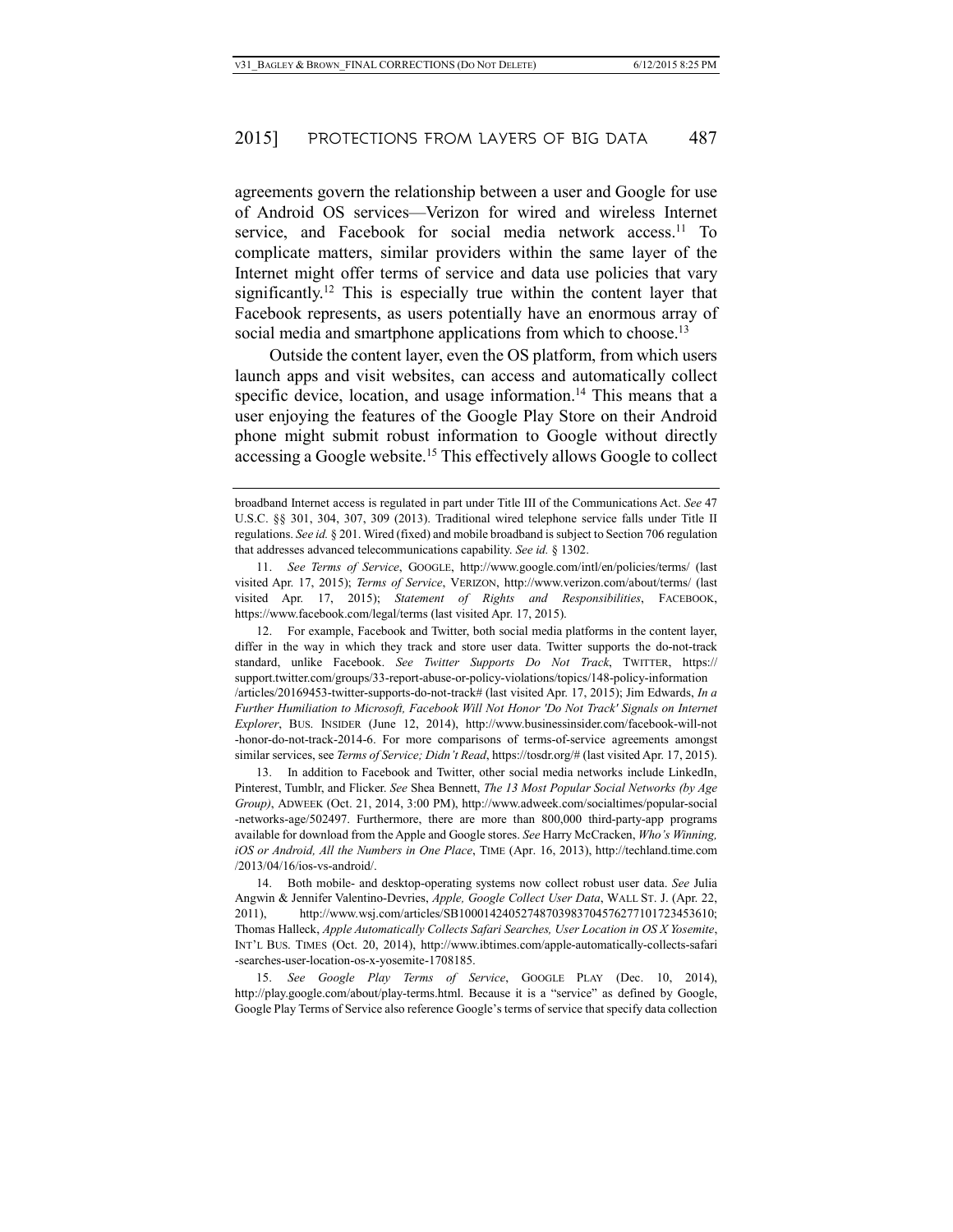end-to-end information about a user's online and offline interactions from their Android mobile device in addition to more limited information from non-Android devices used to access Google's websites.<sup>16</sup>

Data is funneled through each layer of the broadband ecosystem as users access the Internet. ISPs typically process the greatest amount of an individual user's data because of their unique role in connecting users to the Internet, but naturally experience blind spots when users connect their device to another ISP to continue their online Facebook or Gmail experience.17 This is less of an issue for Verizon, which can offer wired- and wireless-Internet access to the same user, thereby processing an overwhelmingly significant portion of a user's virtual transactions.18 ISPs are also uniquely situated because of the amount of information they possess about a user's existence in the physical world, by virtue of their billing information, as well as any bundled services that are part of a monthly Internet access package.<sup>19</sup>

Users access Facebook with unique user accounts through which they overtly, incidentally, and unintentionally append personal information and behavioral data, including their physical real-world locations. <sup>20</sup> Like many Google services, Facebook may also track users

17. Paul Ohm, *The Rise and Fall of Invasive ISP Surveillance*, 2009 U. ILL. L. REV. 1417, 1439 (2009) (explaining the breadth and limits of ISP data collection); *see also ISPs Look to Make Money with Mined Data*, NAT'L PUB. RADIO (Dec. 27, 2010), http://www.npr.org/2010/12/27/132 358556/Internet-Providers-Look-To-Make-Money-With-Mined-Data; Peter Whoriskey, *Every Click You Make*, WASH. POST (Apr. 4, 2008), http://www.washingtonpost.com/wp-dyn/content /article/2008/04/03/AR2008040304052.html.

18. An individual could hypothetically subscribe to Verizon's wired home-Internet service and also subscribe to Verizon Wireless for their mobile telephone and Internet services. Verizon in fact offers bundle savings for individuals that subscribe to Verizon FIOS and smartphone services. *See* Marguerite Reardon, *Verizon Offers Discount to Wireless and FIOS Triple-Play Customers*, CNET (Mar. 7, 2014), http://www.cnet.com/news/verizon-offers-discount-towireless-and-fios-triple-play-customers/

19. This occurs because customers supply their identity, address, and payment information to pay for such services. *See* Dustin D. Berger, *Balancing Consumer Privacy with Behavioral Targeting*, SANTA CLARA COMPUTER & HIGH TECH L.J. 14 (2010), *available at* http://www.digitalcommons.law.scu.edu/cgi/viewcontent.cgi?article=1512&context=chtlj.

20. Heather Kelly, *Facebook Launches Friend-Tracking Feature*, CNN (Apr. 18, 2014), http://www.cnn.com/2014/04/17/tech/mobile/facebook-nearby-friends/.

and sharing. *See Terms of Service*, GOOGLE PLAY, http://www.google.com/intl/en/policies/terms/ (last visited Apr. 5, 2015).

<sup>16.</sup> Moreover, Google has access to even more information in communities in which it serves as an ISP through its Google Fiber Service. *See* GOOGLE FIBER, https://fiber.google.com /about2/ (last visited Mar. 20, 2015). For more information about how Google collects information from its users when they use their services, see SIVA VAIDJYANATHAN, THE GOOGLIZATION OF EVERYTHING: (AND WHY WE SHOULD WORRY) 83–85 (2012).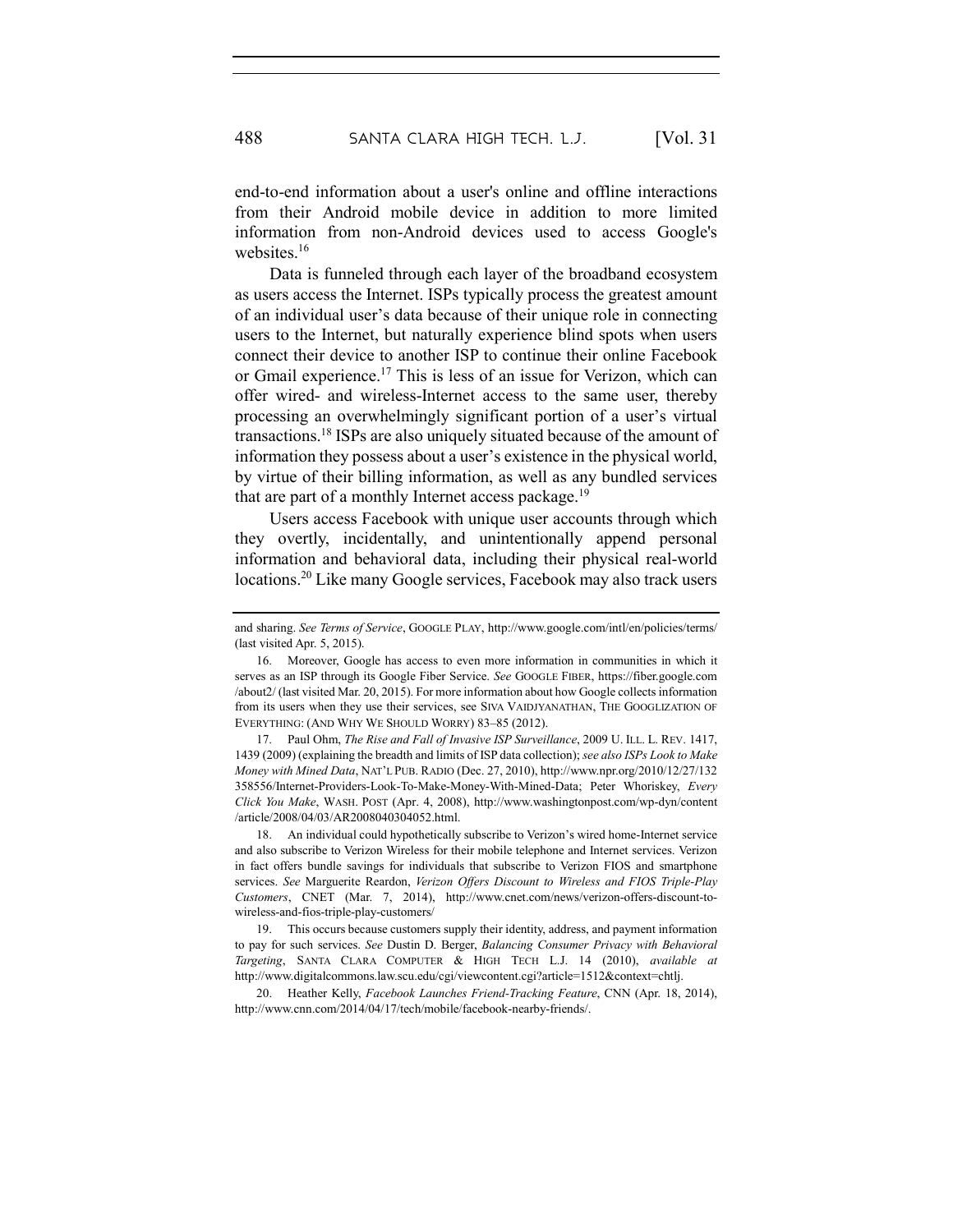after they leave the site. $21$  Additionally, Facebook's interactive "Like" buttons are embedded on sites across the World Wide Web.<sup>22</sup> This provides the company with data far beyond that relayed through what otherwise appears to be a user's self-contained Facebook session.

The dynamic ways in which information is transmitted, collected, and stored through common online interactions exceeds the norms of traditional peer-to-peer relationships.23 Data is used to create marketing profiles, sell advertisements, conduct product analysis, and so much more in the big data marketplace.<sup>24</sup> These realities illustrate the difficultly for even a user familiar with the provisions of each terms of service agreement to conceptualize where their data might wind up.

Consequently, Internet users contribute to robust datasets by engaging in seemingly mundane behavior, such as clicking on links or engaging in online text, email, voice, or video conversations. Furthermore, data on a discrete website does not necessarily rest on a single server or even at a specific server site.<sup>25</sup> Instead, Content Delivery Networks (CDNs) increasingly store and replicate data in a decentralized manner.<sup>26</sup> This means that user interaction with the Web is distributed not merely amongst devices but also throughout networks for even simple transactions such as identity verification.

The question of who owns and may trade a user's data generally depends on rights conferred by the terms of use for the service over which the user transmits their data. Once a user consents to the use of their data by their primary-content provider, under the current legal

25. Madrigal, *supra* note 8.

26. Matthias Wählisch et al., *Backscatter from the Data Plane—Threats to Stability and Security in Information-Centric Network Infrastructure*, 57 COMP. NETWORKS 3192 (2013), *available at* http://www.inf.fu-berlin.de/users/waehl/papers/wsv-bdpts-13.pdf.

<sup>21.</sup> Violet Blue, *Facebook Turns User Tracking 'Bug' Into Data Mining 'Feature' For Advertisers*, ZDNET (June 17, 2014), http://www.zdnet.com/facebook-turns-user-tracking-bug -into-data-mining-feature-for-advertisers-7000030603/.

<sup>22.</sup> Amir Efrati, *'Like' Button Follows Web Users*, WALL ST. J. (May 18, 2011), http://online.wsj.com/news/articles/SB10001424052748704281504576329441432995616.

<sup>23.</sup> In the physical world, a consumer might reasonably expect a bank, which is heavily regulated, to collect and keep information about them because of the nature of their business. However, the same consumer might not expect a local grocery store to keep track of every item they looked at during a 20-minute visit to the store.

<sup>24.</sup> Reed Albergotti, *Facebook to Target Ads Based on Web Browsing*, WALL ST. J. (June 12, 2014), http://online.wsj.com/articles/facebook-to-give-advertisers-data-about-users-web -browsing-1402561120.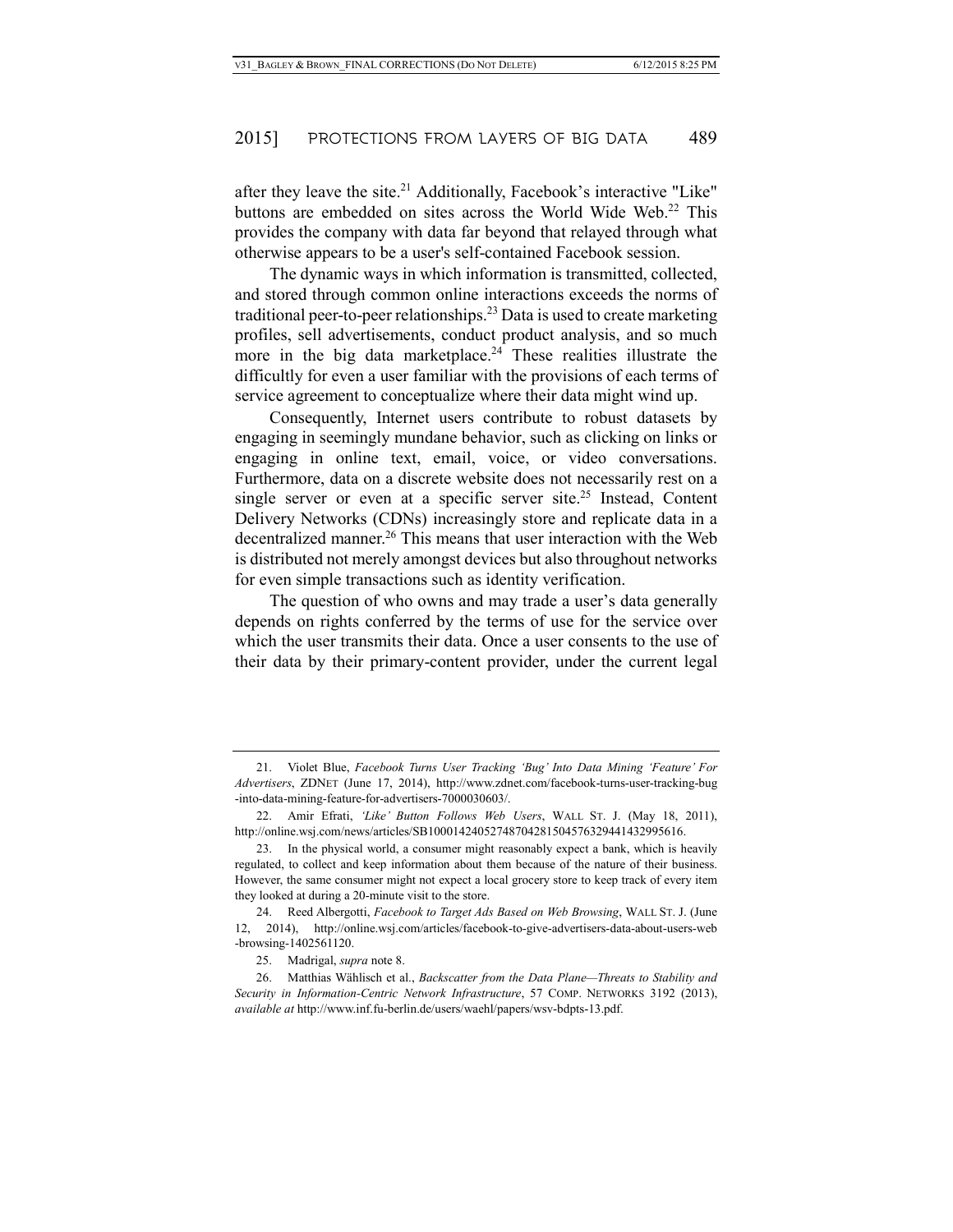interpretation, $27$  they also effectively give away their data to the derivative-data market. The data collected by these providers and shared with advertising data brokers contributes to the big data ether from which other datasets are spliced and resold for a variety of purposes.28 This versatility and profitability has led data to be hailed as the oil of the 21st century.29

Beyond the value derived from compiling data about individuals from multiple sources, big data analytics applied to larger datasets can draw valuable insights for big business, marketers, political operations, and even local governments.30 This enables responsiveness and market efficiencies previously unattainable, but also may embolden the manipulation of consumers' virtual and real world behavior. Gathering and use of big data has become ubiquitous in daily Internet experiences<sup>31</sup> despite a mounting number of social, cultural, and ethical concerns. 32

#### II. LAYERS OF THE INTERNET AND DATA COLLECTION

User data is collected from active virtual behavior and automated transmissions from devices. Information is collected through log files, cookies, clickstream data, virtual fingerprinting,<sup>33</sup> and user-provided

30. Alan Feuer, *The Mayor's Geek Squad*, N.Y. TIMES (Mar. 23, 2013), http://www.nytimes.com/2013/03/24/nyregion/mayor-bloombergs-geek-squad.html.

31. Omer Tene & Jules Polonetsky, *Privacy in the Age of Big Data: A Time for Big Decisions*, 64 STAN. L. REV. 63 (2012), http://www.stanfordlawreview.org/sites/default/files /online/topics/64-SLRO-63\_1.pdf.

33. Adam Tannger, *The Web Cookie is Dying. Here's the Creepier Technology That Comes Next*, FORBES (June 17, 2013), http://www.forbes.com/sites/adamtanner/2013/06/17/the-web -cookie-is-dying-heres-the-creepier-technology-that-comes-next/. For more on specific technologies involved in gathering data including deep-packet inspection, web beacons and

<sup>27.</sup> As explained later in this article, the notice-and-consent regime effectively means that a user loses control of their data once they agree to allow their service provider to collect and use it via a terms-of-use agreement.

<sup>28.</sup> Craig Timberg, *Brokers Use 'Billions' of Data Points to Profile Americans*, WASH. POST (May 27, 2014), http://www.washingtonpost.com/business/technology/brokers-use-billions -of-data-points-to-profile-americans/2014/05/27/b4207b96-e5b2-11e3-a86b-362fd5443d19\_ story.html.

<sup>29.</sup> Perry Rotella, *Is Data the New Oil?*, FORBES (Apr. 2, 2012), http://www.forbes.com /sites/perryrotella/2012/04/02/is-data-the-new-oil/.

<sup>32.</sup> *See, e.g.*, Danah Boyd & Kate Crawford, *Critical Questions for Big Data*, 15 INFO., COMM. & SOC'Y 662 (2012); Julie. E. Cohen, *What Privacy Is For*, 126 HARV. L. REV. 1904, 1919 (2013); Kate Crawford & Jason Schultz, *Big Data and Due Process: Toward a Framework to Redress Predictive Privacy Harms*, 55 B.C. L. REV. 93, 96 (2014); Neil M. Richards & Jordan H. King, *Three Paradoxes of Big Data*, 66 STAN. L. Rev. 41, 41 (2013).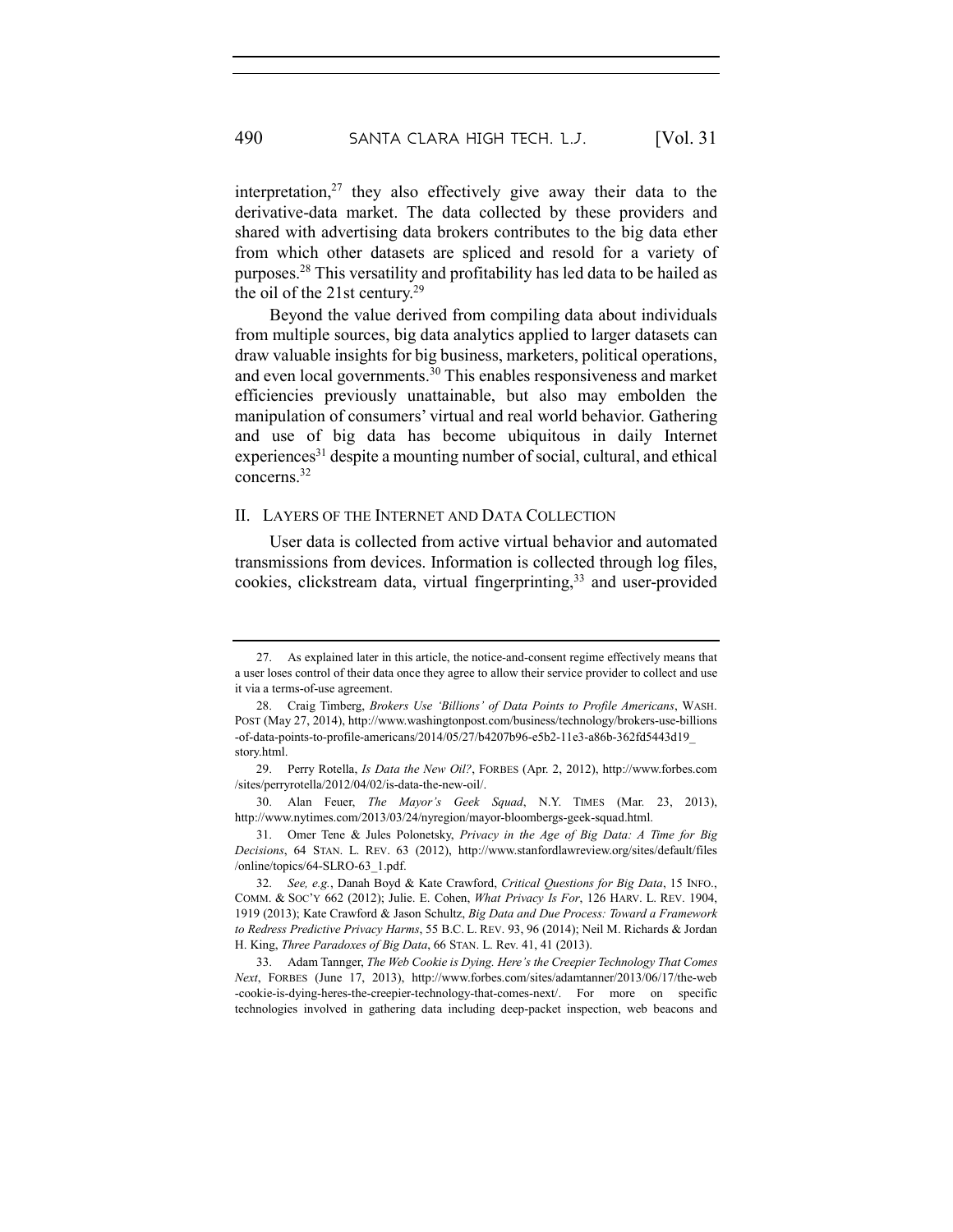content.34 A complex web of advertisers, data aggregators, and online service providers collect and exchange information about users' online interactions.<sup>35</sup>

In the 1990s, Internet users typically relied upon Netscape Navigator, Microsoft's Internet Explorer, or other desktop-based browsers that were originally sold for a fee to access a much more static World Wide Web 1.0 environment that privileged user consumption.<sup>36</sup> Operating systems, such as Microsoft Windows, which also typically sold for a fee, permitted users to run countless, unrelated, nonintegrated applications. During this period, comprehensive information about desktop computer users' online and offline behavior was not generated and transmitted to Microsoft or other operating system owners for use in secondary data markets.<sup>37</sup> Today, however, in the Web 2.0 era, the operating system, browsers, and other applications are part in parcel to the online user experience and the big data economy, readily collecting, sharing, and aggregating data<sup>38</sup> as users participate and share information within social media and smartphone applications.

The increasing number of software applications collecting data in Web 2.0 and social media is now augmented by physical devices as part of the budding "Internet of Things."39 The layers of the broadband ecosystem are expanding as users interact with the Internet in more ways than accessing static websites and communicating over instant

scraping, see LORI ANDREWS, I KNOW WHO YOU ARE AND SAW WHAT YOU DID: SOCIAL NETWORKS AND THE DEATH OF PRIVACY 22–31 (2011).

<sup>34.</sup> Madigral, supra note 8.

<sup>35.</sup> *Id.*

<sup>36.</sup> For good comparisons of Web 1.0 versus Web 2.0, see Graham Cormode & Blachander Krishnamurthy, *Key Differences Between Web 1.0 and Web 2.0*, 13 FIRST MONDAY (2008), http://journals.uic.edu/ojs/index.php/fm/article/view/2125/1972; Tim O'Reilly, *What is Web 2.0: Design Patterns and Business Models for the Next Generation of Software*, 65 COMM. & STRATEGIES 1, 17 (2007), *available at* http://mpra.ub.uni-muenchen.de/4578/1/MPRA\_paper \_4578.pdf.

<sup>37.</sup> There were, however, privacy concerns about much more limited hardware-ID collections. For a prophetic piece on the privacy concerns of the time, see A. Michael Froomkin, *The Death of Privacy?*, 52 STAN. L. REV. 1461, 1469 (2000), *available at* http://osaka.law.miami.edu/~froomkin/articles/privacy-deathof.pdf

<sup>38.</sup> *See* Christian Bizer, Tom Heath & Tim Berners-Lee, *Linked Data—The Story So Far*, 5 INT'L J. ON SEMANTIC WEB AND INFO. SYS. 1 (2009); Cormode & Krishnamurthy, *supra* note 36.

<sup>39.</sup> For an illustration of the budding Internet of Things, see Bill Wasik, *In the Programmable World, All Our Objects Will Act as One*, WIRED (May 14, 2013), http://www.wired.com/2013/05/internet-of-things-2/all/.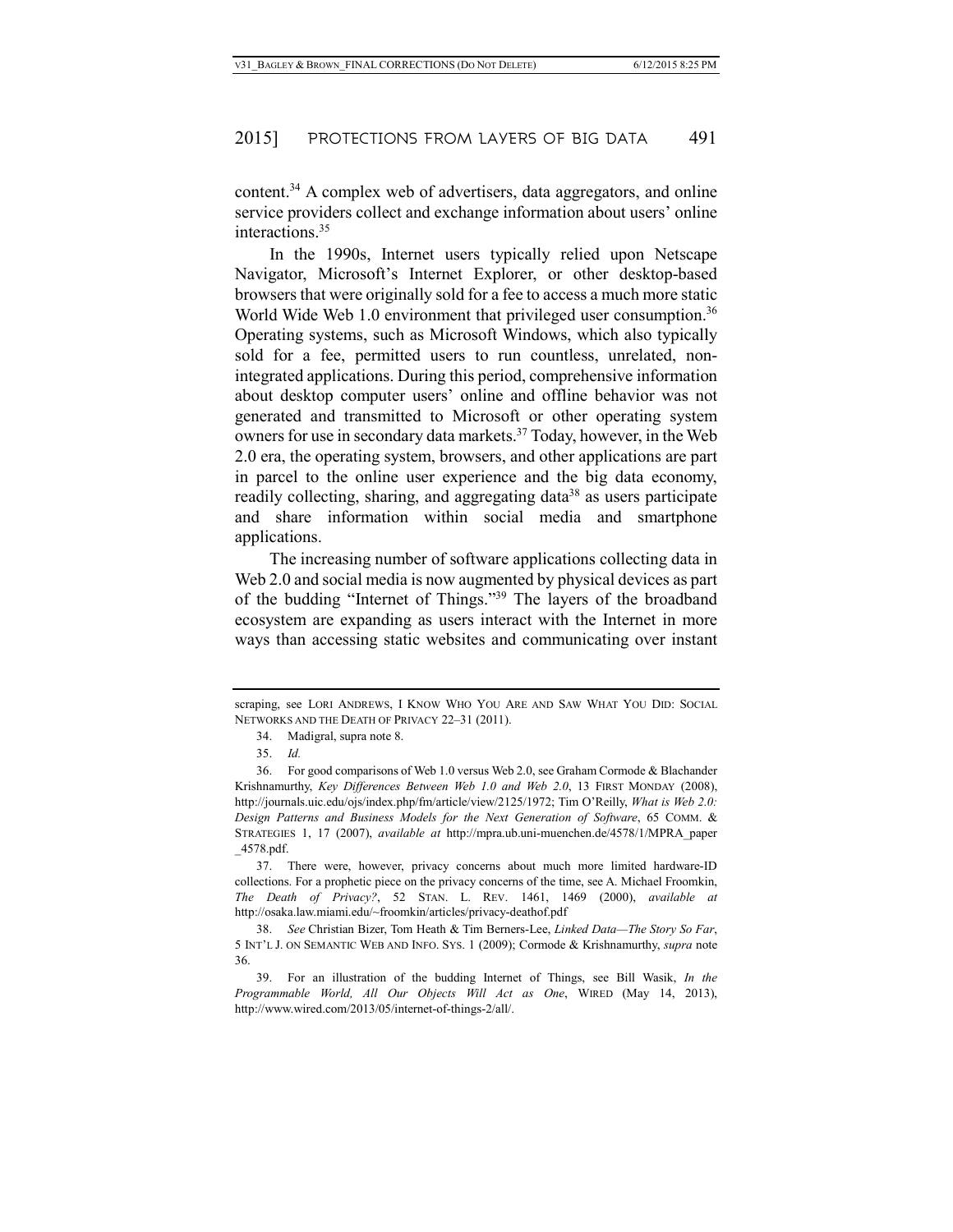messaging. For example, retailers now use Wi-Fi beacons to track shoppers in the physical world, <sup>40</sup> and consumers use their mobile devices to pay for real world goods.<sup>41</sup> Information from such interactions can be combined with other data from Web usage to create all-encompassing marketing profiles of specific consumers to facilitate behavioral advertising,<sup>42</sup> also known as behavioral targeting.<sup>43</sup>

The online data market has long been dominated by Web destinations reliant upon advertising profits rather than telecommunications infrastructure providers. However, ISPs such as Verizon today compete in the data economy with Google, Facebook, and other web giants to sell information about their users to third parties.44 This means that data collection in terms of use for paid services (ISPs) does not necessarily afford consumers more privacy rights than those of free services (Google).45 Nonetheless, different laws regulate the various layers of the Internet. In particular, ISPs, which primarily deal with data in transit, are subject to more restrictions under the Electronic Communications Privacy Act and related Wiretap Act.46

Many users' online experience now takes place through what could be characterized as an Internet of Hubs by which users enjoy

<sup>40.</sup> Natalie Gagliordi, *Apple iBeacon Challengers Multiply: A Look at Five Rivals*, ZDNET (June 24, 2014), http://www.zdnet.com/article/apple-ibeacon-challengers-multiply-a-look-at -five-rivals/.

<sup>41.</sup> BD. OF GOVERNORS OF THE FED. RESERVE SYS., CONSUMERS AND MOBILE FINANCIAL SERVICES 2015, at 5–6, 14–18 (2015), http://www.federalreserve.gov/econresdata/consumers-and -mobile-financial-services-report-201503.pdf.

<sup>42.</sup> *See, e.g.*, ANDREWS, *supra* note 33, at 17–19.

<sup>43.</sup> Lauren Drell, *Four Ways Behavioral Targeting is Changing the Web*, MASHABLE (Apr. 26, 2011), http://mashable.com/2011/04/26/behavioral-targeting/.

<sup>44.</sup> Declan McCullah, *Verizon Draws Fire For Monitoring App Usage, Browsing Habits*, CNET (Oct. 16, 2012, 5:00 AM PDT), www.cnet.com/news/verizon-draws-fire-for-monitoring -app-usage-browsing-habits/; Robert McMillan, *Verizon's 'Perma-Cookie' is a Privacy-Killing Machine*, WIRED (Oct. 27, 2014, 6:30 AM), www.wired.com/2014/10/verizons-perma-cookie/; Kashmir Hill, *How to Opt Out of AT&T's Plan to Sell Everything It Knows About You and Your Smartphone Use*, FORBES (July 3, 2013, 3:20 PM), http://www.forbes.com/sites/kashmirhill /2013/07/03/how-to-opt-out-of-atts-plan-to-sell-everything-it-knows-about-you-and-your-smart phone-use/.

<sup>45.</sup> AT&T recently offered its ISP customers in Austin, Texas a higher-priced plan that will help protect some of their data from being collected by AT&T and shared to other parties. *See, e.g.*, Quineten Plummer, *At What Price? For Extra \$29/Month, AT&T Will Not Slurp Privacy Data From GigaPower Users*, TECH TIMES, (Feb. 19, 2015), http://www.techtimes.com/articles/33949 /20150219/at-what-price-for-extra-29-month-at-t-will-not-slurp-privacy-data-from-gigapower -users.htm/.

<sup>46.</sup> Ohm, *The Rise and Fall of Invasive ISP Surveillance*, *supra* note 17, at 1478.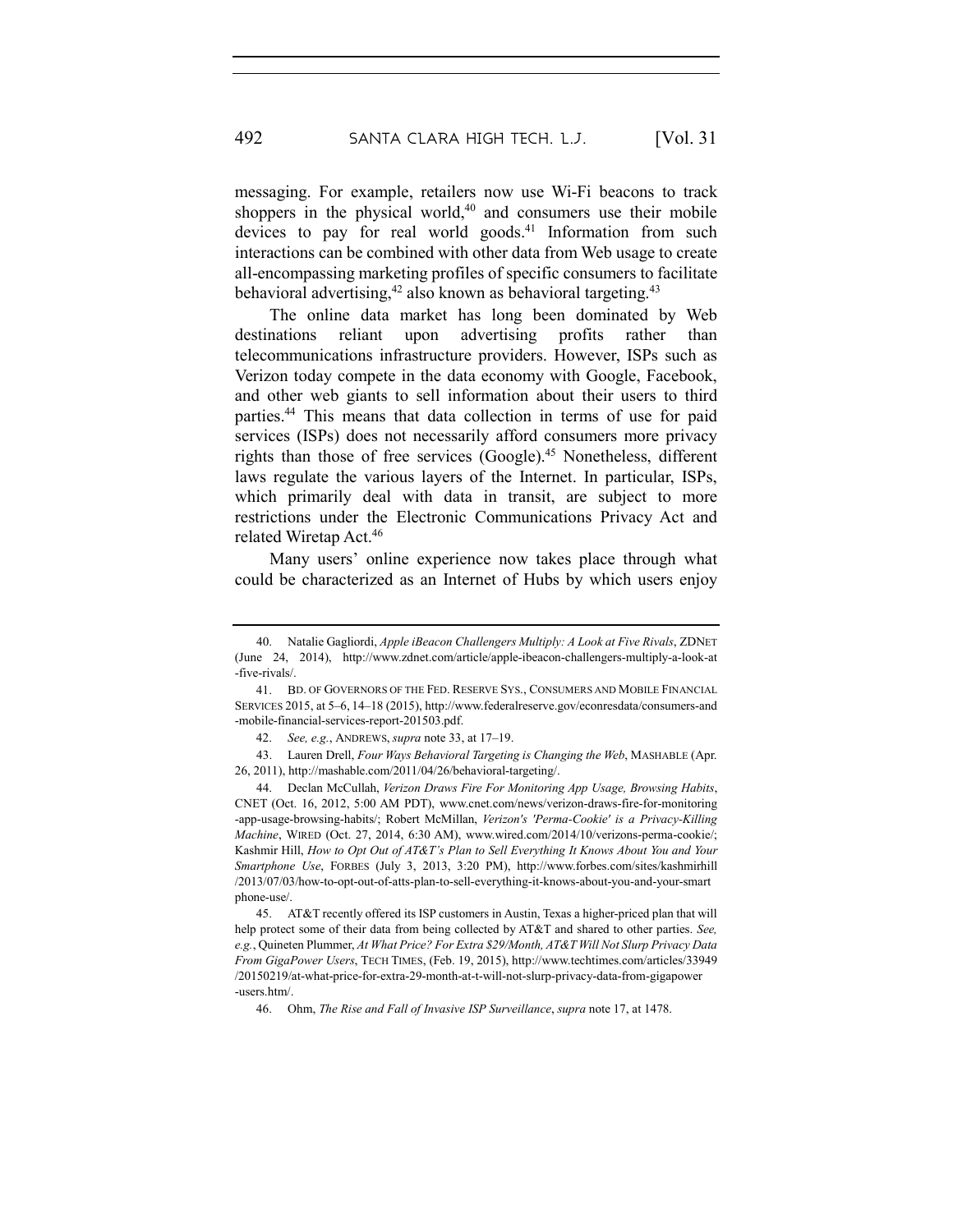Internet access via contained operating systems, apps, and cloud-based services. Google, for example, offers some users a completely integrated online experience through which a consumer may use their Chromebook laptop computer $47$  to connect to the Internet via Google Fiber, open the Chrome web browser and visit their Google+ social networking profile to make a post, and comment about a YouTube video.48 Moreover, Google's share of the online search market means that many consumers who rely on different ISPs or opt to use other web browsers still interact with Google at some point in their Internet experience.49 The company's Android operating system dominates the mobile device arena.<sup>50</sup> Hence, the success of a free, fully integrated operating system and advertising conduit offers a drastic departure from the traditional role of an operating system as a standalone platform.

It should be noted that users may still transmit enough data to paint a comprehensive picture of their lives regardless of whether they are part of a singular company's digital ecosystem or opt to use hardware, software, and connectivity platforms from wholly different entities. For example, a user engaged in private browsing, off the record mode in Google Chat, or another form of privacy still might contribute the content of their Web interactions to Verizon ISP's data trove.<sup>51</sup> Similarly, many users enjoy the convenience of using their Facebook credentials to log into other websites or use the Facebook "like" buttons found elsewhere online to express and align themselves with product

<sup>47.</sup> Edward C. Baig, *Google's New Chromebook Pixel is Power Users' Pleasure*, USA TODAY (Mar. 12, 2015, 7:10 AM EDT), http://www.usatoday.com/story/tech/columnist/baig/2015 /03/11/google-chromebook-pixel-poweruser-pleasure/24744023/.

<sup>48.</sup> For an explanation of how Google is vertically integrating its offerings, see Brian Fung, *Google is Serious About Taking on Telecom. Here's Why It'll Win*, WASH. POST (Feb. 6, 2015), http://www.washingtonpost.com/blogs/the-switch/wp/2015/02/06/google-is-serious-about-tak ing-on-telecom-heres-why-itll-win/.

<sup>49.</sup> As of February 2014, Google commanded 67.5% of PC-based search-engine queries in the United States, and 87.1% of those from mobile devices. Greg Sterling, *Google Search Share Stable, Bing Growth Continues at Yahoo's Expense*, SEARCH ENGINE LAND (Mar. 20, 2014, 10:16 AM), http://searchengineland.com/google-search-share-stable-bing-continues-cannibalize-yahoo -187124.

<sup>50.</sup> Android is on over 80% of smartphones worldwide and just under 50% of smartphones in the United States. *See* Fred O'Connor, *Android Gains Share, iOS Falls in 2014 Smartphone OS Market*, PC WORLD (Feb. 24, 2015), http://www.pcworld.com/article/2888532/idc-android-iosagain-dominate-smartphone-os-market.html; *Apple iOS Leads US OS Share for the First Time Since Q4 2012*, KANTAR WORLD PANEL (Apr. 2, 2015), http://www.kantarworldpanel.com/global /News/Apple-iOS-leads-US-OS-share-for-the-first-time-since-Q4-2012.

<sup>51.</sup> ISPs potentially have the ability to see everything flowing through their networks. Ohm, *The Rise and Fall of Invasive ISP Surveillance*, *supra* note 17, at 1440–41.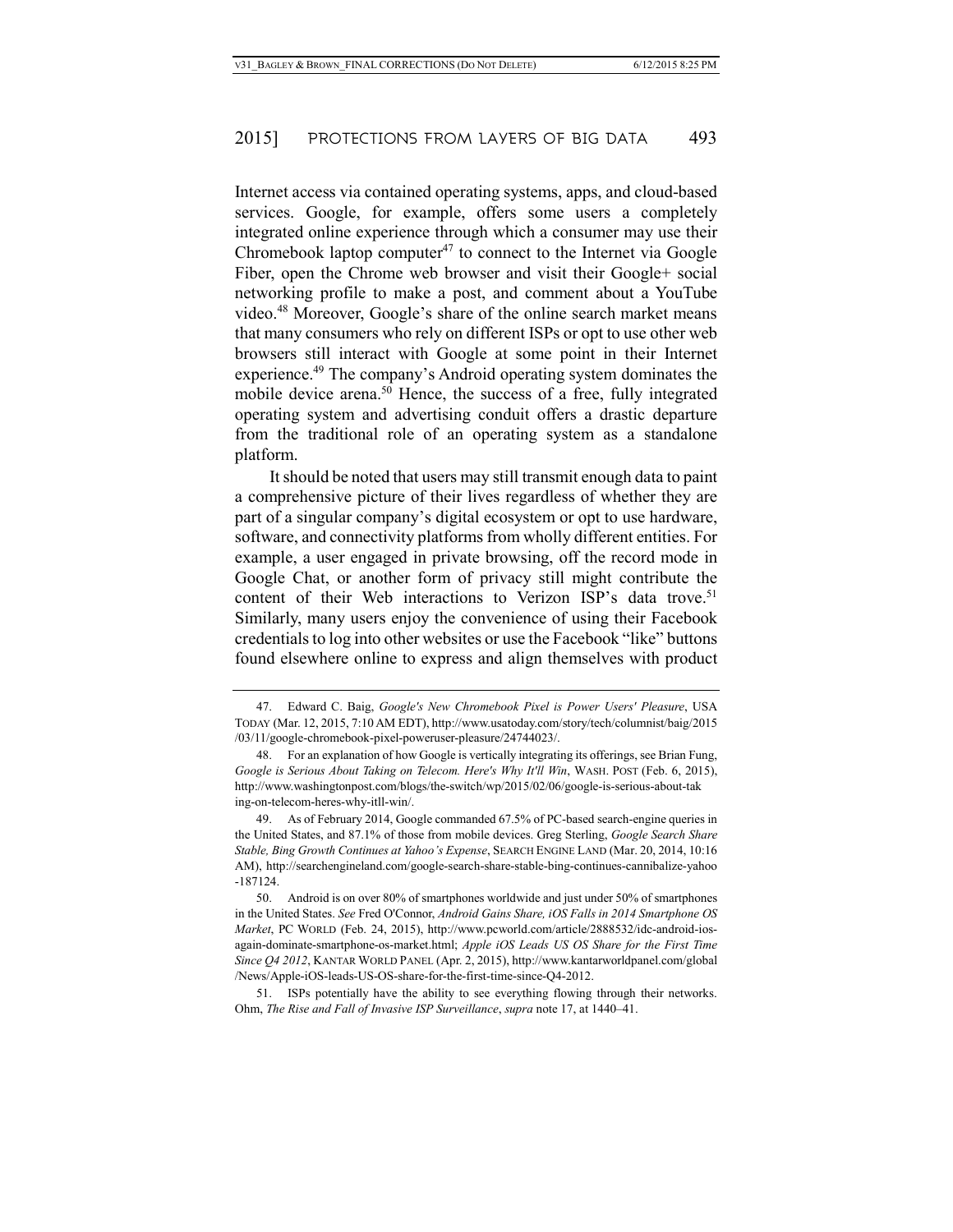and service brands, star personas, media content, leisure activities, organizations, and institutions.52

The reality of this "Internet of Hubs" is especially apparent in the mobile device landscape in which a few major providers dominate mobile broadband access, limited mobile OS options exist, and users interact with the Web through dedicated apps.<sup>53</sup> Approximately  $63\%$  of Americans access the Internet using their mobile devices, with 34% using their mobile device to access the Internet most of the time.<sup>54</sup> Device information and usage data is collected and transmitted by mobile apps, sometimes without a user's consent.<sup>55</sup> Moreover, data on many mobile devices also is transmitted through malware by the form of "data leakage" unbeknownst to users.<sup>56</sup>

A user plugged into one brand's ecosystem for their online experience might consent to the lowest common denominator for privacy protections and therefore find themselves subject to an array of unanticipated information disclosure, sharing, and aggregating among third parties.57 This is perhaps even more prevalent with smartphones, which can transmit location information all the time while also providing specific physical world purchasing and browsing information via data collection beacons.<sup>58</sup> In fact, user communication practices are now all-encompassing throughout the layers of the Internet, from confidential messaging to consumption of video, social

<sup>52.</sup> Amir Efrati*, 'Like' Button Follows Web Users*, WALL ST. J. (May 18, 2011), http://online.wsj.com/news/articles/SB10001424052748704281504576329441432995616; Michael Olson, *Social Login Trends Across the Web for Q1 2013*, JANRAIN (Apr. 8, 2013),

http://www.janrain.com/blog/social-login-trends-across-the-web-for-q1-2013/. 53. OPEN INTERNET ADVISORY COMMITTEE, FED. COMMC'N COMM'N, OPENNESS IN THE

MOBILE BROADBAND ECOSYSTEM, 2013 ANNUAL REPORT 47–65 (2013), http://transition.fcc.gov /cgb/oiac/oiac-2013-annual-report.pdf.

<sup>54.</sup> *Mobile Technology Fact Sheet*, *supra* note 6.

<sup>55.</sup> James Vincent, *Free Android Flashlight App Stole Location Data to Send to Advertisers*, INDEPENDENT (Dec. 6, 2013), http://www.independent.co.uk/life-style/gadgets-and -tech/free-android-flashlight-app-stole-location-data-to-send-to-advertisers-8988668.html.

<sup>56.</sup> Radoniaina Andriatsimandefitra et. al, *User Data on Androïd Smartphone Must Be Protected*, 90 ERCIM NEWS 18 (2012), *available at* http://ercim-news.ercim.eu/en90/special /user-data-on-android-smartphone-must-be-protected.

<sup>57.</sup> Higinio Maycotte, *How Top Data Brokers Collect and Use Your Data Read*, WIRED (Oct. 14, 2014, 2:00 PM), http://insights.wired.com/profiles/blogs/how-top-data-brokers-collect -and-use-your-data#axzz3W72HhuMF; Natasha Singer, *Mapping, and Sharing, the Consumer Genome*, N.Y. TIMES (June 16, 2012), http://www.nytimes.com/2012/06/17/technology/acxiom -the-quiet-giant-of-consumer-database-marketing.html?ref=natashasinger $&\epsilon$ r=0.

<sup>58.</sup> Stephen Lawson, *Ten Ways Your Smartphone Knows Where You Are*, PC WORLD (Apr. 6, 2012), http://www.pcworld.com/article/253354/ten\_ways\_your\_smartphone\_knows where you are.html.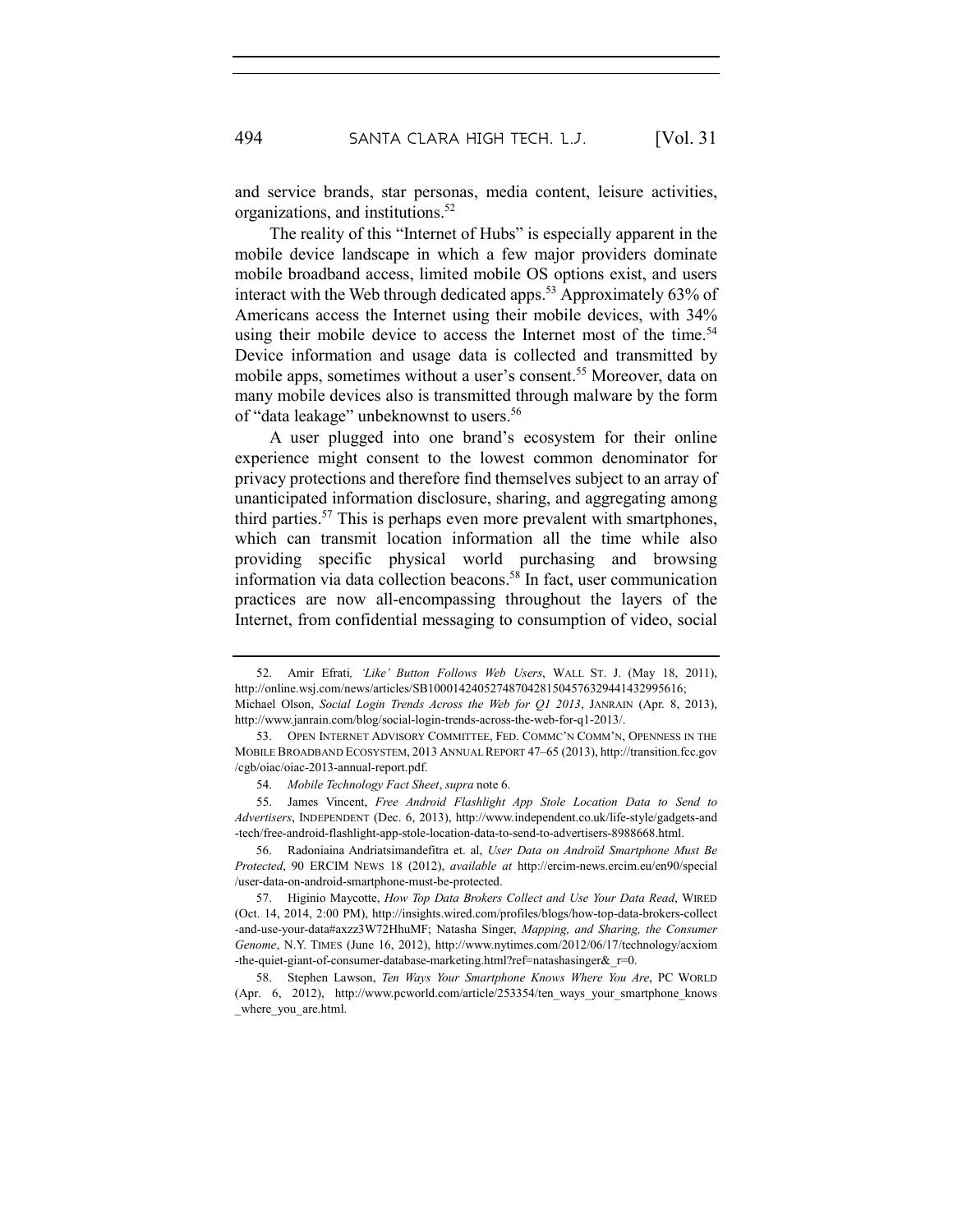media, and information retrieval. Arguably most of these users are not readily aware of all of these data collection techniques and privacy issues existent within the cumulative effects of terms of service agreements that serve as permission paths and enablers for the creation of their own big data footprint.59

# III. THE TERMS, CLICKS, AND LAWS PERMITTING NEVER-ENDING DATA USE

U.S. private-industry privacy law is regulated through sectorspecific federal laws and state laws.<sup>60</sup> Absent a specific law in place, the relationship between a user and service provider is largely defined by company terms of service or privacy policies rooted in contract law and, more often than not, the FTC's enforcement against deceptive practices. <sup>61</sup> Consequently, a consent-based regime links users to primary parties but does little to fully illustrate the derivative use of their data and what that consent truly entails.

Today, users click or tap "I agree" to terms of service, terms of use, end user-license agreements, and other contracts to utilize free- or paid-online services. $62$  However, unlike many typical contracts, the terms are not negotiated between a service provider and a user.<sup>63</sup> Instead, the terms are presented as a "take it or leave it" set of conditions.64 The terms outline everything from forum selection in the event of litigation to specific privacy and information sharing provisions.65 Such contractual agreements are branded with the moniker "click-wrap agreements" in reference to several court decisions from the 1990s and early 2000s. <sup>66</sup> These cases upheld contractual agreements packed in shrink-wrapped software that could

<sup>59.</sup> Omer Tene & Jules Polonetsky, *Big Data for All: Privacy and User Control in the Age of Analytics*, 11 NW. J. TECH. & INTELL. PROP. 239, 260–63 (2013), http://scholarlycommons.law.northwestern.edu/njtip/vol11/iss5/1.

<sup>60.</sup> Daniel J. Solove & Woodrow Hartzog, *The FTC and the New Common Law of Privacy*, 114 COLUM L. REV. 583, 587 (2014), http://columbialawreview.org/wp-content/uploads/2014/04 /Solove-Hartzog.pdf.

<sup>61.</sup> *Id.*

<sup>62.</sup> Mark A. Lemley, *Terms of Use*, 91 MINN. L REV. 459, 465–66 (2006).

<sup>63.</sup> *Id.*

<sup>64.</sup> *Id.*

<sup>65.</sup> *Id.*

<sup>66.</sup> Ryan J. Casamiquela, *Contractual Assent and Enforceability: Cyberspace*, 17 BERKELEY TECH. L.J. 475, 475–76 (2002), *available at* http://scholarship.law.berkeley.edu/btlj /vol17/iss1/28.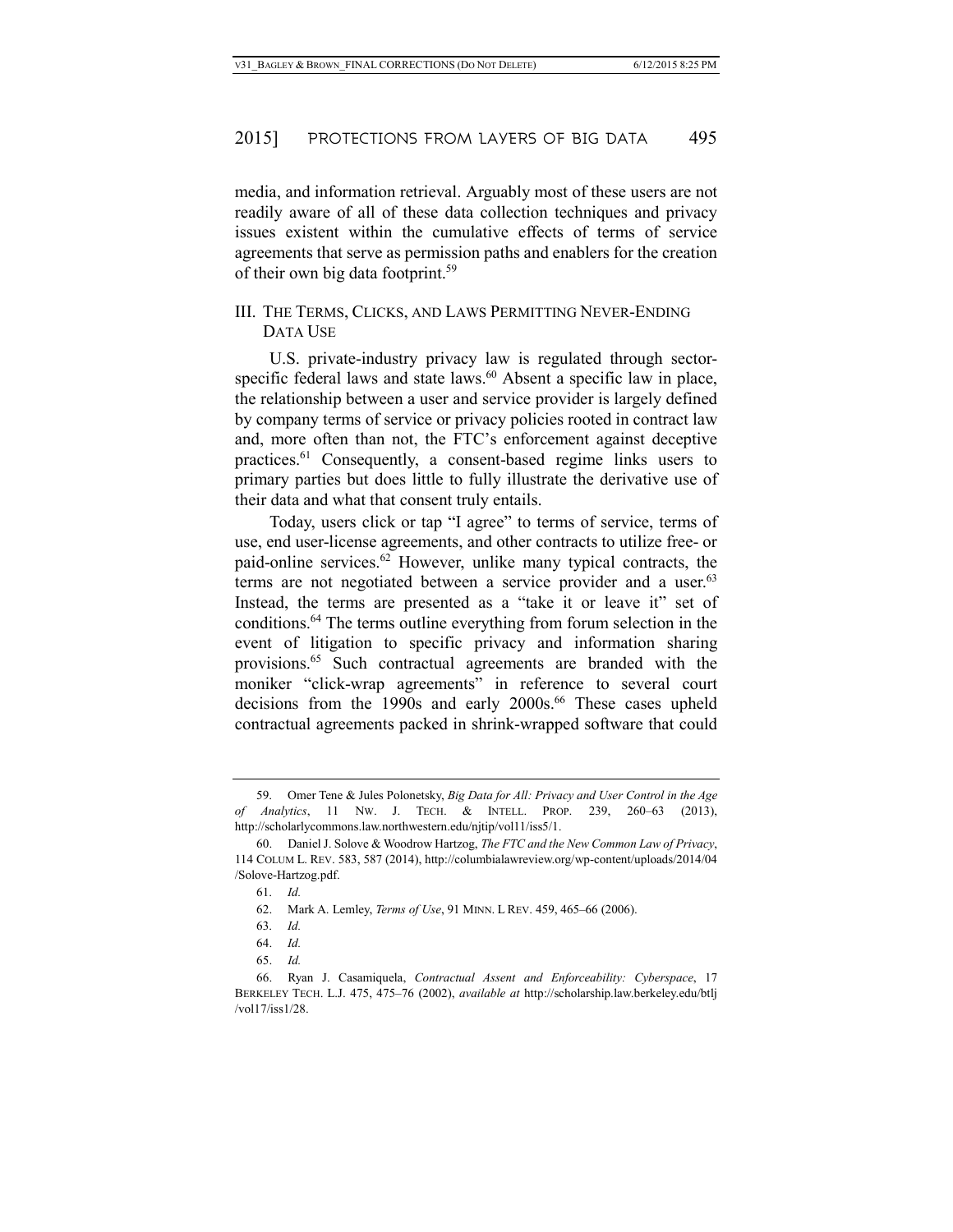not be read until the purchase was complete.<sup>67</sup> Today, in a digital online world, contracts which require a user's active click for acceptance are commonly referred to as "click-through" agreements, whereas those which passively list the terms on their website are called "browsewrap" agreements.<sup>68</sup>

At their core, click-through agreements are contracts between a service provider and a user.<sup>69</sup> Traditional contract law requires an offer for a service or good, acceptance of that offer, and some form of consideration or reliance on the offer in exchange for its procurement.<sup>70</sup> Acceptance traditionally presumes that parties reasonably understand the terms and conditions to which they are bound.<sup>71</sup> However, many online-service users today do not even read, much less understand, the terms to which they are assenting and simply click through to access the particular service, app, or website they wish to utilize. Nonetheless, such click-through agreements are generally enforceable contracts.<sup>72</sup>

Digital consumers rarely review terms of service agreements with detailed scrutiny and those who do may not have the legal knowledge to understand them fully and thus self-manage their privacy.73 If they read the agreements carefully, perhaps there would be a chilling effect on their behavior because of the agreements' broad and ambiguous terms.74 Furthermore, sometimes service providers change terms

74. *Id.*

<sup>67.</sup> *See generally id.*

<sup>68.</sup> Ian Rambarran & Robert Hunt, *Are Browse-Wrap Agreements All They Are Wrapped Up To Be?*, 9 TUL. J. TECH. & INTELL. PROP. 173 (2007).

<sup>69.</sup> Nathan J. Davis, *Presumed Assent: The Judicial Acceptance of Clickwrap*, 22 BERKELEY TECH. L.J. 577, 580–82 (2007), *available at* http://scholarship.law.berkeley.edu/btlj /vol22/iss1/29.

<sup>70.</sup> RESTATEMENT (SECOND) OF CONTRACTS §§ 1, 24, 50, 71 (1981).

<sup>71.</sup> *Id.* §§ 20, 201.

<sup>72.</sup> Ty Tasker & Daryn Pakcyk, *Cyber-Surfing on the High Seas of Legalese: Law and Technology of Internet Agreements*, 18 ALB. L.J. SCI. & TECH. 80, 110–11 (2008), http:// www.albanylawjournal.org/Documents/Articles/18.1.79-Tasker.pdf; Nathan J. Davis, *Presumed Assent: The Judicial Acceptance of Clickwrap*, 22 BERKELEY TECH. L.J. 577, 579 (2007), *available at* http://scholarship.law.berkeley.edu/btlj/vol22/iss1/29; *see also* ProCD v. Zeidenberg, 86 F.3d 1447 (7th. Cir. 1996).

<sup>73.</sup> *See* Daniel J. Solove, *Introduction: Privacy Self-Management and the Consent Dilemma*, 126 HARV. L. REV. 1883 (2013). Solove summarizes the cognitive problems as follows:  $"(1)$  people do not read privacy policies;  $(2)$  if people read them, they do not understand them;  $(3)$ if people read and understand them, they often lack enough background to make an informed choice; and (4) if people read them, understand them, and can make an informed choice, their choice might be skewed by various decision-making difficulties." *Id.* at 1888.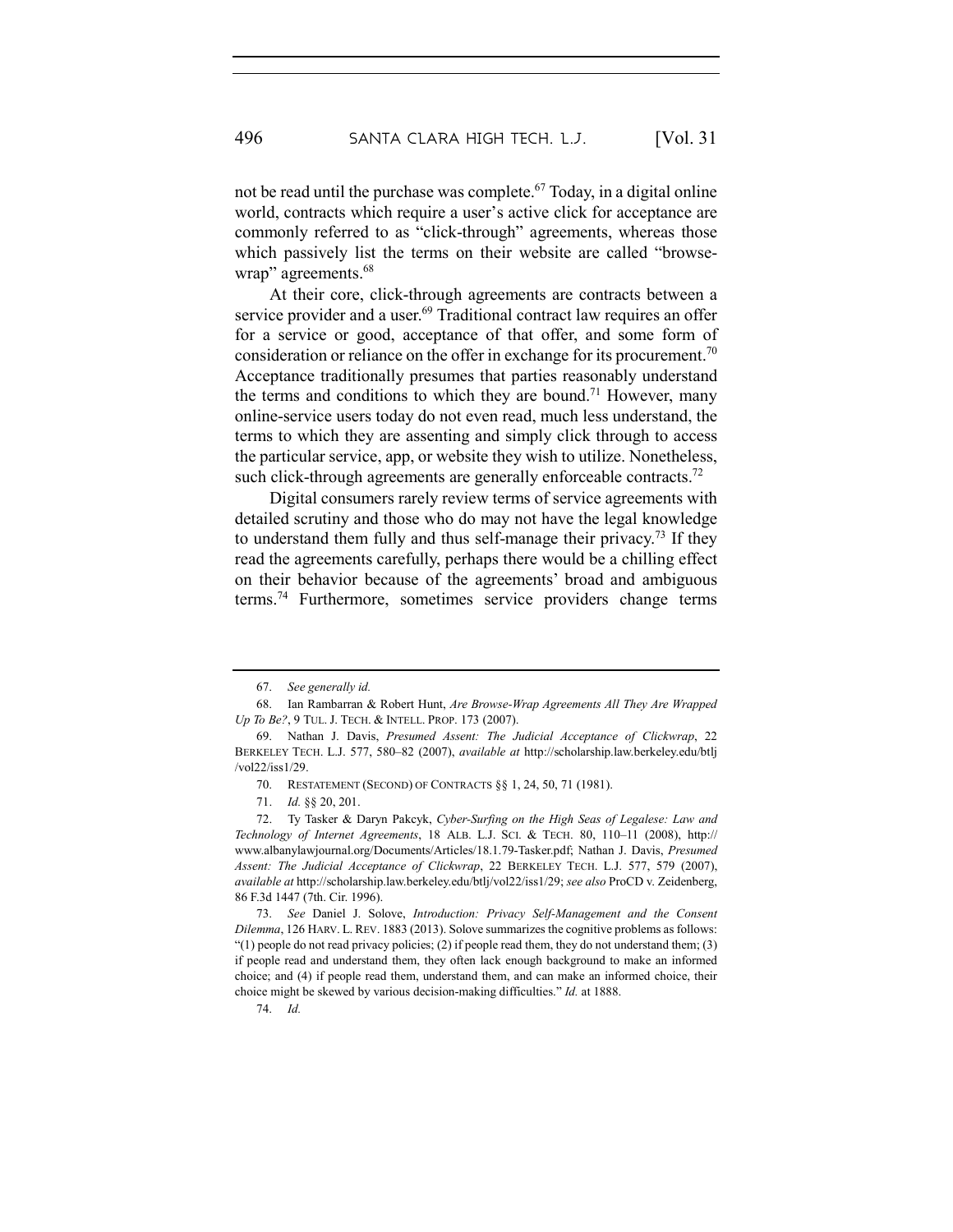without acquiring new informed consent from the users.<sup>75</sup> To make matters worse, terms of service agreements are generally not visually inviting to their intended audience.<sup>76</sup> The features of a website might even provide a user with apparent rights and privileges to affect data.<sup>77</sup> Commentators have suggested that such features should be considered in the interpretation and enforcement of online contracts, <sup>78</sup> but instead the plain language of the terms of service is given legal weight.<sup>79</sup> Despite all of these misgivings, a consenting user seems to be making a long-term commitment to the control of their data by other parties for uses that are unimaginable at the time of consent.<sup>80</sup> In effect, consent garnered quickly at one layer through a click-through agreement is being employed as a marketing and data collection tool for third parties to use throughout the layers of the Internet.

#### *A. Actual Versus Implied Consent*

When it comes to providing the first and last mile of Internet access, consumers often do not have many choices for their hardwire ISP.81 Wireless providers are not very abundant either.82 This draws into question whether or not there is true consent because each broadband Internet-access provider has already crafted rules-of-the-road for its terms and conditions of service. If a fixed-broadband consumer may

<sup>75.</sup> Declan McCullagh, *Yahoo: Your House is My House*, WIRED (June 29, 1999), http://archive.wired.com/science/discoveries/news/1999/06/20472.

<sup>76.</sup> *Id.*

<sup>77.</sup> *Id.*

<sup>78.</sup> *See* Woodrow Hartzog, *Website Design as Contract*, 60 AM. U. L. REV. 1635 (2011).

<sup>79.</sup> *Id.*

<sup>80.</sup> Higinio Maycotte, *How Top Data Brokers Collect and Use Your Data Read*, WIRED (Oct. 14, 2014, 2:00 PM), http://insights.wired.com/profiles/blogs/how-top-data-brokers-collect -and-use-your-data#axzz3W72HhuMF ("For users, the collection of data without consent is generally understood to be a breach of privacy. Companies considered to be data brokers circumvent this issue via terms and conditions, the likes of which most people do not thoroughly read.").

<sup>81.</sup> David Carr, *Telecom's Big Players Hold Back the Future*, N.Y. TIMES (May 19, 2013), http://www.nytimes.com/2013/05/20/business/media/telecoms-big-players-hold-back-the-future .html?pagewanted=all&\_r=1; Jon Brodkin, *Most of the US Has No Broadband Competition at 25Mbps, FCC Chair Says*, ARS TECHNICA (Sept. 4, 2014), http://www.arstechnica.com/business /2014/09/most-of-the-us-has-no-broadband-competition-at-25mbps-fcc-chair-says/; Steve Lohr, *The Push for Net Neutrality Arose From Lack of Choice*, N.Y. TIMES (Feb. 25, 2015), http://www.nytimes.com/2015/02/26/technology/limited-high-speed-internet-choices-underlie -net-neutrality-rules.html.

<sup>82.</sup> Nilay Patel, *The Internet is Fucked (But We Can Fix It)*, VERGE (Feb. 25, 2014, 12:30 PM), http://www.theverge.com/2014/2/25/5431382/the-internet-is-fucked.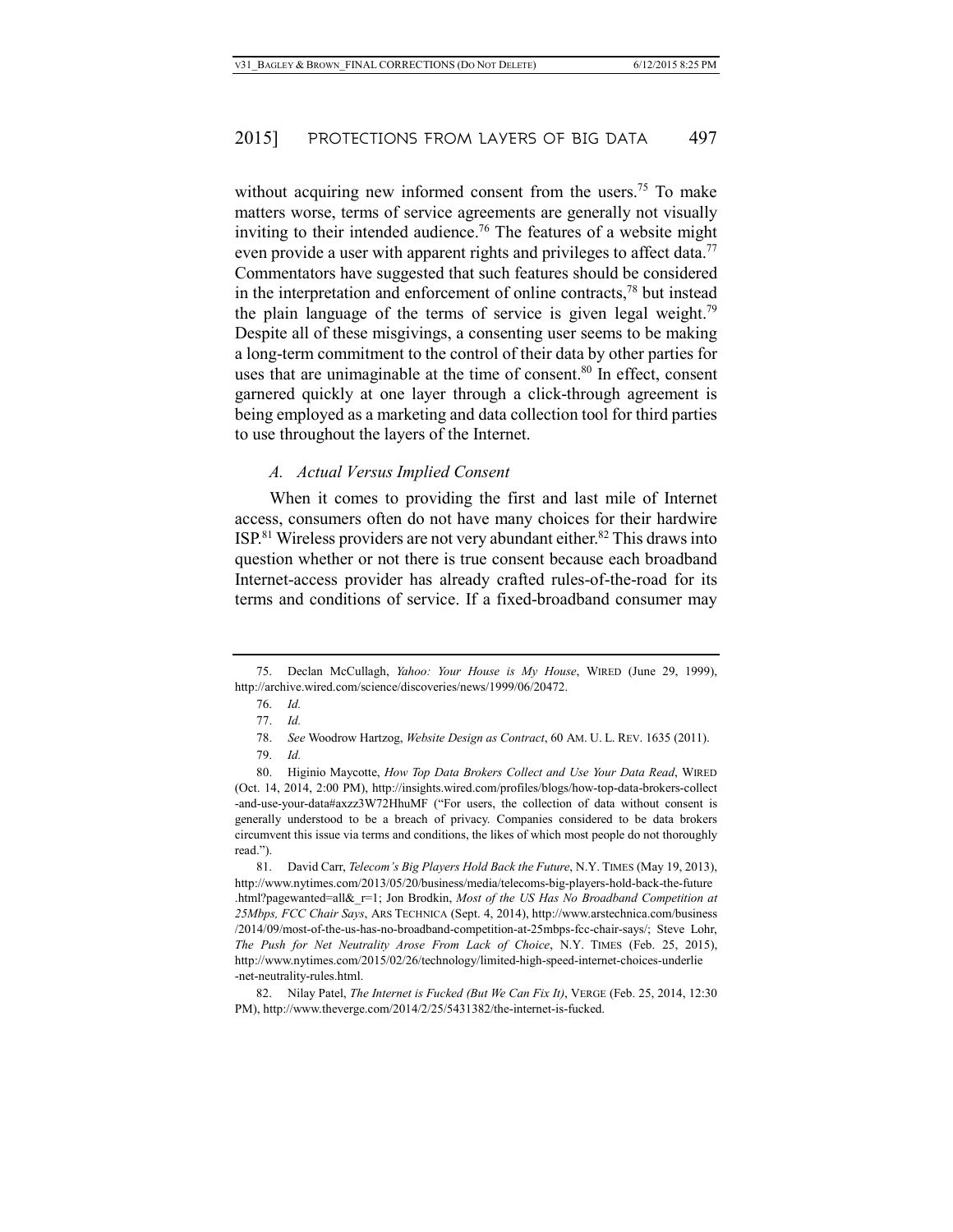only choose between DSL and cable for high-speed Internet service, 83 then they remain left with the lesser of two evils. Without pressure from competition or regulation, there is little but hope that either broadband provider will be entrusted not only with necessary quality of service features and open network neutrality principles, but also terms of service provisions that may enable security and other protective measures to curb the gathering, sharing and aggregation of personal data.84

A user may expect the primary party (e.g. Google) with which they engage to collect information and tailor advertisements.<sup>85</sup> However, this does not mean that they expect their data will be sold atwill to other parties, combined with other sources of their data, and form a wholly sophisticated compilation of their online life. <sup>86</sup> Likewise, social media companies and Web portals gradually change their privacy policies, adjusting the privacy rights of their users.<sup>87</sup> This means that a company might employ self-restraint with how it uses data as it builds up its user base only to significantly modify terms of service once a loyal fan base is dependent upon its product for everyday communication.88

85. For more information about how Google collects information to build profiles and tailor advertisements, see SIVA VAIDJYANATHAN, THE GOOGLIZATION OF EVERYTHING: (AND WHY WE SHOULD WORRY) 83–85 (2012).

<sup>83.</sup> Brian Fung, *FCC Chairman: 'A Duopoly' Dominates Basic Internet Service in America*, WASH. POST (Sept. 4, 2014), http://www.washingtonpost.com/blogs/the-switch/wp /2014/09/04/fcc-chairman-a-duopoly-dominates-basic-internet-service-in-america/.

<sup>84.</sup> Duopolies in general do not produce desirable outcomes when it comes to the first and last mile of Internet access for a variety of reasons. *See* Nicholas Economides, *Broadband Openness Rules Are Fully Justified by Economic Research*, 84 COMMS. & STRATEGIES 1, 1–5 (2011). "The academic literature, as well as DOJ, strongly supports the position that a duopoly market confers greater market power and ability to charge higher prices and to engage in other anticompetitive practices than markets with more competitors. In the broadband context, market power possessed by residential broadband access network providers allows them to impose fees on content and applications providers to the detriment of social welfare." *Id*. at 2.

<sup>86.</sup> *Protecting Consumer Privacy in an Era of Rapid Chang*e, FTC REPORT 60, 68 (Mar. 2012), *available at* https://www.ftc.gov/sites/default/files/documents/reports/federal-trade-com mission-report-protecting-consumer-privacy-era-rapid-change-recommendations/120326privacy report.pdf.

<sup>87.</sup> *See generally* Paul Ohm, *Branding Privacy*, 97 MINN. L. REV. 907 (2013); Richard P. Console, Jr., *Examining Your Rights and Facebook's Privacy Policies*, ADWEEK SOCIAL TIMES (July 2, 2013, 2:17 PM), http://www.adweek.com/socialtimes/guest-post-rights-facebook-privacy -policies/294671.

<sup>88.</sup> One example lies in Facebook, which began in 2004 and continues to modify its terms of service and privacy policy as it grows. *See* Matt McKeon, *The Evolution of Privacy on Facebook*, BUS. INSIDER (May 7, 2010, 3:55 PM), http://www.businessinsider.com/the-evolution -of-privacy-on-facebook-2010-5; Kate Knibbs, *Don't Be Fooled by that Nice Blog Post,*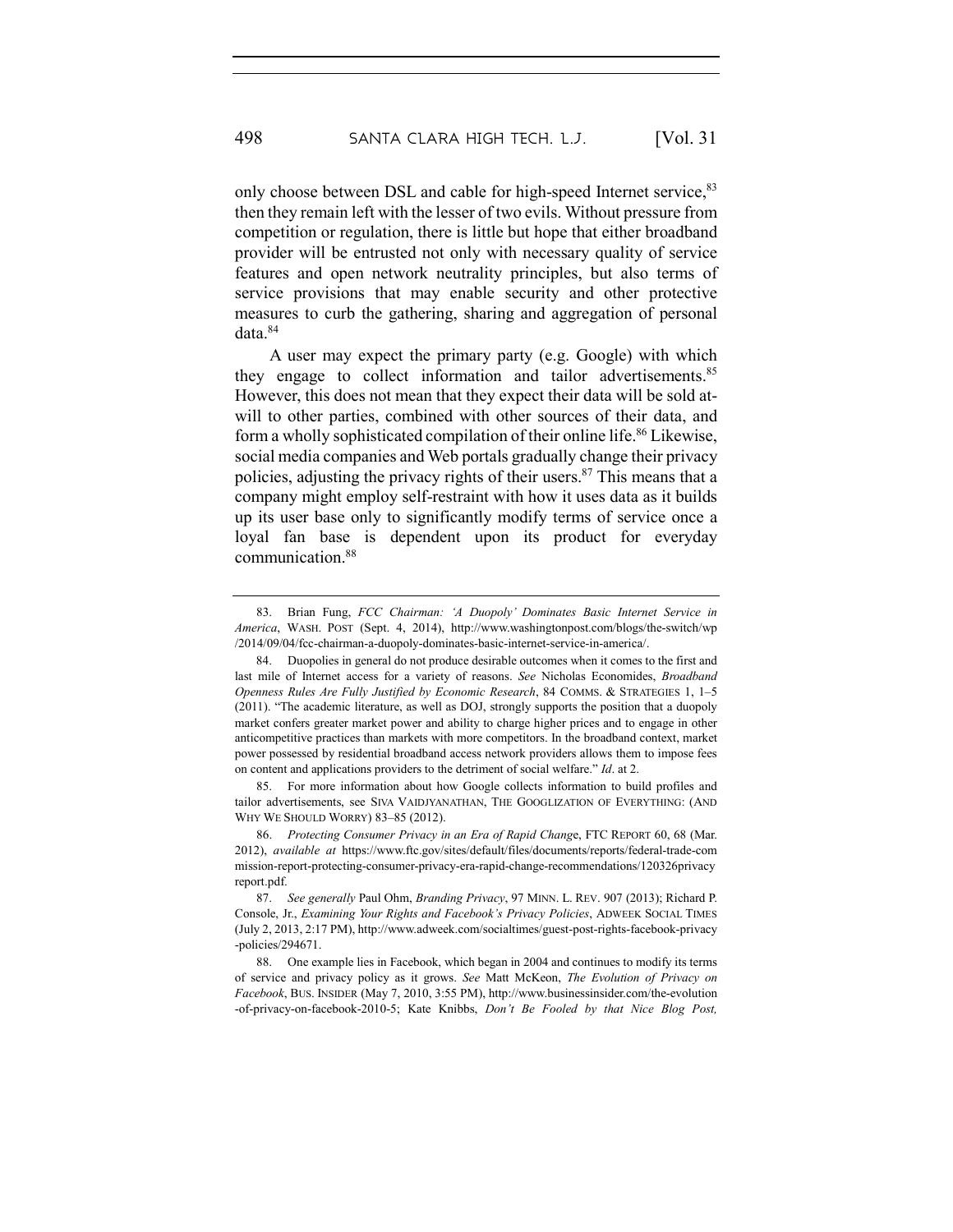#### *B. Recent Legal Challenges to Data Use Terms*

It is well-established that consumers do not read terms of service agreements, understand their ramifications, or expect that their data will be collected and used in such dynamic ways.<sup>89</sup> Nonetheless, courts generally uphold terms of service agreements in the digital world, thereby keeping the consent regime alive and well.<sup>90</sup>

Federal statutes, such as the Electronic Communication Privacy Act  $(ECPA)$ ,<sup>91</sup> Computer Fraud and Abuse Act,<sup>92</sup> Video Protection Privacy Act,<sup>93</sup> and state laws,<sup>94</sup> are often invoked, albeit generally unsuccessfully, to sue online-service providers for alleged privacy violations. All were relied upon in a class action suit against Facebook that ultimately settled due in part to Facebook's release of users' private details without their affirmative consent through its Beacon program, which automatically shared users' web behavior with their friends.<sup>95</sup> This case highlights the need for user consent for the sharing of personal information because, while there are some boundaries to how a user consents, courts have broadly interpreted what a service provider may do once they obtain valid consent.

The federal Wiretap Act, as amended by the ECPA, prohibits the unlawful interception of wire, oral, or electronic communications.<sup>96</sup>

89. *See* Aleecia M. McDonald & Lorrie Faith Cranor, *The Cost of Reading Privacy Policies*, 4 I/S: J.L. & POL'Y 540 (2008).

90. Juliet M. Moringiello & William L. Reynolds, *From Lord Coke to Internet Privacy: The Past, Present, and Future of the Law of Electronic Contracting*, 72 MD. L. REV. 452, 478–79 (2013) (discussing that the length of agreements and whether a consumer has read them does not necessarily alter their enforceability even if other legal issues do).

91. Electronic Communications Privacy Act of 1986, Pub. L. No. 99-508, 100 Stat. 1848 (1986) (codified as amended at 18 U.S.C. §§ 2510–32, 2701–12, 3121–27 (2013)).

92. Computer Fraud and Abuse Act of 1986, Pub. L. No. 99-474, 100 Stat. 1213 (1986) (codified at 18 U.S.C. § 1030 (2013)).

93. Video Privacy Protection Act of 1988, Pub. L. No. 100-618, 102 Stat. 3195 (1988) (codified at 18 U.S.C. § 2710 (2002)).

94. For example, the California Consumer Legal Remedies Act, CAL. CIV. CODE §§ 1750– 56 (West 2013), and the California Comprehensive Computer Data Access and Fraud Act, CAL. PENAL CODE § 502 (West 2013).

95. Lane v. Facebook, Inc., 696 F.3d 811 (9th Cir. 2012), *cert. denied*, 134 S. Ct. 8 (2013); David Kravets, *Facebook's \$9.5 Million 'Beacon' Settlement Approved*, WIRED (Sept. 21, 2012), http://www.wired.com/2012/09/beacon-settlement-approved/.

96. 18 U.S.C. §§ 2510–2522 (2013).

*Facebook's Latest Privacy Change is a Big Deal*, DIGITAL TRENDS (Oct. 12, 2013), http:// www.digitaltrends.com/social-media/facebooks-privacy-changes-are-a-big-deal/; Brian Fung, *Your Facebook Privacy Settings are about to change. Again*, WASH. POST (Apr. 8, 2014), http:// www.washingtonpost.com/blogs/the-switch/wp/2014/04/08/your-facebook-privacy-settings-are -about-to-change-again/.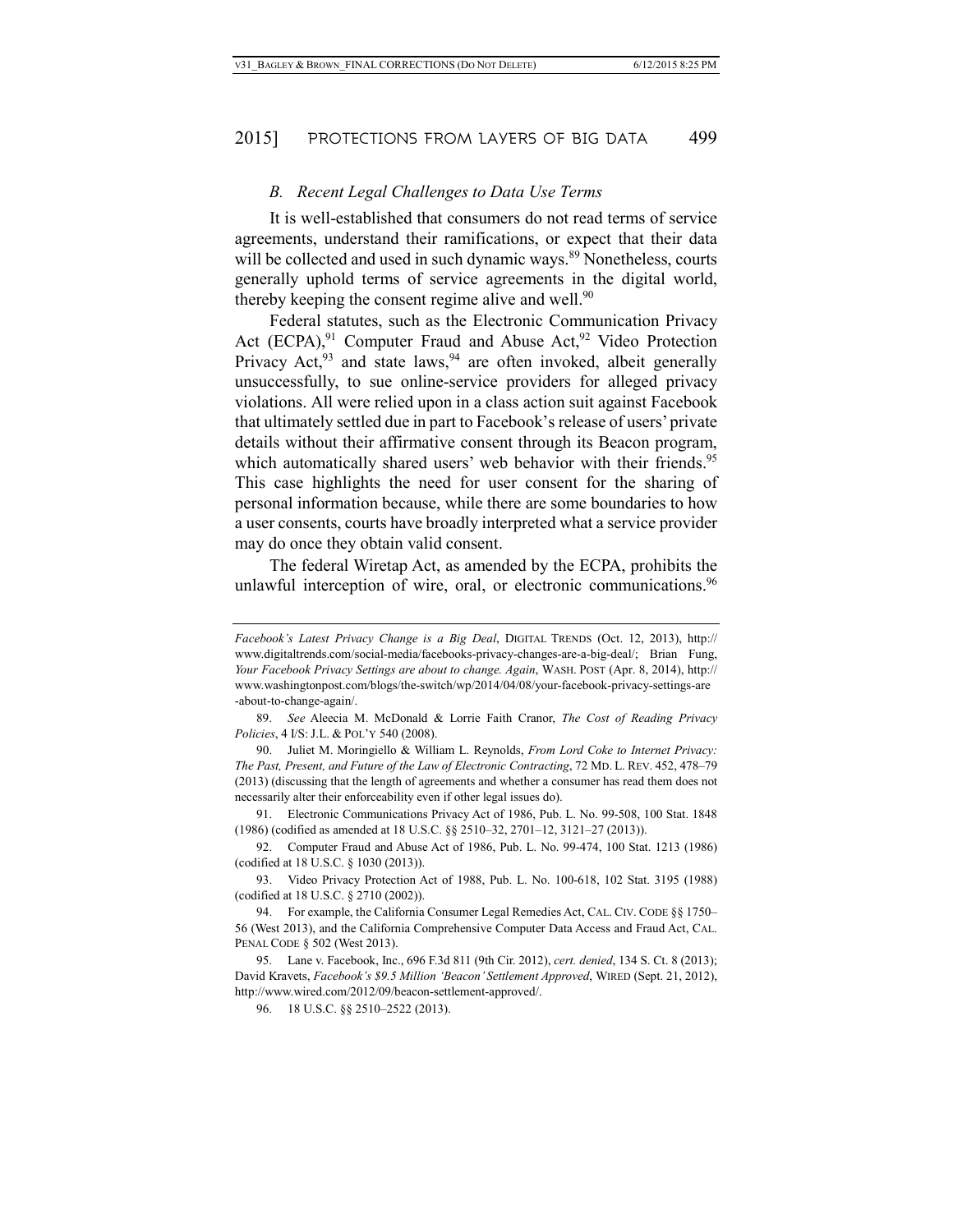Consequently, plaintiffs have attempted to use this law and the related Stored Communications  $\text{Act}^{97}$  to sue companies engaged in online data collection and sharing on unlawful interception grounds.<sup>98</sup> A seminal and oft-cited case involving online ad data broker DoubleClick distinguished early on the behavior of cookies from activities prohibited by the ECPA.<sup>99</sup> Due to this consent regime, users today are subjected to a variety of online tracking mechanisms more dynamic than cookies because users consent to the terms of the sites they are browsing and those sites consent to tracking relationships with advertising companies.100

Beyond web browser tracking technologies, plaintiffs have also attempted to use the ECPA to restrict ISP's commercial use of their data. In *Kirch v. Embarq*, the 10th Circuit of the U.S. Court of Appeals held that an ISP did not violate the ECPA when it permitted an advertising company, NebuAd, to access the network traffic data of the ISP's customers to conduct market research about their online behavior.101 The court reasoned that Embarq accessed the information in the same way it had in the normal course of business and therefore did not "intercept" customer data.102 Moreover, the court noted that NebuAd could not be held liable for any violation of the ECPA merely for receiving the data that was passed along to it by Embarq, which collected the data.103

A user must know that they are assenting to terms by clicking a button or engaging in some other form of acceptance in order for the terms to be enforceable.<sup>104</sup> However, this does not mean that the user actually needs to know what the terms are even if they are required to

<sup>97.</sup> *Id.* §§ 2702–2711.

<sup>98.</sup> *See* Johnathan D. Frieden, Charity M. Price & Leigh M. Murray, *Putting the Genie Back in the Bottle: Leveraging Private Enforcement to Improve Internet Privacy*, 37 WM. MITCHELL L. REV. 1671, 1706–1712 (2011) (describing several cases involving federal privacy law and online data privacy).

<sup>99.</sup> *In re* DoubleClick Inc. Privacy Litigation, 154 F. Supp. 2d 497 (S.D.N.Y. 2001).

<sup>100.</sup> Omer Tene & Jules Polonetsky, *To Track or 'Do Not Track': Advancing Transparency and Individual Control in Online Behavioral Advertising*, 13 MINN. J.L. SCI. & TECH. 281, 291, 313 (2012), *available at* http://cyberlaw.stanford.edu/files/publication/files/totrack-or-dono track.pdf.

<sup>101.</sup> Kirch v. Embarq Mgmt. Co., 702 F.3d 1245, 1248–49 (10th Cir. 2012), *cert. denied*, 133 S. Ct. 2743 (2013).

<sup>102.</sup> *Id.* at 1248–50.

<sup>103.</sup> *Id.*

<sup>104.</sup> Specht v. Netscape Commc'ns Corp., 306 F.3d 17, 28–30 (2d Cir. 2002) (finding that Netscape did not inform users that they were agreeing to terms of service merely by clicking "download" to install software.).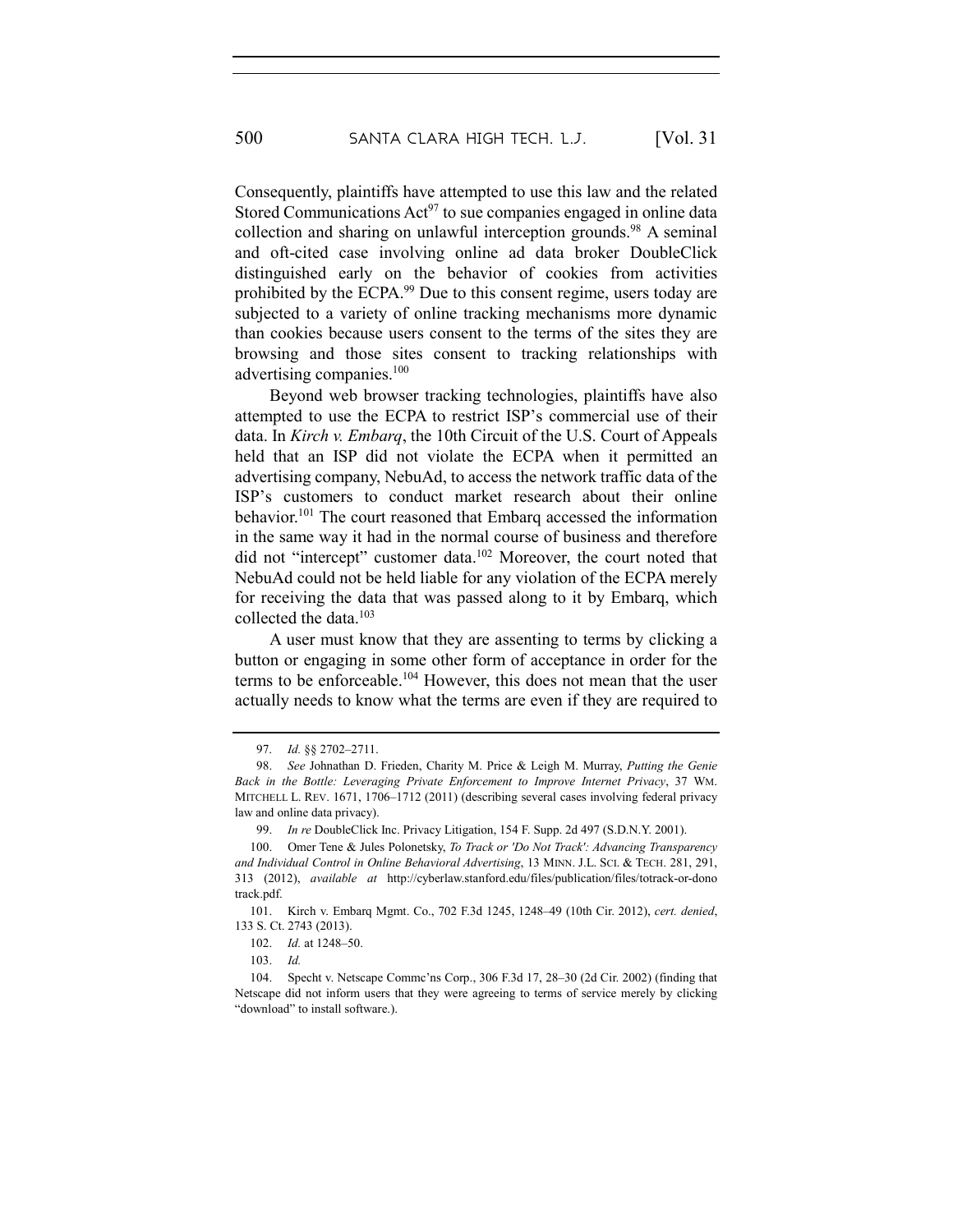be aware of their existence and understand how to navigate to them.<sup>105</sup> Several recent cases out of Silicon Valley have showcased the struggles plaintiffs face in challenging terms of service and accompanying privacy policies. In one such case, the U.S. District Court for the Northern District of California held that a terms-of-use contract remained enforceable even when a user was not presented with the terms directly but instead with a link to the information through the mobile app interface of a Zynga videogame.<sup>106</sup>

The U.S. District Court for the Northern District of California has also analyzed the applicability of the ECPA to online service providers' use of consumer data.<sup>107</sup> In a case involving Gmail, the court denied with leave to amend part of Google's motion to dismiss and analyzed plaintiffs' claims of unlawful interception under the Wiretap Act.108 The court explained that consent must be explicit and not merely based on the notion that a user knows the service provider is capable of intercepting communications for a certain purpose.<sup>109</sup> Instead, the court reasoned that terms of service must clearly explain how such collected data will be used.<sup>110</sup> In this instance, the court found that Google's terms of service and privacy policy during the relevant time period only elicited consent for email data to be intercepted for purposes unrelated to creating advertising profiles.111 Therefore, the court concluded, users did not explicitly consent to the use of their Gmail correspondence for such use even if they were arguably on notice that Google had such a capability.112

In the same district, an analysis of LinkedIn's policy and plaintiffs' online behavior persuaded the court that explicit consent meant that LinkedIn's collection of data from users' Gmail accounts did not violate the ECPA.<sup>113</sup> Instead, the court reasoned that the user provided consent under the SCA and authorization under the Wiretap Act when they clicked through the LinkedIn account creation

112. *Id.*

<sup>105.</sup> *Id.*

<sup>106.</sup> Swift v. Zynga Game Network, Inc., 805 F. Supp. 2d 904, 910–12 (N.D. Cal. 2011).

<sup>107.</sup> *In re* Google Inc., 13-MD-02430-LHK, 2013 WL 5423918 (N.D. Cal. Sept. 26, 2013), *motion to certify appeal denied*, 5:13-MD-2430-LHK, 2014 WL 294441 (N.D. Cal. Jan. 27, 2014).

<sup>108.</sup> *Id.*

<sup>109.</sup> *Id.*

<sup>110.</sup> *Id.*

<sup>111.</sup> *Id.*

<sup>113.</sup> Perkins v. LinkedIn Corp., 13-CV-04303-LHK, 2014 WL 2751053, at 13, 14 (N.D. Cal. June 12, 2014).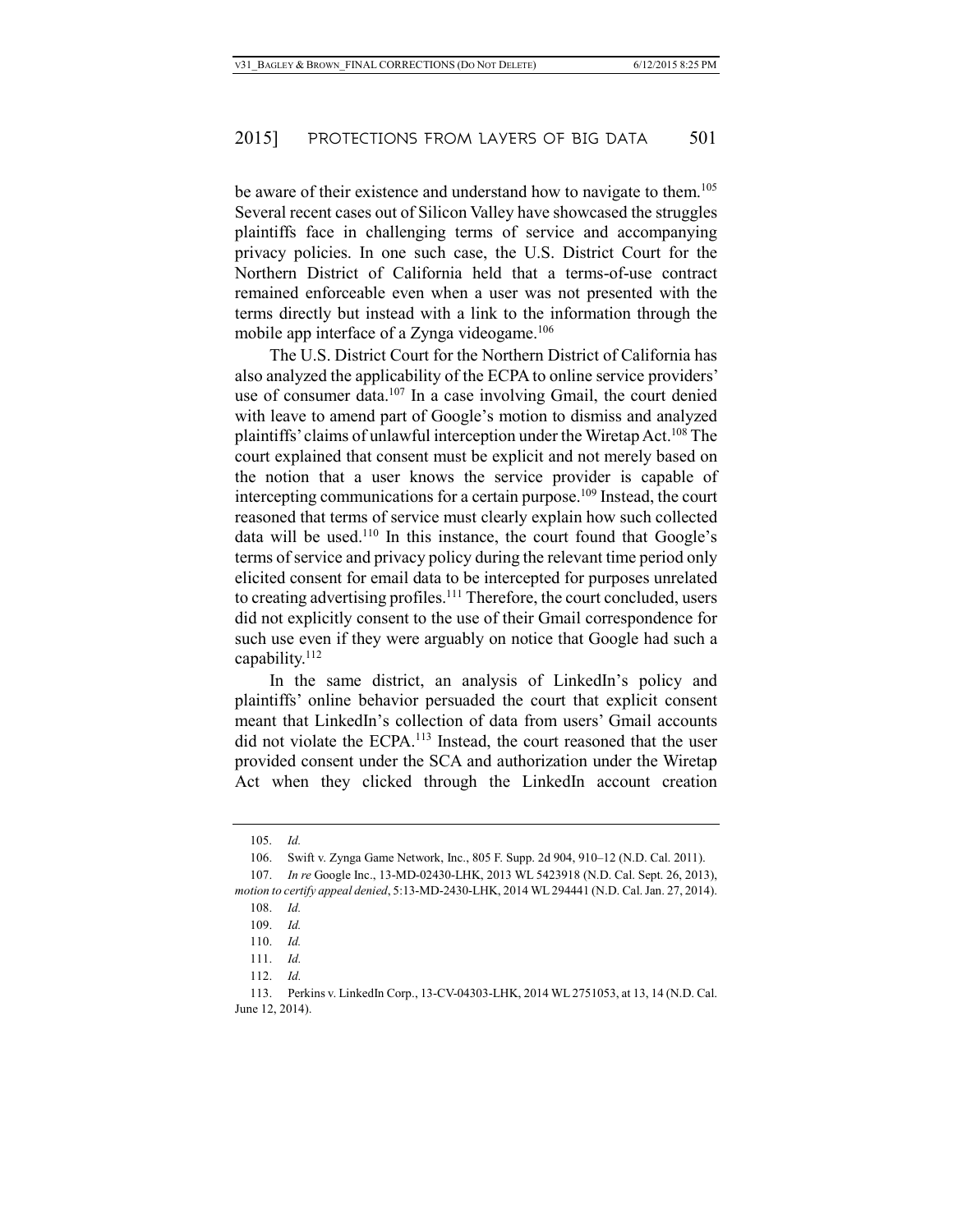questions.114 Notably, the plaintiffs unsuccessfully argued that they did not know how LinkedIn defined "Google Contacts" and were unaware that they were consenting to LinkedIn's import of every email address they had communicated with from their Gmail account.<sup>115</sup> Here, the court distinguished a notice "presented immediately prior to the moment" of acceptance from "a disclosure buried in a Terms of Service or Privacy Policy that may never be viewed."116

In a case against Google, the Northern District of California also made clear that proving injury in fact is a hurdle for plaintiffs who claim nothing more than the mere monetization of their information as their alleged harm.117 This case highlighted that the ECPA is also problematic for plaintiffs because the ordinary course of business exception to the ECPA's restrictions has been interpreted to include those furthering legitimate business purposes. $118$ 

In another case heard by the U.S. District Court for the Northern District of California, the court rejected the notion that a mobile phone was a "facility" under the SCA's definition of an electronic communication service.119 Moreover, the court explained that location data stored on the device was not "electronic storage" for purposes of the statute.120 A similar argument was rejected by the U.S. District Court for the Western District of Washington in litigation involving Microsoft, when that court also determined that a user's mobile device was not a "facility" for purposes of the SCA.<sup>121</sup> The court reasoned that the mere fact that a smartphone can send and receive data does not make it a facility, which by definition provides services to other users.122 Ultimately, the court concluded that the SCA was intended to protect computers used in a server-like manner, providing electronic storage. $123$ 

118. *Id.* at 11.

<sup>114.</sup> *Id.*

<sup>115.</sup> *Id.*

<sup>116.</sup> *Id.*

<sup>117.</sup> *In re* Google, Inc. Privacy Policy Litig., C-12-01382-PSG, 2013 WL 6248499 (N.D. Cal. Dec. 3, 2013).

<sup>119.</sup> *In re* iPhone Application Litig., 844 F. Supp. 2d 1040, 1057–58 (N.D. Cal. June 12, 2012).

<sup>120.</sup> *Id.* at 1059.

<sup>121.</sup> Cousineau v. Microsoft Corp., 6 F. Supp. 3d 1167, 1174–75 (W.D. Wash. Mar. 25, 2014).

<sup>122.</sup> *Id.* at 1175.

<sup>123.</sup> *Id.*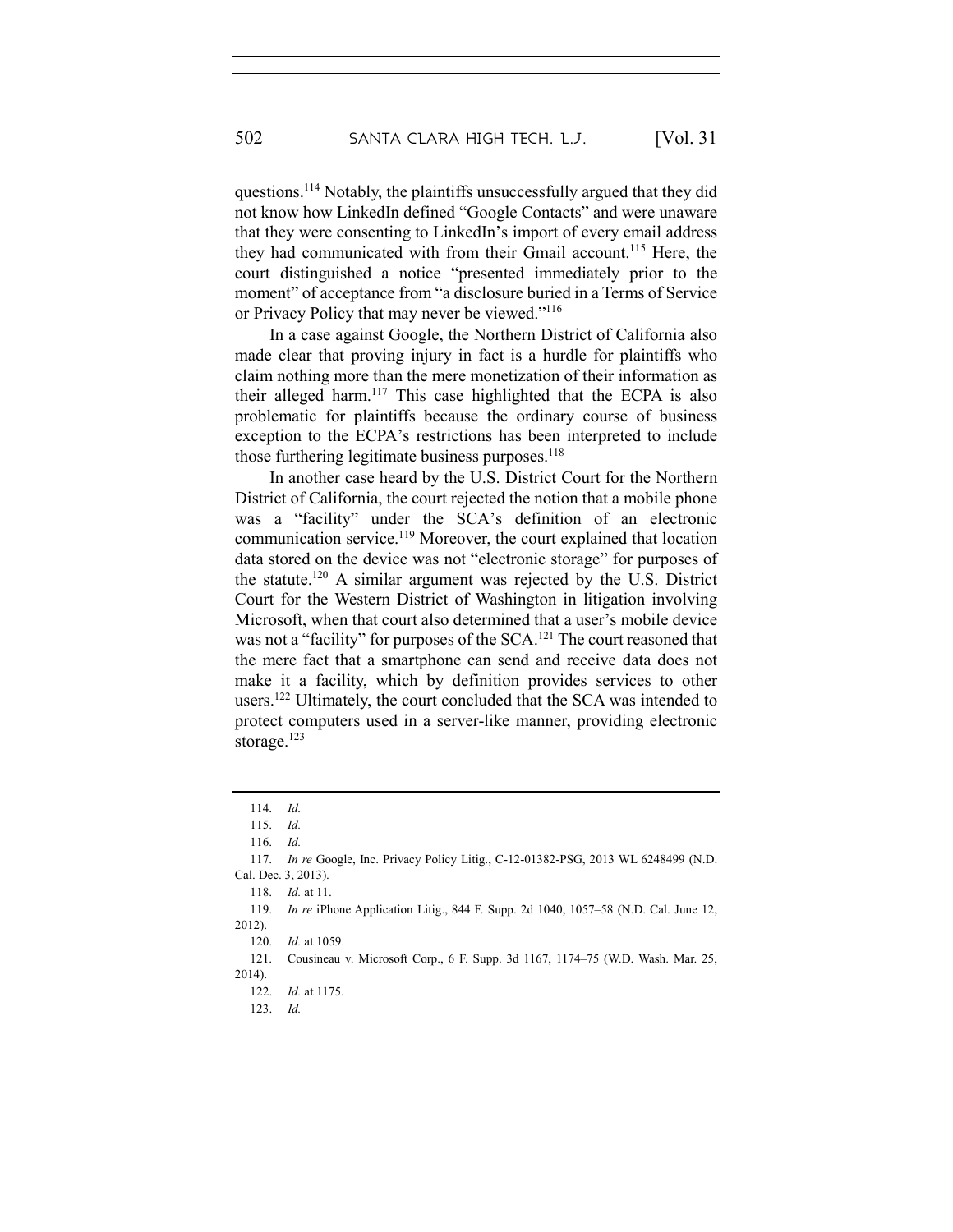The U.S. District Court for the Northern District of California dismissed a case with leave to amend from plaintiffs who alleged that iPhone apps' collection of device information, including contacts, violated a myriad of legal rights, including those under the ECPA.124 In this case, the court distinguished "the use of data by different memory components of the same device" from an unlawful interception barred by the ECPA.<sup>125</sup> Taken together, the judicial guidance from the heart of Silicon Valley seems to suggest that terms of service and privacy policies must, at least in a general way, inform consumers as to what type of data will be used and for which categorical purposes. However, consumers have little recourse against the creative ways in which their data will be used within those broad categories once they have provided consent.

Despite significant court hurdles for plaintiffs who challenge terms after consenting to them, the Federal Trade Commission (FTC) offers another approach to shaping privacy policies through its enforcement role against companies that engage in false and misleading practices.126 In 2009, the FTC filed a complaint against Sears after it "collected consumers' personal information" through software installed on their computers, including data "such as the contents of shopping carts, online bank statements, drug prescription records, video rental records, library borrowing histories, and the sender, recipient, subject, and size for Web-based e-mails."127 The FTC's complaint resulted in a settlement by which Sears agreed to destroy the collected data and properly disclose what its software would "monitor, record, or transmit" if it chose to provide similar tracking software to consumers in the future.128

The FTC also reached a settlement with Google after the company launched its now-defunct Buzz social media service by automatically

<sup>124.</sup> Opperman v. Path, Inc., 13-CV-00453-JST, 2014 WL 1973378 (N.D. Cal. May 14, 2014).

<sup>125.</sup> *Id.* at 11.

<sup>126.</sup> Jeffrey T. Cox & Kelly M. Cline, *Parsing the Demographic: The Challenge of Balancing Online Behavioral Advertising and Consumer Privacy Considerations*, 15 J. INTERNET L. 1, 3 (2012).

<sup>127.</sup> Press Release, Fed. Trade Comm'n, FTC Approves Final Consent Order Requiring Sears to Disclose the Installation of Tracking Software Placed on Consumers Computers (Sept. 9, 2009), http://www.ftc.gov/news-events/press-releases/2009/09/ftc-approves-final-consent-order -requiring-sears-disclose.

<sup>128.</sup> *Id.*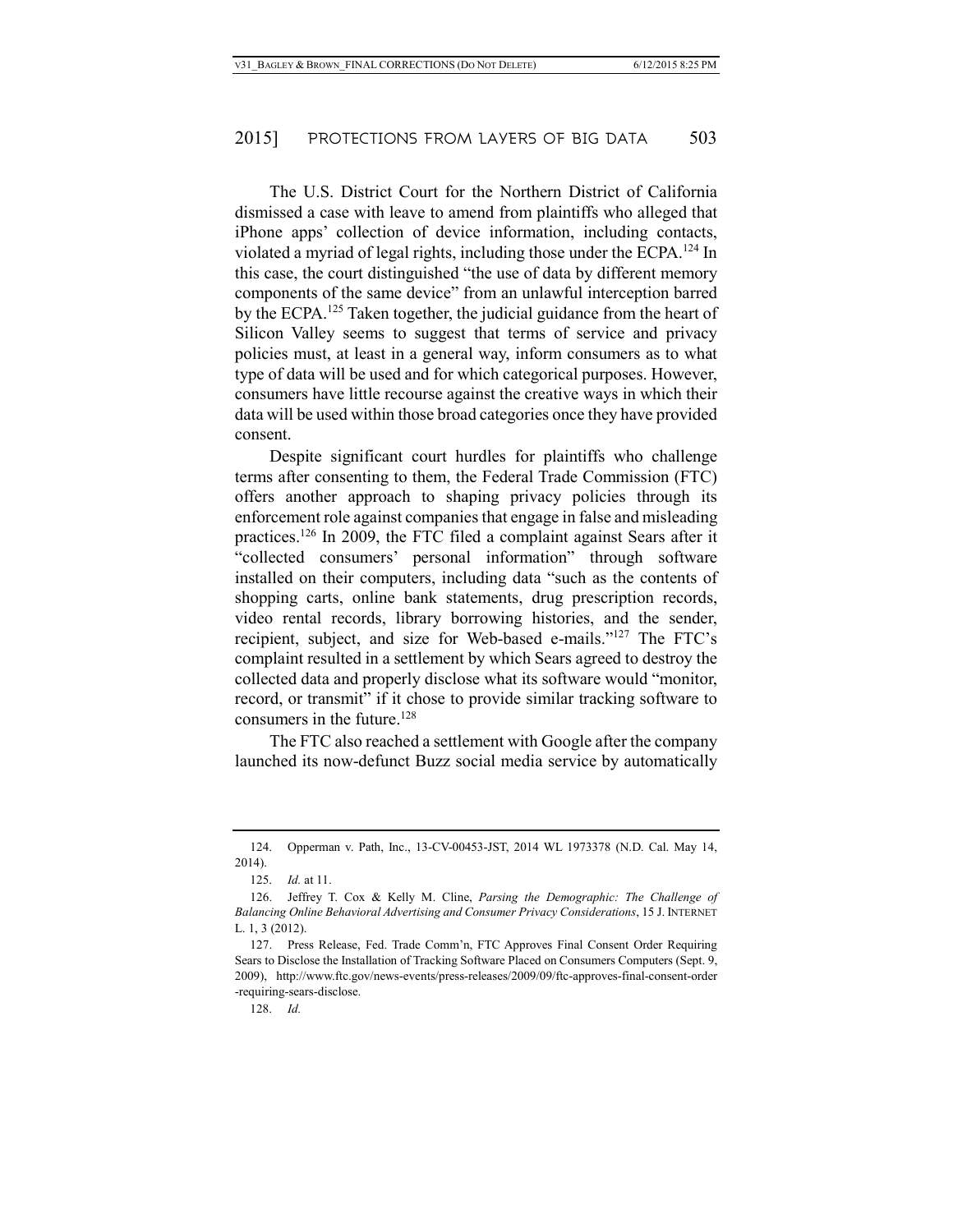enrolling Gmail users.<sup>129</sup> As a result, the FTC required the company to divulge how "information will be disclosed to one or more third parties, (2) the identity or specific categories of such third parties, and (3) the purpose(s) for respondent's sharing" and obtain express affirmative user consent for data sharing.<sup>130</sup> A year later, the FTC fined Google \$22.5 million when it violated the agreement by surreptitiously tracking users of Apple's Safari web browser who had opted out of such monitoring.<sup>131</sup>

Collectively, the aforementioned cases imply that companies may use and share consumer data in robust ways so long as their privacy policies suggest, at least in broad terms, what type of data will be collected and shared. Given this scenario, it may be advantageous for companies to be somewhat vague in their terms of service and data use policies to help shield full disclosure or not divulge trade secrets while still protecting them from potential liability.

# *C. Data Use Rights & Terms of Service: Verizon, Google & Facebook*

For the sake of efficiency, terms of service involved in the layers of the Internet tend to be "take it or leave it" propositions, yet contain important language regarding data use policies. Therefore, the terms of use for three companies that serve as primary Internet portals for many—Verizon, Google and Facebook—are important to analyze as they each serve as an example of a layer of the Internet. The following section examines these portals' terms of service, focusing primarily on what rights are conferred with regard to their data use policies. More specifically, the following questions are discussed. What does each company collect and do with the data? Is there any reference to third party use of the data? If so, how are these parties defined? What distinguishes a "third party" from an "affiliate" or "partner" for purposes of terms of use agreements? Aren't they all third parties to the consumers agreeing to the terms? Are these companies telling us everything they're doing with user data?

<sup>129.</sup> Google Inc., Docket No. C-4336, FTC File No. 102-3136 (Mar. 30, 2011), https://www.ftc.gov/sites/default/files/documents/cases/2011/10/111024googlebuzzdo.pdf.

<sup>130.</sup> *Id.* at 4

<sup>131.</sup> Press Release, Fed. Trade Comm'n, Google Will Pay \$22.5 Million to Settle FTC Charges it Misrepresented Privacy Assurances to Users of Apple's Safari Internet Browser, (Aug. 9, 2012), http://www.ftc.gov/news-events/press-releases/2012/08/google-will-pay-225-million -settle-ftc-charges-it-misrepresented.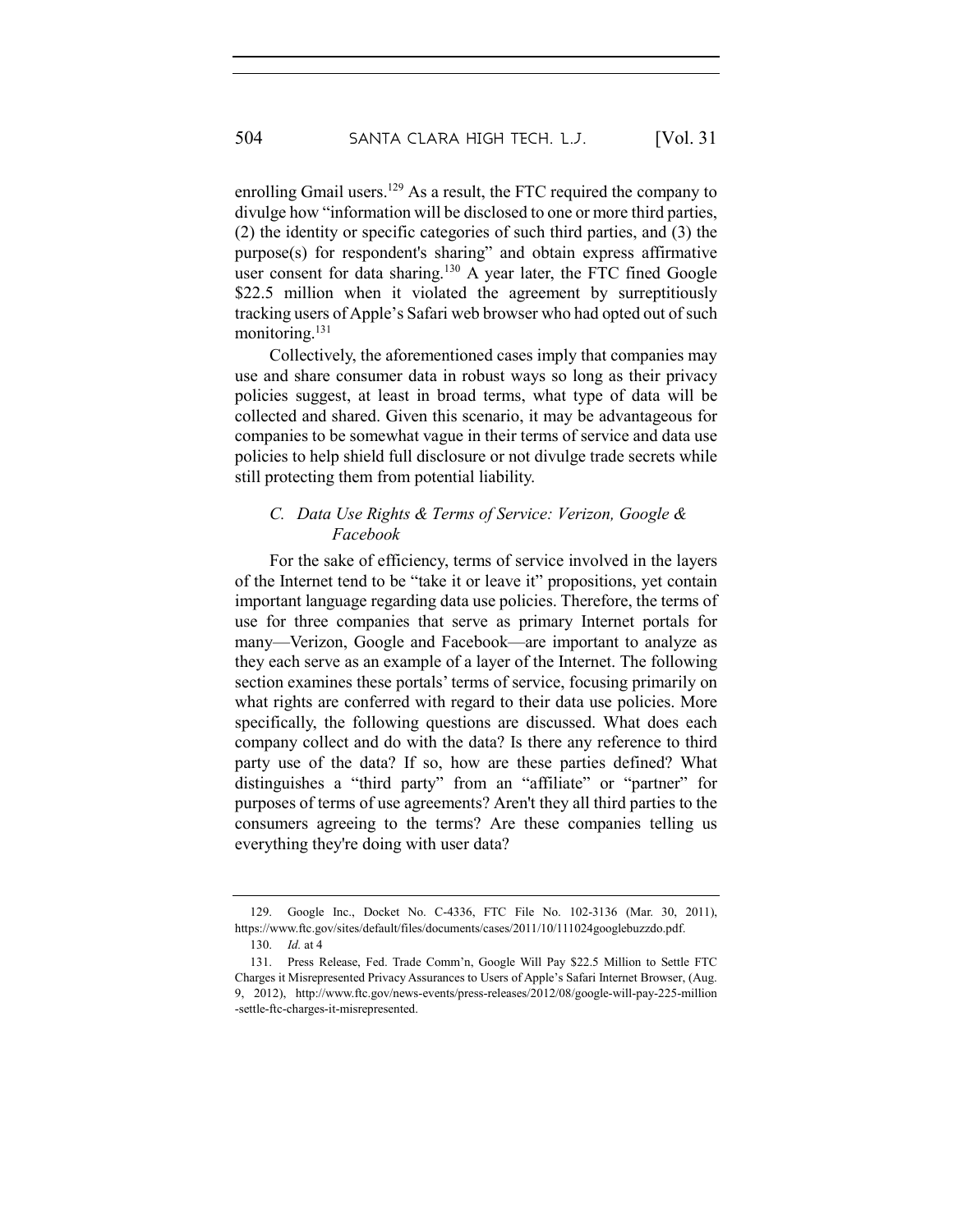#### 1. Verizon

Verizon Communications Inc. (Verizon) offers broadband Internet service to consumers through both fixed (wired) and mobile (wireless) services. Wired services include Direct Subscriber Line (DSL) and Fiber Optic Service (FiOS) that generally connect consumers in residential and business locations.132 Verizon Wireless offers cellular Internet connections such as 4G LTE to consumers using wireless devices or specialized antennas and routers.<sup>133</sup> Verizon users agree to different terms depending on which method they use to connect to the Internet.<sup>134</sup>

Verizon Wireless' customer agreement,<sup>135</sup> for mobile users, and the Verizon Online Terms of Service,<sup>136</sup> which applies to wired broadband, binds customers to Verizon's common Privacy Policy.137 The policy discloses information about what Verizon collects from its subscribers but is not as detailed regarding how the information is used, how long it is retained, or with which specific parties the information is shared.138 Among other things, Verizon collects data about "websites visited, wireless location, application and feature usage, network traffic data, [and] product and device-specific information."<sup>139</sup> This information can be used by Verizon in a variety of ways, including marketing, network security, as well as for the research and development of new products.<sup>140</sup> Moreover, Verizon states that customer data "may be aggregated or anonymized for business and

<sup>132.</sup> *Services*, VERIZON, http://www.verizon.com/home/services/ (last visited Apr. 17, 2015).

<sup>133.</sup> *Home & Office Solutions*, VERIZON WIRELESS, http://www.verizonwireless.com/home -office-solutions/ (last visited Apr. 17, 2015).

<sup>134.</sup> Verizon's global privacy policies specifies different terms depending on the service, including a section called "Additional Information for Wireless Customers." *See Privacy Policy*, VERIZON, http://www.verizon.com/about/privacy/policy/ (last visited Apr. 17, 2015).

<sup>135.</sup> *Customer Agreement*, VERIZON WIRELESS, http://www.verizonwireless.com/b2c /support/customer-agreement (last updated Feb. 5, 2015).

<sup>136.</sup> *Verizon Online Terms of Service*, VERIZON, http://www.verizon.com/idc/groups/public /documents/adacct/verizon\_internet\_tos\_121614.pdf (last visited Aug. 15, 2014).

<sup>137.</sup> *Privacy Policy*, VERIZON, http://www.verizon.com/about/privacy/policy/ (last updated Aug. 2014).

<sup>138.</sup> *Id.*

<sup>139.</sup> *See id.* (explaining the information collected when using Verizon products and services).

<sup>140.</sup> *Id.*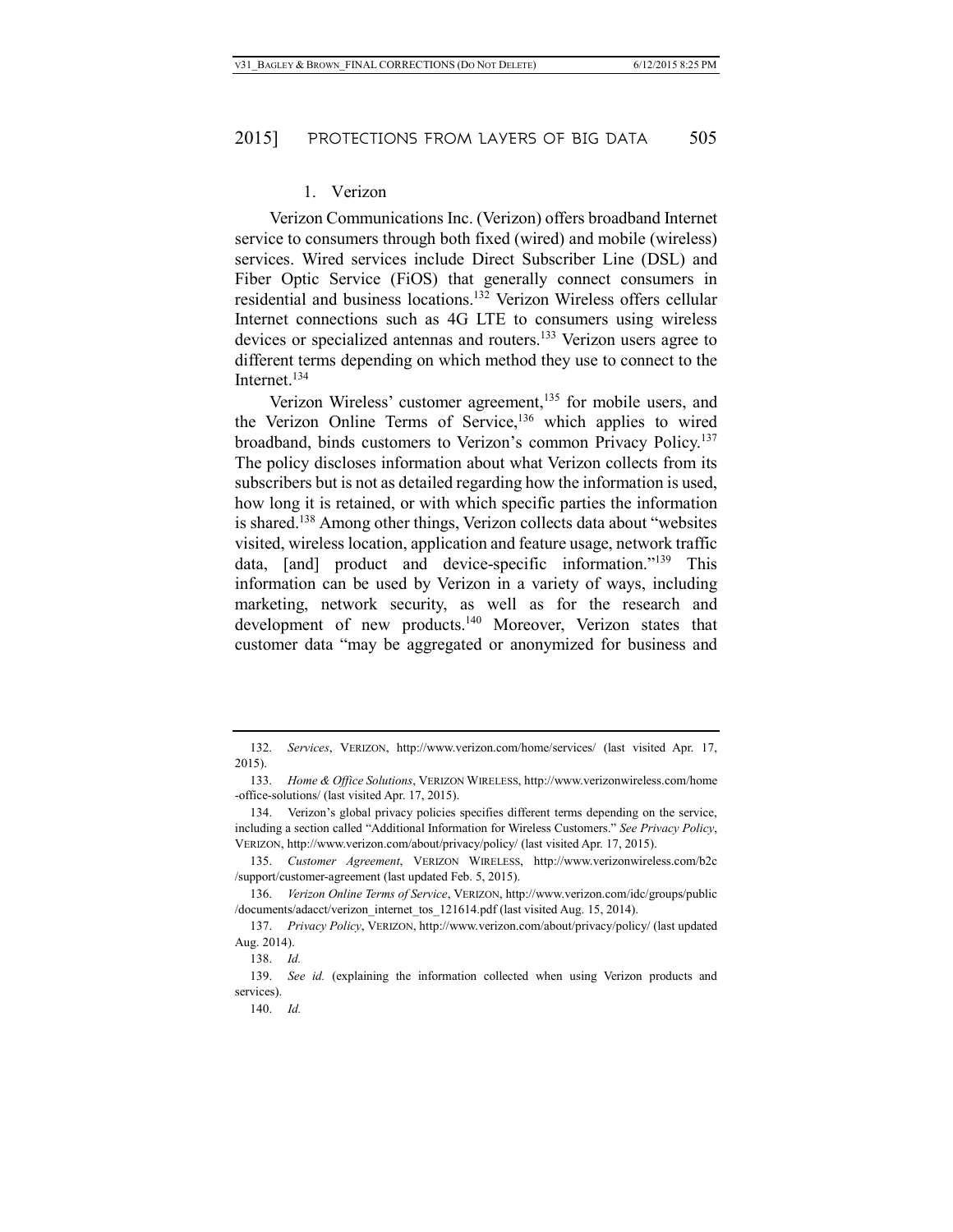marketing uses" by the company or third parties.<sup>141</sup> Notably, the amount of data included in an *aggregated* collection is not defined.<sup>142</sup>

Verizon also passively collects data about its users. For example, Verizon can receive Facebook friend list data and information about a Facebook user's "likes" when a Verizon customer uses a Facebook account to log into Verizon services.<sup>143</sup> Verizon also collects demographic data about subscribers from third parties.<sup>144</sup> The privacy policy highlights examples of such information as "gender, age range, sports enthusiast, frequent diner, or pet owner.<sup>"145</sup> This data is combined with data Verizon collects from other companies to build customer profiles for direct advertising purposes.146 However, Verizon states that they require affirmative consent from customers prior to using data based on their visits "over time" to non-Verizon websites for direct customized advertising.<sup>147</sup>

Verizon also uses cookies to collect information about users as they visit Verizon websites and navigate through any websites on which Verizon is advertising.<sup>148</sup> When this occurs, Verizon collects "IP address, mobile telephone or device number, account information, web addresses of the sites you come from and go to next and information about your connection, including your device's browser, operating system, platform type and Internet connection speed."<sup>149</sup> In doing so, Verizon abides by the self-regulating principles of the Digital Advertising Alliance that permits people to opt out of such behavioral advertising programs.<sup>150</sup>

Verizon takes additional liberties with data collection for wireless customers.151 The company collects mobile usage and location

<sup>141.</sup> *Id.*

<sup>142.</sup> *Verizon Privacy Policy*, *supra* note 137.

<sup>143.</sup> *Id.* (under heading "Information Provided to Us by Third Parties").

<sup>144.</sup> *Id.*

<sup>145.</sup> *Id.* (under heading "Information Provided to or Used by Third-Party Advertising Entities or Social Networks").

<sup>146.</sup> *Verizon Privacy Policy*, *supra* note 137 (under heading "Additional Information for Wireless Customers").

<sup>147.</sup> *Id.* (under heading "Information Collected When You Use Verizon Products and Services").

<sup>148.</sup> *Id.*

<sup>149.</sup> *Id.*

<sup>150.</sup> *Id.*; *see also* DIGITAL ADVERTISING ALLIANCE (DAA) SELF-REGULATORY PROGRAM, http://www.aboutads.info/ (last visited Apr. 17, 2015).

<sup>151.</sup> *Verizon Privacy Policy*, *supra* note 137 (under heading "Additional Information for Wireless Customers").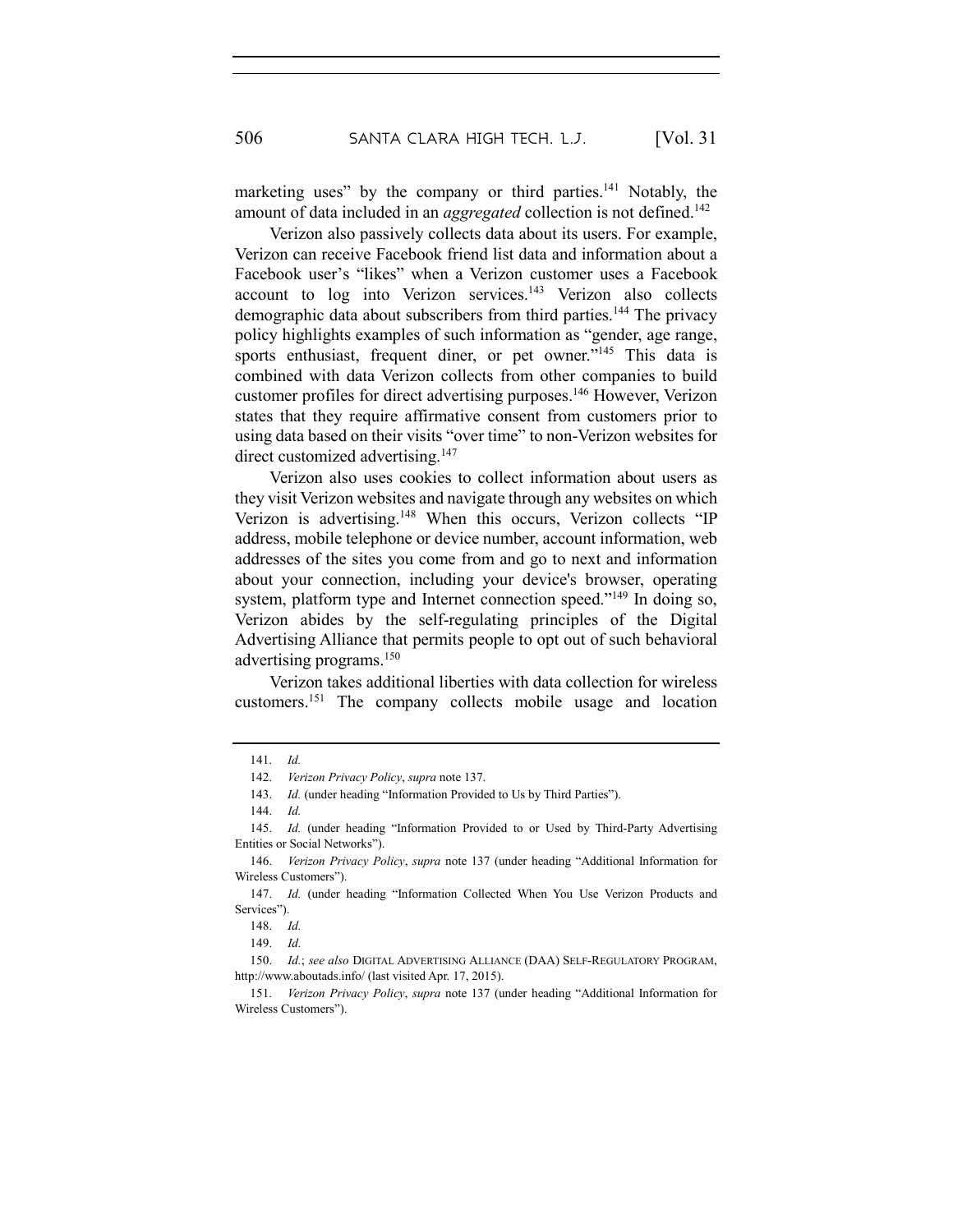information from its subscribers and reserves the right to use it in "marketing reports."<sup>152</sup> Information such as websites visited and even search terms are collected and combined with other information Verizon receives to create the marketing reports.<sup>153</sup> Verizon claims the right to share these reports with other companies but in a nonpersonally identifiable way.154 However, Verizon allows customers to opt out of their information being shared in these reports by contacting the company.155

Verizon shares information inside its "family of companies" and with third parties.<sup>156</sup> The Privacy Policy contains a dedicated section specifically addressing third party advertisers.<sup>157</sup> Verizon reserves the right to share data about its users' web browsing history, geographic information, and demographic information in an anonymous way.158 However, Verizon's policy permits wired and wireless Internet customers to opt out of relevant advertising.159 The policy confers other opt-out rights to users. For example, Verizon permits users to choose whether or not to share their Customer Proprietary Network Information<sup>160</sup> with other Verizon entities for marketing unrelated to the subscribers' current services.<sup>161</sup> This occurs in part because VoIP receives protection under federal laws related to telecommunication privacy.162 Verizon does not publicize specific data retention policies and instead notes that it retains the information it collects about its

<sup>152.</sup> *Id.*

<sup>153.</sup> Verizon notes that collected data includes: "Mobile usage information includes the addresses of websites you visit when you use our wireless services. These data strings (or URLs) may include search terms you have used." *Id.*

<sup>154.</sup> *Id.*

<sup>155.</sup> *Id.*

<sup>156.</sup> *Verizon Privacy Policy*, *supra* note 137 (under heading "Information We Share").

<sup>157.</sup> *Id.* (under heading "Information Provided to or Used by Third-Party Advertising Entities or Social Networks").

<sup>158.</sup> *Id.*

<sup>159.</sup> *Id.* (under heading "Relevant Advertising").

<sup>160.</sup> Verizon defines this as "type, technical arrangement, quantity, destination, location, and amount of use of telecommunications and interconnected Voice over Internet Protocol (VoIP) services and related billing information." *Privacy Policy*, *Customer Proprietary Network Information or CPNI*, VERIZON, http://www.verizon.com/about/privacy/cpni/ (last visited May 27, 2015); *see also* 47 U.S.C. § 222 (2013).

<sup>161.</sup> *Verizon Privacy Policy*, *supra* note 137 (under heading "Information We Share").

<sup>162.</sup> Implementation of the Telecom Act of 1996, CPNI, Docket 96-115, IP Enabled Services Proceeding, Docket 04-36.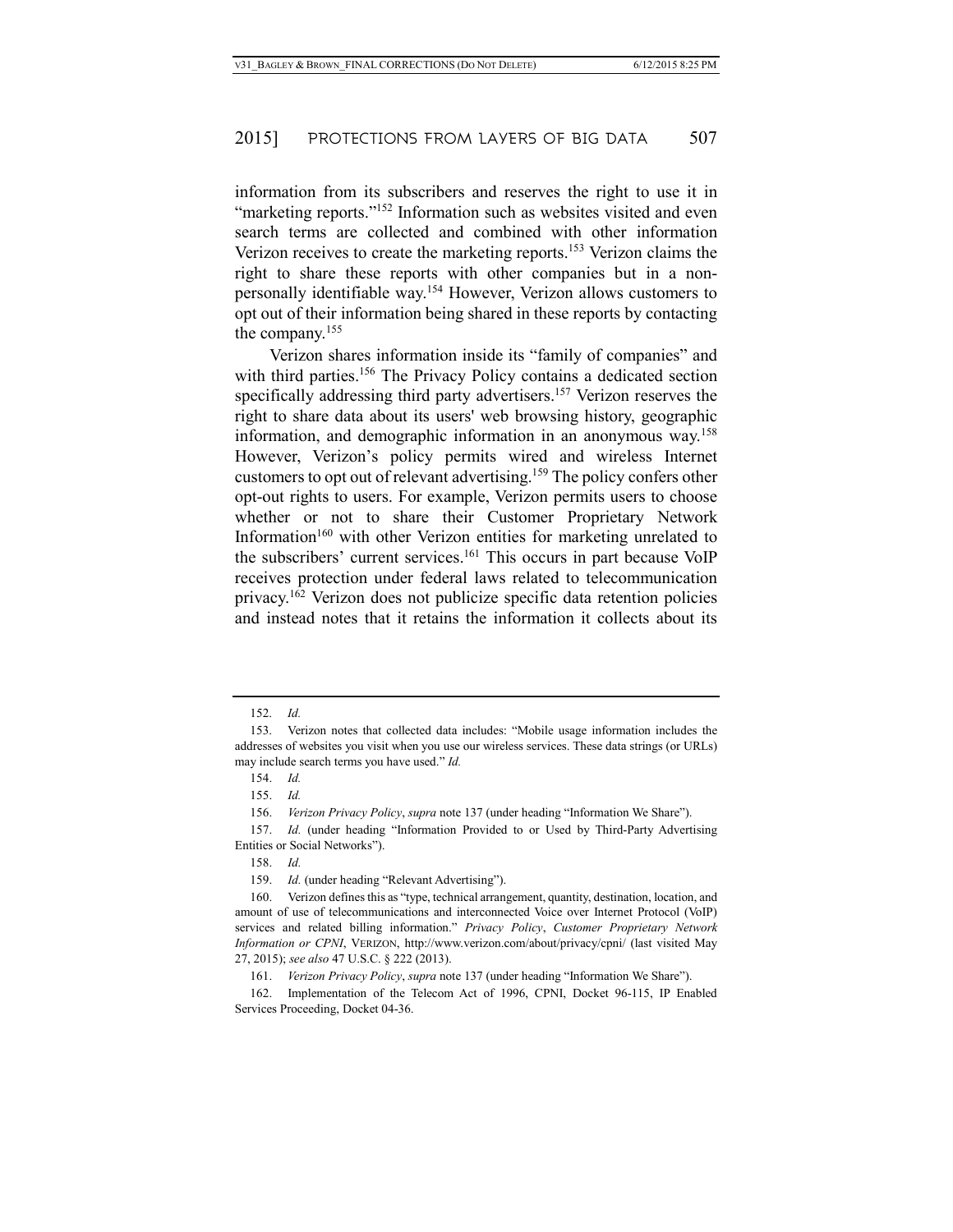customers "only as long as reasonably necessary for business accounting, tax or legal purposes."163

Verizon's terms contain a seemingly standard disclaimer outlining the specific circumstances under which the company will share individualized information about a customer or their device, such as when legally required to, or when a user consents.<sup>164</sup> "Verizon does not sell, license or share information that individually identifies our customers, people using our networks, or website visitors with others outside the Verizon family of companies for non-Verizon purposes without the consent of the person whose information will be shared."<sup>165</sup> Verizon acknowledges in its software-development kit's terms of service that an advertiser might obtain personally identifiable information of a user via user interaction with the ad.166 In addition, "[i]f Verizon enters into a merger, acquisition or sale of all or a portion of its assets or business, customer information will also be transferred as part of or in connection with the transaction."167

Verizon may pair wired desktop web browsing information with wireless browsing data.<sup>168</sup> Verizon may use "information such as call records, websites visited, wireless location, application and feature usage, network traffic data, service options you choose, mobile and device number, and other similar information" to determine users' "eligibility" for new products or services in addition to marketing to customers.169 In addition to Verizon's specific use of the information, the policy makes clear that, "[t]his type of information may be aggregated or anonymized for business and marketing uses by us or by third parties."170

<sup>163.</sup> *Verizon Privacy Policy*, *supra* note 137 (under heading "Information Security and Data Retention").

<sup>164.</sup> *Verizon Privacy Policy*, *supra* note 137 (under heading "Information Shared Outside the Verizon Family of Companies").

<sup>165.</sup> *Id.*

<sup>166.</sup> *Terms of Use,* Navbuilder Inside Software Development Kit and Service Agreement, VERIZON DEVELOPER COMMUNITY, http://developer.verizon.com/content/vdc/en/verizon-tools -apis/verizon\_apis/navbuilder-inside-sdk/verizon-toolsandapis-nbi-downloads/verizon-toolsand apis-nbi-downloads/nbi\_sup\_terms.html (last updated June 19, 2012).

<sup>167.</sup> *Verizon Privacy Policy*, *supra* note 137 (under heading "Information Shared Outside the Verizon Family of Companies").

<sup>168.</sup> *Id.* (under heading "Information We Collect and How We Use It").

<sup>169.</sup> *Important Information About Verizon Wireless Broadband Internet Access Services*, VERIZON WIRELESS, http://www.verizonwireless.com/support/information/broadband.html (last visited Aug. 15, 2014).

<sup>170.</sup> *Id.*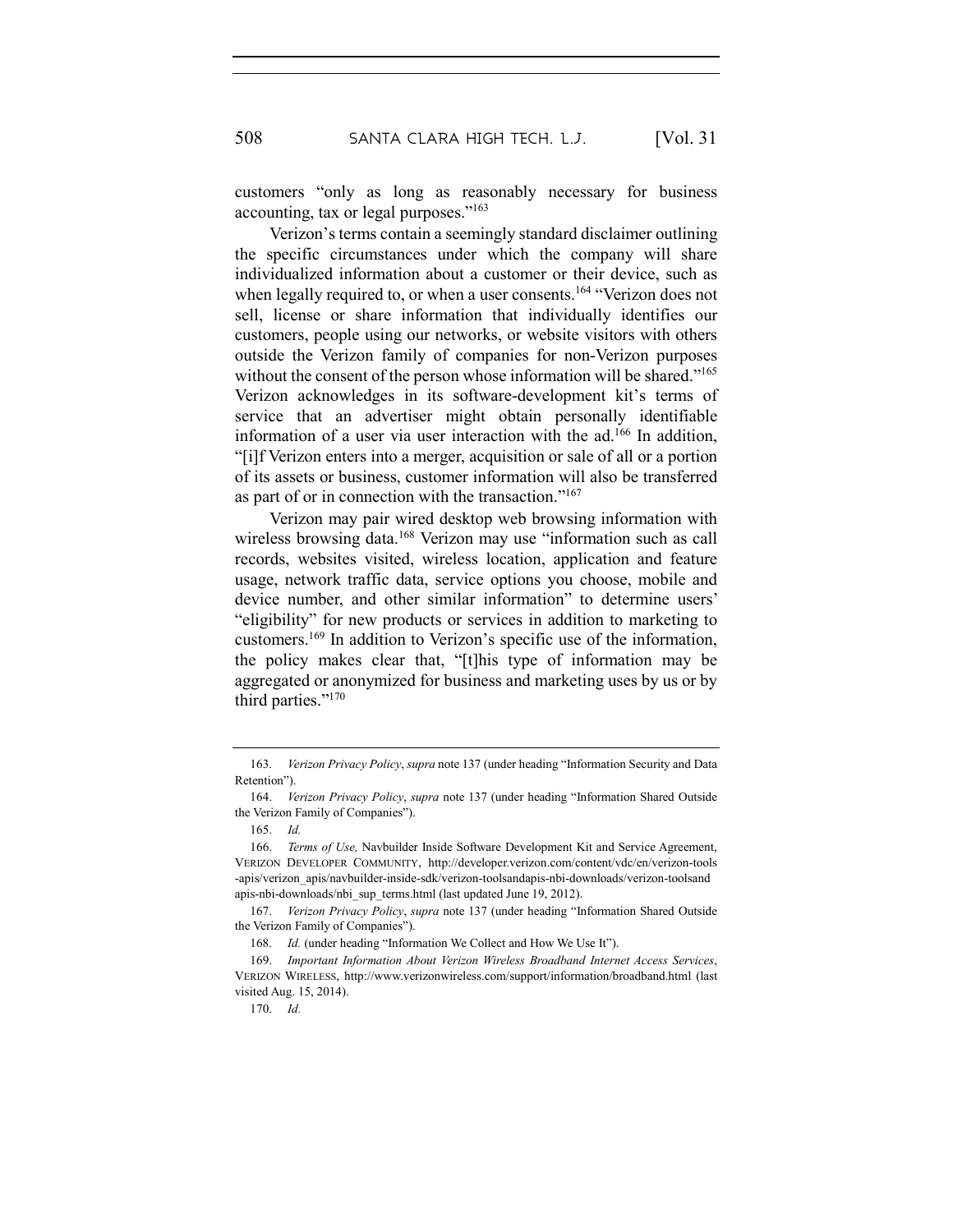Verizon reserves the right to change their policy at any time and therefore encourages users to check back often.171 Also, Verizon warns users that "[i]f Verizon elects to use or disclose information that identifies you as an individual in a manner that is materially different from that stated in our policy at the time we collected that information from you, we will give you a choice regarding such use or disclosure by appropriate means, which may include use of an opt-out mechanism."172 This effectively means that Verizon could opt-in users for new uses of collected data only to offer an opportunity to opt-out after the fact.

#### 2. Google

Google offers an entire device and service ecosystem through which consumers can enjoy instant synchronized access to entertainment and productivity suites.<sup>173</sup> This seamless integration stems in part from collecting and sharing data between the company's many free services.<sup>174</sup>

Traditional desktop giant Microsoft historically did not collect robust consumer-use data from its Windows desktop-operating system.<sup>175</sup> Google, however, collects device and usage information via its Android OS and services,176 and defines devices broadly to include any "desktop, tablet or smartphone" that is used to access Google's

175. Today's user behavior is interconnected with Internet queries instead of solely relying upon local computer resources. *See* Tim O'Reilly, *The State of the Internet Operating System*, RADAR (Mar. 29, 2010), http://www.radar.oreilly.com/2010/03/state-of-internet-operating -system.html. Whereas, Windows 95 was the first version of Windows to even have built-in Internet connectivity. *See A History of Windows*, MICROSOFT, http://windows.microsoft.com/en -us/windows/history#T1=era4 (last visited May 18, 2015). Even as Windows' own data collection became more robust, such data was still stored locally in the operating system's registry. *See* Vivienne Mee, Theodore Tryfonas & Iain Sutherland, *The Windows Registry As A Forensic Artefact: Illustrating Evidence Collection For Internet Usage*, 3 DIGITAL INVESTIGATION 166 (2006).

176. *Privacy Policy*, Information We Collect, GOOGLE PRIVACY & TERMS, http://www.google.com/intl/en/policies/privacy/ (last modified Feb. 25, 2015).

<sup>171.</sup> *Verizon Privacy Policy*, *supra* note 137 (under heading "Changes to This Policy").

<sup>172.</sup> *Id.*

<sup>173.</sup> Dylan Love, *The Era of the Tech 'Ecosystem'*—*Who to Go With and Why*, INT'L BUS. TIMES (Nov. 3, 2014), http://www.ibtimes.com/era-tech-ecosystem-who-go-why-1717170. For a list of Google's offerings, see *About Google*–*Products*, GOOGLE, http://www.google.com/about /products/

<sup>174.</sup> *Id.*; Michael deAgonia, Preston Gralla & JR Raphael, *Battle of the Media Ecosystems: Amazon, Apple, Google and Microsoft*, COMPUTER WORLD (Aug. 2, 2013), http:// www.computerworld.com/article/2483616/personal-technology/battle-of-the-media-ecosystems --amazon--apple--google-and-microsoft.html.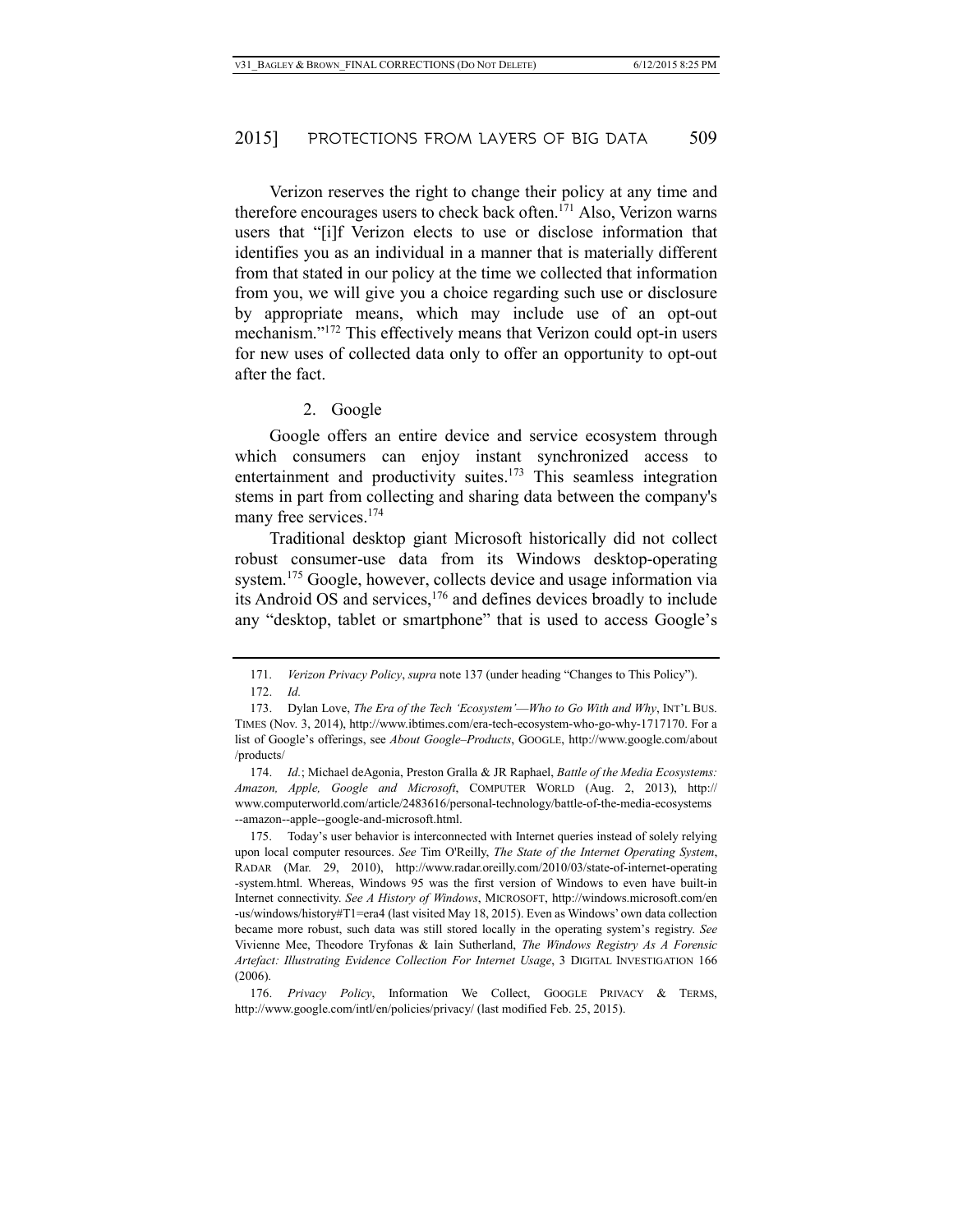services.<sup>177</sup> As Google explains, this allows the company to tailor ads based on information about a user's computer or device, including their device model, browser type, or sensors in their device such as the accelerometer.178

Naturally, users contribute data to Google when they consume content such as YouTube videos or communicate through Google services by sending their search queries to the company and, along with them, user behavior patterns such as video choices, viewing habits, and preferences. More surreptitiously, however, extensive data is collected from Google and non-Google Web users alike as they encounter Google's HTTP Referrers, cookies, and pixel tags throughout the Web.<sup>179</sup> Google can use its trove of collected data in a variety of ways, even to conduct market research for its own product development.<sup>180</sup> However, Google bars some uses and "prohibit[s] advertisers from remarketing based on sensitive information, such as health information and religious beliefs."181

Google analyzes the content of communications on its services, such as Gmail, to tailor ad content.<sup>182</sup> Google's privacy policy states that the company collects log information, location data, unique application numbers, local storage, cookies, and anonymous identifiers.<sup>183</sup> Google also notes that it may correlate a user's phone number and unique device identifier with their account.<sup>184</sup> Moreover, Google combines user information collected amongst its various services.<sup>185</sup> However, the company asserts that it does not combine information from the cookies of its DoubleClick subsidiary with

<sup>177.</sup> *Key Terms*, Device, GOOGLE PRIVACY & TERMS, http://www.google.com/intl/en /policies/privacy/key-terms/#toc-terms-device (last visited Aug. 15, 2014).

<sup>178.</sup> *Advertising*, Other Technologies Used in Advertising, GOOGLE PRIVACY & TERMS, https://www.google.com/intl/en/policies/technologies/ads/ (last visited Aug. 15, 2014).

<sup>179.</sup> *Privacy Policy*, How We Use Information We Collect, GOOGLE PRIVACY & TERMS, http://www.google.com/intl/en/policies/privacy/#infouse (last modified Feb. 25, 2015).

<sup>180.</sup> Greg Satell, *How Google is Quietly Taking Over*, FORBES (July 30, 2013), http://www.forbes.com/sites/gregsatell/2013/07/30/how-google-is-quietly-taking-over/.

<sup>181.</sup> *Advertising*, Why Am I Seeing Ads By Google For Products I've Viewed?, GOOGLE PRIVACY & TERMS, https://www.google.com/intl/en/policies/technologies/ads/ (last visited Aug. 15, 2014). This self-imposed restriction might be difficult to implement in practice.

<sup>182.</sup> *Ads You'll Find Most Useful*, GOOGLE PRIVACY & TERMS, http://www.google.com/intl /en/policies/privacy/example/ads-youll-find-most-useful.html (last visited Aug. 15, 2014).

<sup>183.</sup> *Privacy Policy*, Information We Collect, GOOGLE PRIVACY & TERMS, http://www.google.com/intl/en/policies/privacy/#infocollect (last modified on Feb. 25, 2015).

<sup>184.</sup> *Id.*

<sup>185.</sup> *Id.*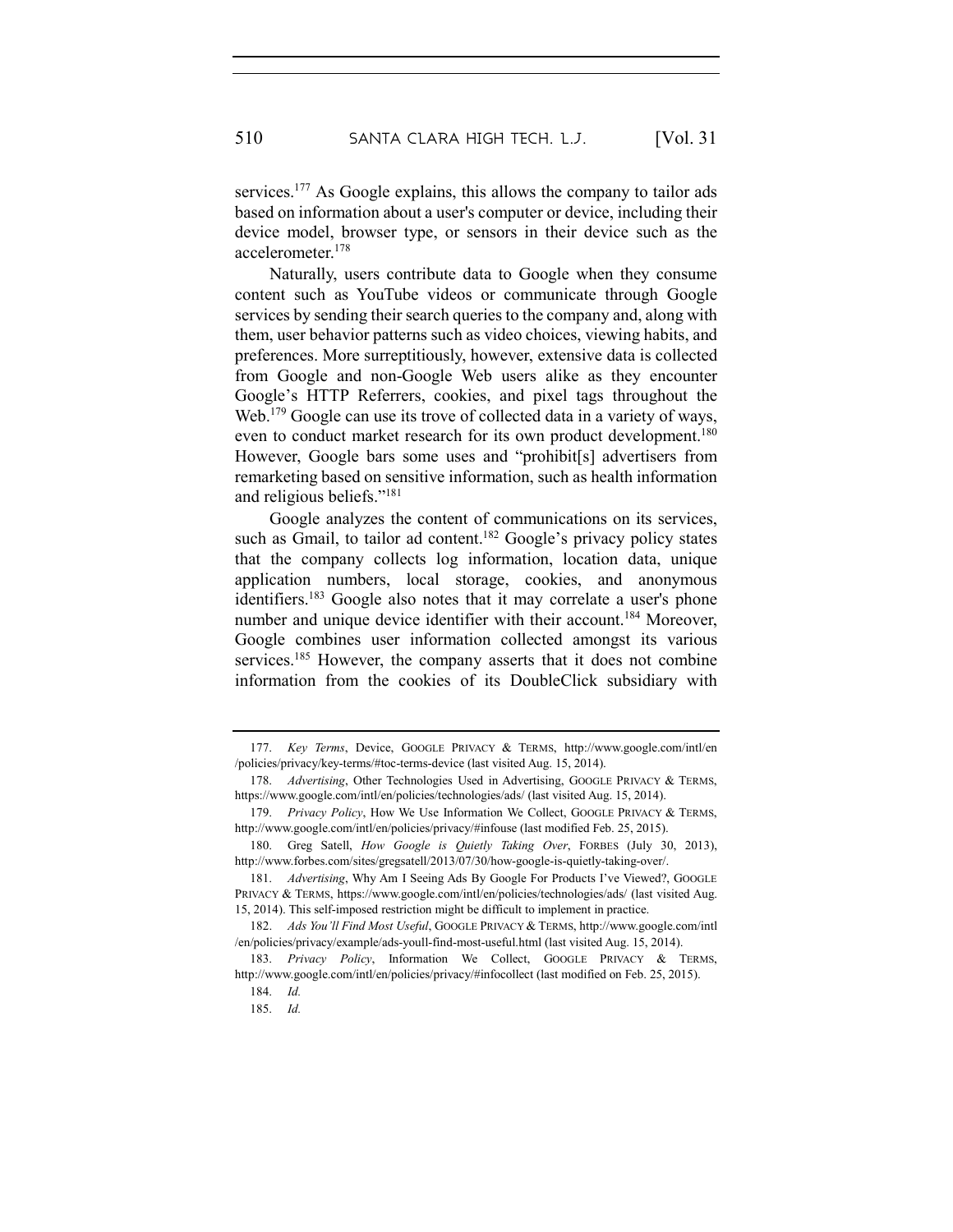personally identifiable information.186 Google's policy states that it shares *personally identifiable information* with third parties only if a user consents but may share *aggregated*, non-personally identifiable information with third parties without further consent.<sup>187</sup>

Google collects a lot of information about users' real world interactions with electronics. For example, Google collects a vast amount of telephone data, which includes a user's "phone number, calling-party number, forwarding numbers, time and date of calls, duration of calls, SMS routing information and types of calls."<sup>188</sup> Google collects information about the "use of apps and domains (but not full URLs)" from Chromecast.<sup>189</sup> Consequently, Chromecast allows Google to know which online movies people decide to stream when using the device.<sup>190</sup>

Google states that it does not *sell* its users' "personal information."191 However, such information is defined rather narrowly to include only "information which you provide to us which personally identifies you, such as your name, email address or billing information, or other data which can be reasonably linked to such information by Google."<sup>192</sup> This statement does not appear to disavow Google from *sharing* personal information or selling user information that does not explicitly identify them. For example, Google may send information to "trusted businesses or persons to process it for us, based on our instructions and in compliance with our Privacy Policy and any other

<sup>186.</sup> *Id.*

<sup>187.</sup> *Privacy Policy,* Information We Share, GOOGLE PRIVACY & TERMS, http://www.google.com/intl/en/policies/privacy/#nosharing (last modified Feb. 25, 2015).

<sup>188.</sup> Privacy Policy, Information We Collect, Log Information, GOOGLE PRIVACY & TERMS, http://www.google.com/intl/en/policies/privacy/ (last modified Feb. 25, 2015).

<sup>189.</sup> *Chrome Privacy Notice*, Information Google Receives When You Use Chrome, GOOGLE CHROME, https://www.google.com/intl/en/chrome/browser/privacy/ (last modified Nov. 12, 2014).

<sup>190.</sup> This occurs by virtue of the fact that a user must sign into Chromecast with a Google account in order to use it and is then subject to the data use policies of Google services. Like other Google products, Chromecast enables the company to collect data. *See* Steve Baldwin, *Chromecast*—*5 Things To Know*, DIDIT (Aug. 13, 2013), http://www.didit.com/chromecast-5 -things-to-know/

<sup>191.</sup> *Technologies and Principles*, Give Users Meaningful Choices to Protect Their Privacy, GOOGLE PRIVACY & TERMS, http://www.google.com/intl/en/policies/technologies/ (last visited Aug. 15, 2014).

<sup>192.</sup> *Key Terms*, GOOGLE PRIVACY & TERMS, https://www.google.com/policies/privacy/key -terms/#toc-terms-personal-info (last visited Aug. 15, 2014).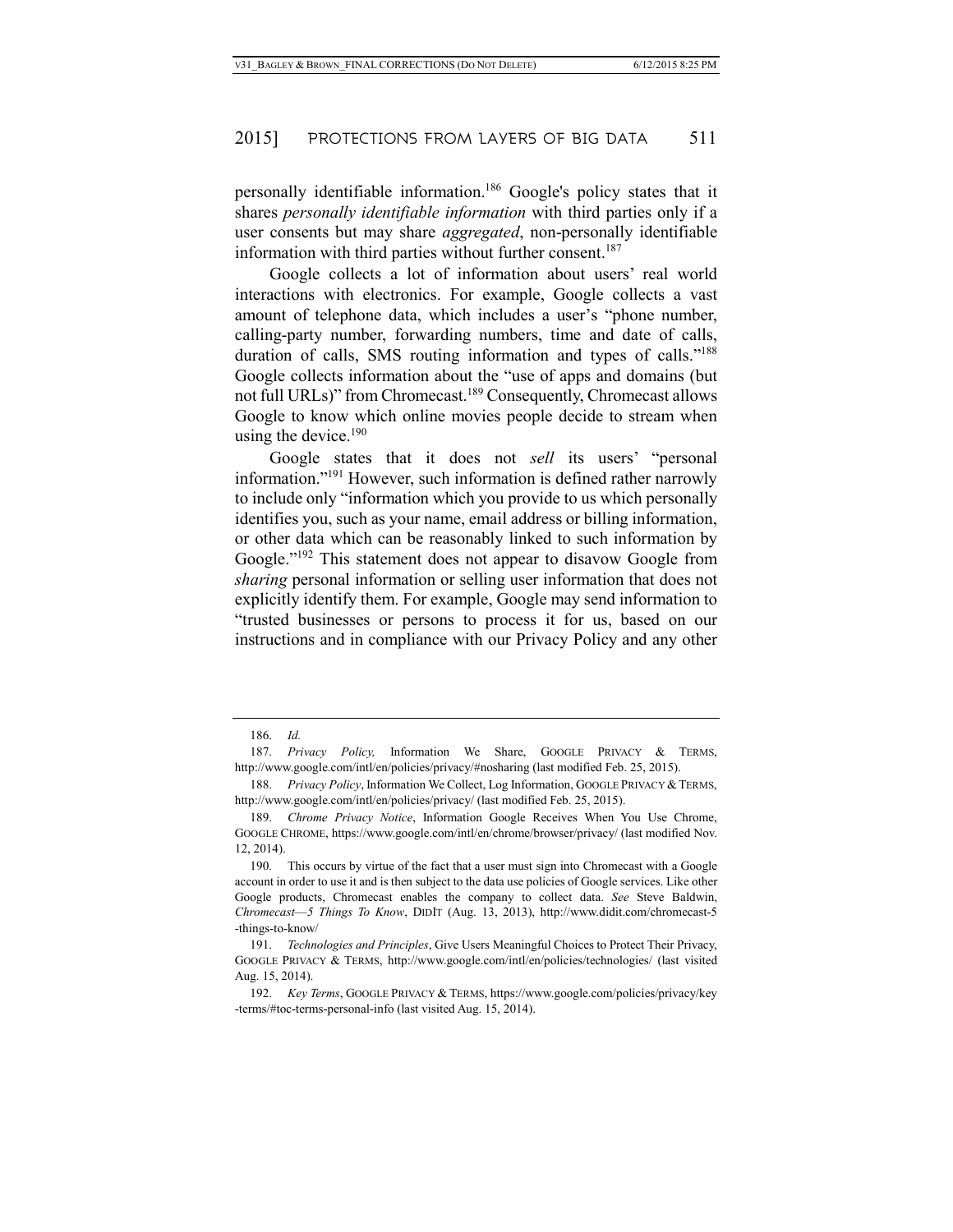appropriate confidentiality and security measures."193 However, the company does not define what a trusted business or person is.

Google notes that the privacy policy applies to all of its services, with some exceptions, but the company does not provide an exhaustive list of exempt services.194 Elsewhere in the privacy policy, four discrete policies are identified for Google Chrome,<sup>195</sup> Wallet,<sup>196</sup> Fiber,<sup>197</sup> and Books.198

Google's Chrome Privacy Notice applies to Chrome OS in addition to the Chrome Web browser.<sup>199</sup> Use of Chrome to browse the Web ostensibly gives Google more insight into a user's Web browsing habits than a user who used Google's services but opted for another browser such as Internet Explorer, Firefox, or Safari.200 However, Google's policy explains to users "the fact that you are using Chrome does not cause Google to receive any special or additional personally identifying information about you."201 Despite this, users still transmit Web search and URL information to Google via Chrome, and Google combines information from its multitude of services, including personally identifiable information.202 Nonetheless, Google explains to Chrome users: "Google will notify you of any material changes to this

198. *Google Play—Privacy Policy for Books*, GOOGLE (Oct. 13, 2011), http://www.google.com/googlebooks/privacy.html.

<sup>193.</sup> *Privacy Policy*, Information We Share, GOOGLE PRIVACY & TERMS, http://www.google.com/intl/en/policies/privacy/#nosharing (last modified Feb. 25, 2015).

<sup>194.</sup> *Privacy Policy*, When This Privacy Policy Applies, GOOGLE PRIVACY & TERMS, http://www.google.com/intl/en/policies/privacy/#application (last modified Feb. 25, 2015).

<sup>195.</sup> *Google Chrome Privacy Notice*, Information Google Receives When You Use Chrome, GOOGLE CHROME, https://www.google.com/intl/en/chrome/browser/privacy/ (last visited Aug. 15, 2014).

<sup>196.</sup> *Google Wallet Privacy Notice*, Affiliate Sharing, GOOGLE, https://wallet.google.com /legaldocument?family=0.privacynotice (last modified May 7, 2014).

<sup>197.</sup> *Google Fiber Privacy Notice*, GOOGLE FIBER, https://fiber.google.com/legal /privacy.html (last visited Aug. 15, 2014).

<sup>199.</sup> *Information Google Receives When You Use Chrome*, GOOGLE PRIVACY & TERMS, https://www.google.com/intl/en/chrome/browser/privacy/ (last visited Aug. 15, 2014).

<sup>200.</sup> For example, Google collects user-typed URLs that do not resolve to active websites when users do so through Chrome but not through other browsers. *Google Chrome Privacy Notice*, Information Google Receives When You Use Chrome, GOOGLE CHROME, https:// www.google.com/intl/en/chrome/browser/privacy/ (last visited Aug. 15, 2014).

<sup>201.</sup> *Id.*

<sup>202.</sup> *Privacy Policy*, How We Use Information We Collect, GOOGLE PRIVACY & TERMS, http://www.google.com/intl/en/policies/privacy/#infouse (last modified Feb. 25, 2015); *Privacy Policy*, Combine Personal Information From One Service With Information, Including Personal Information, From Other Google Services, GOOGLE PRIVACY & TERMS, http://www.google.com /policies/privacy/example/combine-personal-information.html (last visited May 18, 2015).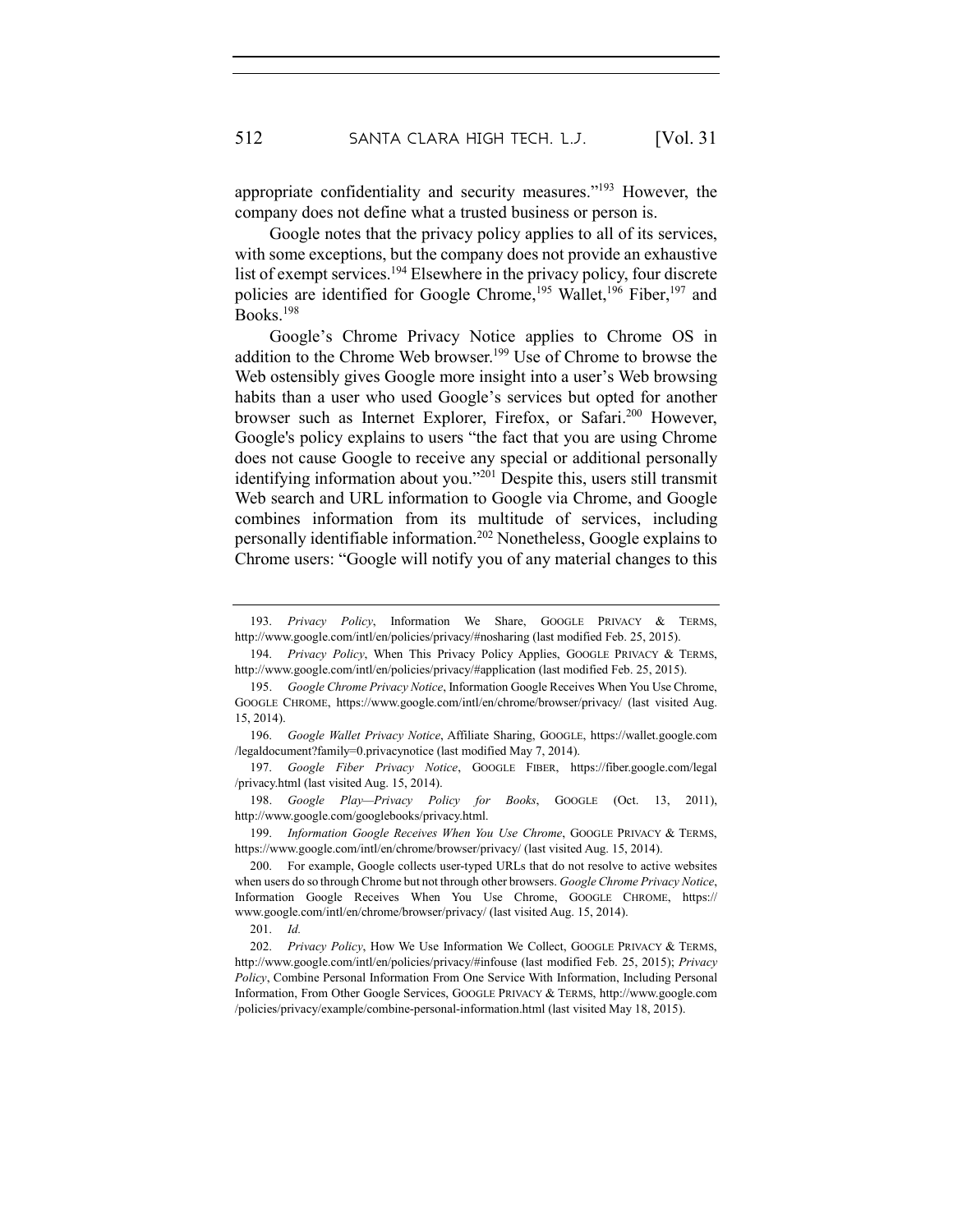policy, and you will always have the option to use Chrome in a way that does not send any personally identifiable information to Google, or to remove your information and discontinue using it."<sup>203</sup>

The policy for Google's fiber optic-based ISP, Google Fiber, notes that Google's primary policy is applicable to Fiber customers. Although a Google account is used to connect to Fiber, "[o]ther information from the use of Google Fiber Internet (such as URLs of websites visited or content of communications) will not be associated with the Google Account" used for Google Fiber unless a user consents.<sup>204</sup> However, Google notes that it "may share non-personally identifiable information publicly and with" its partners, which it describes as "content providers, publishers, advertisers or connected sites."205

The policy for Google's digital payment service, Google Wallet, notes that the information it collects regarding a user's financial transactions is shared with the company's subsidiaries.206 However, Google permits users to opt-out of the sharing of information about their creditworthiness and to opt-out out of targeted marketing from other Google entities based on Google Wallet information.207

Google Books' policy advises that book purchase information collected through the Google Play store is retained indefinitely and cannot be deleted by the user.<sup>208</sup> Like other Google services, information about a user's device and web browser is collected when a user browses books online.<sup>209</sup> Moreover, a user's unique device identifier and the last five pages a user has viewed for each book viewed in Google Books is saved to enforce copyright policy and viewing limits.<sup>210</sup>

<sup>203.</sup> *Google Chrome Privacy Notice*, *supra* note 200.

<sup>204.</sup> *Google Fiber Privacy Notice*, GOOGLE FIBER, https://fiber.google.com/legal /privacy.html (last modified Nov. 12, 2014).

<sup>205.</sup> *Google Fiber Privacy Notice*, Information We Share, GOOGLE FIBER, https:// fiber.google.com/legal/privacy.html (last visited Aug. 15, 2014).

<sup>206.</sup> *Google Wallet Privacy Notice*, Affiliate Sharing, GOOGLE WALLET, https://wallet.google.com/legaldocument?family=0.privacynotice (last modified May 7, 2014).

<sup>207.</sup> *Id.*

<sup>208.</sup> *Google Play—Privacy Policy for Books*, GOOGLE BOOKS (Oct. 13, 2011), http://www.google.com/googlebooks/privacy.html.

<sup>209.</sup> *Id.*

<sup>210.</sup> *Id.*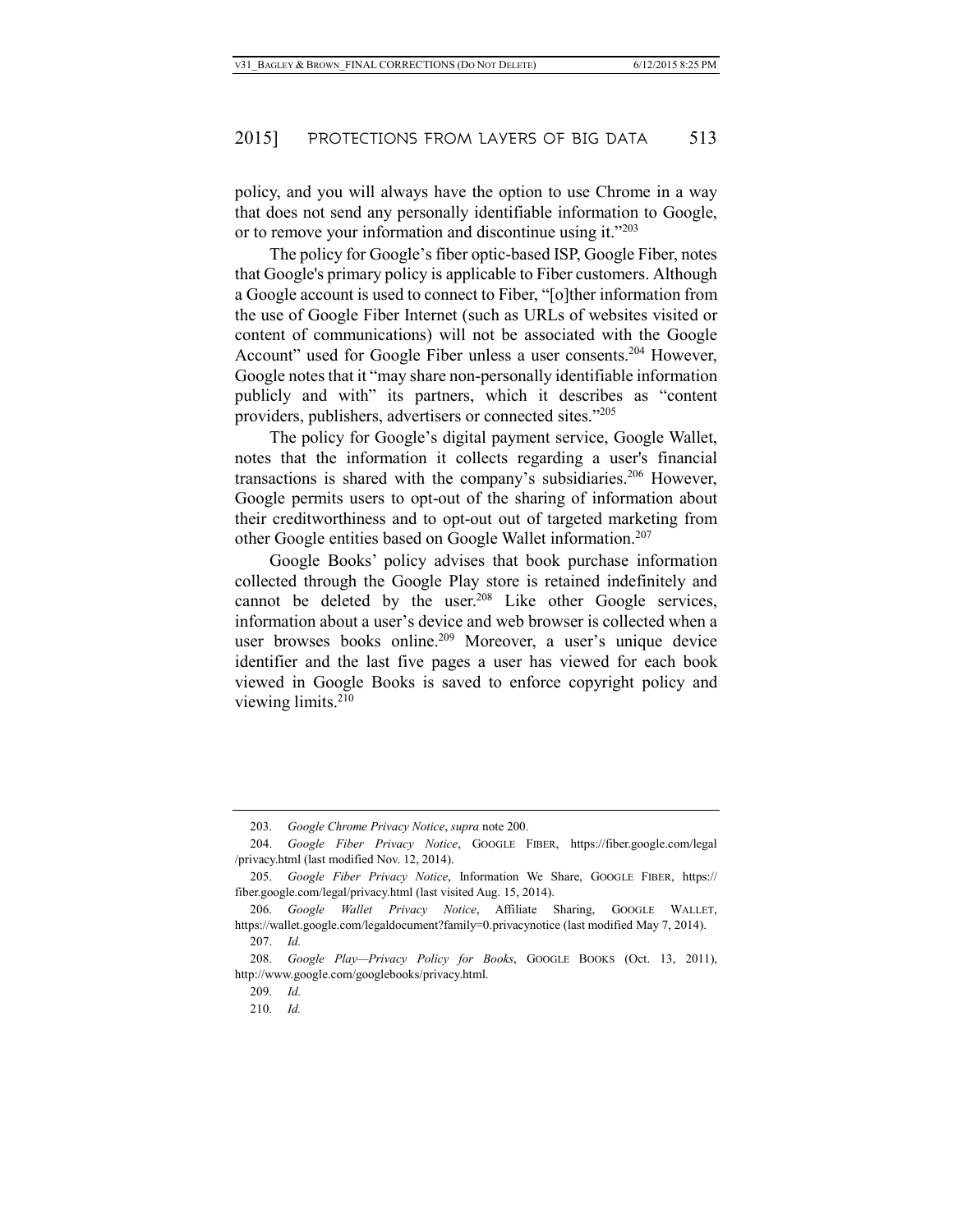#### 3. Facebook

From its infancy as a mere social media network, Facebook has evolved into an all-inclusive web portal from which users post intimate details about their lives, share information from outside sites, message each other, and even search the Web.<sup>211</sup> The company has one comprehensive Data Use Policy to govern privacy for its Web and mobile app portals.<sup>212</sup>

By its very nature, the company logs virtually all user activity within Facebook, including details about which content a user browses and the frequency of use.<sup>213</sup> Along with this, Facebook collects users' IP addresses, mobile phone numbers, browser types, ISP names, operating system versions, locations, and other device data.214 Facebook then correlates such data to associate it with all of a user's devices. <sup>215</sup> Moreover, Facebook collects data on a user's "activities on and off Facebook from third-party partners" but does not specify the exact type or define the scope of information it receives.<sup>216</sup>

Facebook places social network plugins such as "Like" buttons on other, non-Facebook controlled websites. When a user visits one of these websites while logged into their Facebook account, Facebook collects information including their user ID and the URL of the website visited along with "the date and time and other browser-related info."217 Even users not logged-in to Facebook can transmit data back to Facebook by visiting pages with embedded "Like" buttons.<sup>218</sup>

<sup>211.</sup> Tom Simonite, *What Facebook Knows*, MIT TECH. REV. (June 13, 2012), *available at* http://www.technologyreview.com/featuredstory/428150/what-facebook-knows/.

<sup>212.</sup> *Data Policy*, FACEBOOK, https://www.facebook.com/full\_data\_use\_policy (last updated Jan. 30, 2015).

<sup>213.</sup> *Id.*; Mary C. Long, *Using the Facebook Activity Log Like a Boss*, ADWEEK (Nov. 20, 2014, 7:52 AM), http://www.adweek.com/socialtimes/facebook-activity-log/301717.

<sup>214.</sup> *Data Policy*, Other Information We Receive About You, FACEBOOK, https://www.facebook.com/full\_data\_use\_policy#infoaboutyou (last updated Jan. 30, 2015).

<sup>215.</sup> *Id.* 

<sup>216.</sup> *Id.* 

<sup>217.</sup> *About Social Plugins*, FACEBOOK HELP CENTER, https://www.facebook.com/help/4434 83272359009 (last visited Apr. 8, 2015).

<sup>218.</sup> *Desktop Help: Apps, Games & Payments*, What Information Does Facebook Get When I Visit A Site With The Like Button?, FACEBOOK HELP CENTER, https://www.facebook.com/help /443483272359009 (last visited Apr. 8, 201) ("Like other sites on the Internet, we receive info about the web page you're visiting, the date and time and other browser-related info.").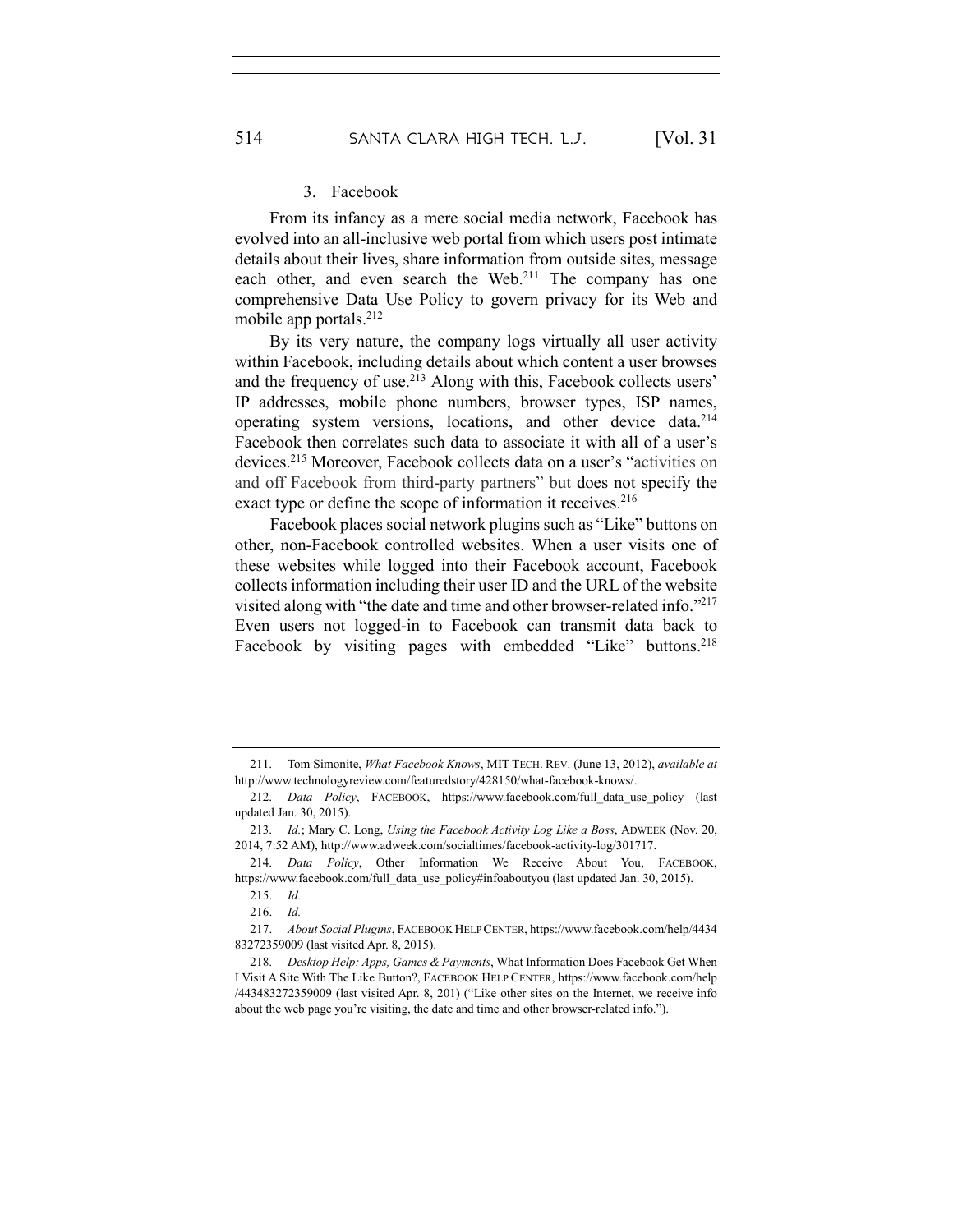Facebook's Data Policy notes that information, regardless of its source, is stored "as long as it is necessary to provide products and services."219

Facebook shares robust information with sites and apps that are integrated with its own services.<sup>220</sup> Facebook permits "third-party apps, websites and or other services that use or are integrated with" its services to receive information about what content users post or share and provide access to a user's ID, friend list, and other information in the user's public profile. <sup>221</sup> However, Facebook allows users to opt-out of this feature via a user's "Apps" page in their Facebook account privacy settings.<sup>222</sup>

Facebook states that it shares information only with its advertising partners after it has removed a user's name or email address or aggregated the user's data.<sup>223</sup> A user may adjust their advertising preferences to better control the types of ads they see.<sup>224</sup> In addition, a user may request to opt out of information collection or use for the purpose of showing ads on Facebook through the Digital Advertising Alliance.<sup>225</sup>

221. *Data Policy*, How is the Information Shared?, FACEBOOK, https://www.facebook.com /full data use policy (last updated Jan. 30, 2015).

222. *Desktop Help: Apps, Games & Payments*, Privacy for Apps & Websites, Games & Apps, FACEBOOK HELP CENTER, https://www.facebook.com/help/403786193017893/ (last visited May 13, 2015).

223. *Data Policy*, Advertising, Measurement, and Analytics Services, FACEBOOK, https://www.facebook.com/full\_data\_use\_policy#inforeceived (last updated Jan. 30, 2015). Facebook does not share a user's personally identifying information with advertisers unless it receives permission to do so. Instead, Facebook's policy claims that it shares information with advertisers only after removing a user's name and other personally identifiable information. However, the terms imply that Facebook defines *personally identifiable information* as a name or email address but would nonetheless openly share such specific details as "25 year old female, in Madrid, who likes software engineering." This might mean that a third-party advertiser could infer a user's identity based on the complete set of characteristics that Facebook provides. *Id.*

224. *About Advertising on Facebook*, FACEBOOK, https://www.facebook.com/about/ads/.

225. *About Facebook Ads*, How Can I Adjust How Ads Are Targeted To Me Based On My Activity Off Of Facebook?, FACEBOOK HELP CENTER, https://www.facebook.com/help/56813749

<sup>219.</sup> *Data Policy*, How Can I Manage Or Delete Information About Me?, FACEBOOK, https://www.facebook.com/full\_data\_use\_policy#infoaboutyou (last updated Jan. 30, 2015).

<sup>220.</sup> *Data Policy*, How is the Information Shared?, FACEBOOK, https://www.facebook.com /full\_data\_use\_policy (last updated Jan. 30, 2015). This encompasses "a wide variety of products and services," including Facebook mobile app, Messenger, Paper, Slingshot, Room, Page Manager or Audience insights. *See Desktop Help*, What Are Facebook Services, FACEBOOK HELP CENTER, https://www.facebook.com/help/1561485474074139 (last visited May 13, 2015). Facebook may also share information with companies that it owns and operates, including Instagram LLC. *See Desktop Help*, The Facebook Companies, FACEBOOK HELP CENTER, https://www.facebook.com/help/111814505650678 (last visited Apr. 18, 2015).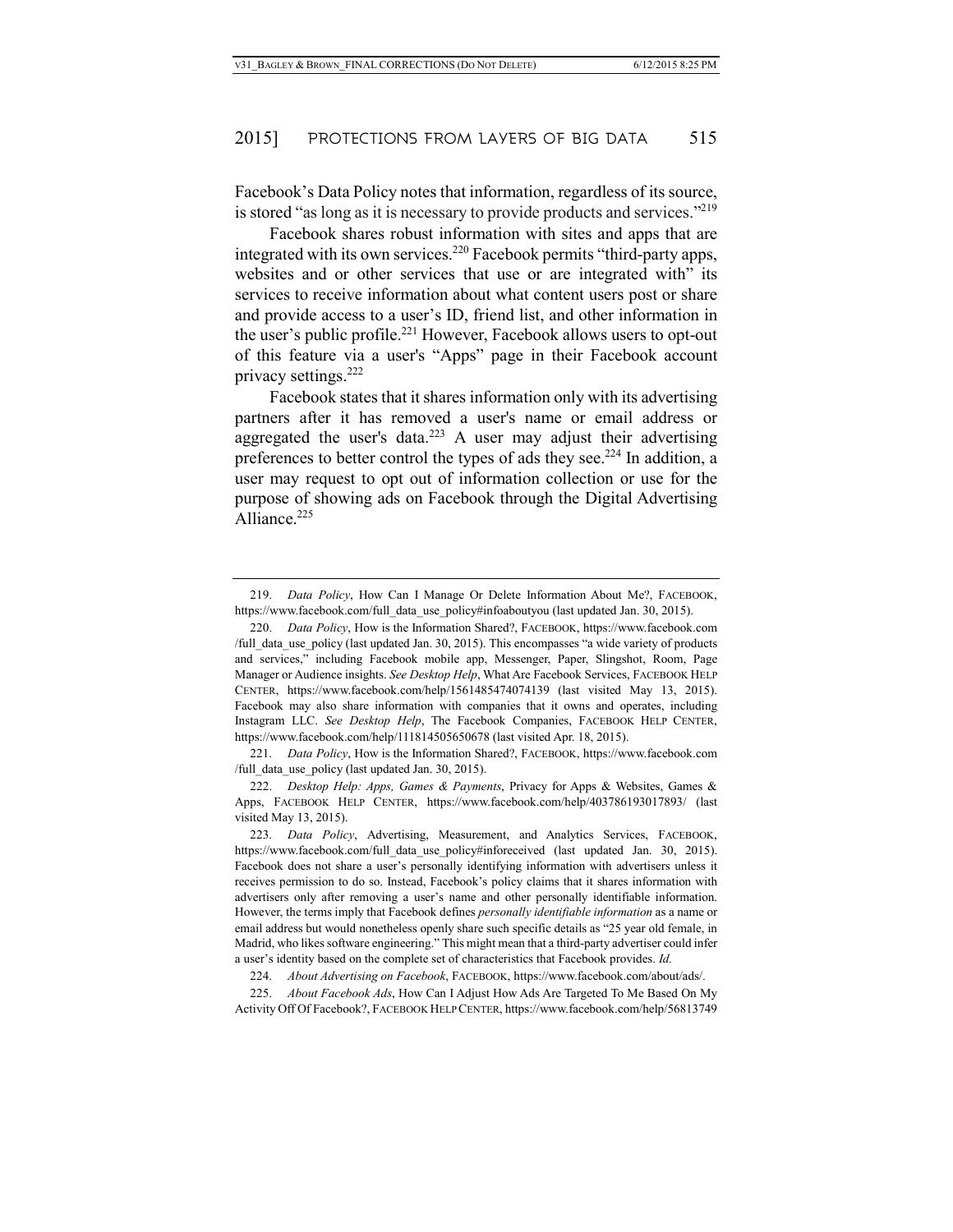Facebook lays out specific rules for its advertisers, including a provision informing them, "In no event may you use Facebook advertising data, including the targeting criteria for a Facebook ad, to build or augment user profiles, including profiles associated with any mobile device identifier or other unique identifier that identifies any particular user, browser, computer or device."226 Moreover, Facebook forbids its advertisers from transferring data to a third party that thereafter transfers it to another ad network. Instead, Facebook permits data transfers only to parties involved in Facebook advertising.<sup>227</sup> While this restriction perhaps limits the scope of data sharing, it might do more to ensure that valuable data stays within Facebook's robust advertising ecosystem than it does to protect user privacy.

Despite the aforementioned data-sharing restrictions, Facebook provides information to companies beyond advertisers. The data use policy states:

We transfer information to vendors, service providers, and other partners who globally support our business, such as providing technical infrastructure services, analyzing how our Services are used, measuring the effectiveness of ads and services, providing customer service, facilitating payments, or conducting academic research and surveys.<sup>228</sup>

Facebook requires companies with which it shares data to abide by "strict confidentiality obligations" and its data use policy.229

# IV. ONE CONSENT MAY APPLY TO ALL: DATA USE PRACTICES & THE LAYERS OF THE INTERNET

The policies governing data use for Verizon, Google, and Facebook potentially mean that a user begins transmitting location, device, network traffic, and specific web browsing information to their Verizon wired or wireless ISP as soon as they connect their device online. Per Verizon's terms, such information is then likely retained for indefinite periods of time, anonymized, and compiled with data from

<sup>3302217#</sup>How-can-I-adjust-how-ads-are-targeted-to-me-based-on-my-activity-off-of-Facebook? (last visited May 13, 2015).

<sup>226.</sup> *Facebook Advertising Policies*, FACEBOOK, https://www.facebook.com/ad\_guide lines.php (last updated Apr. 15, 2015).

<sup>227.</sup> *Id.*

<sup>228.</sup> *Data Policy*, FACEBOOK, https://www.facebook.com/full\_data\_use\_policy (last updated Jan. 30, 2015).

<sup>229.</sup> *Id.*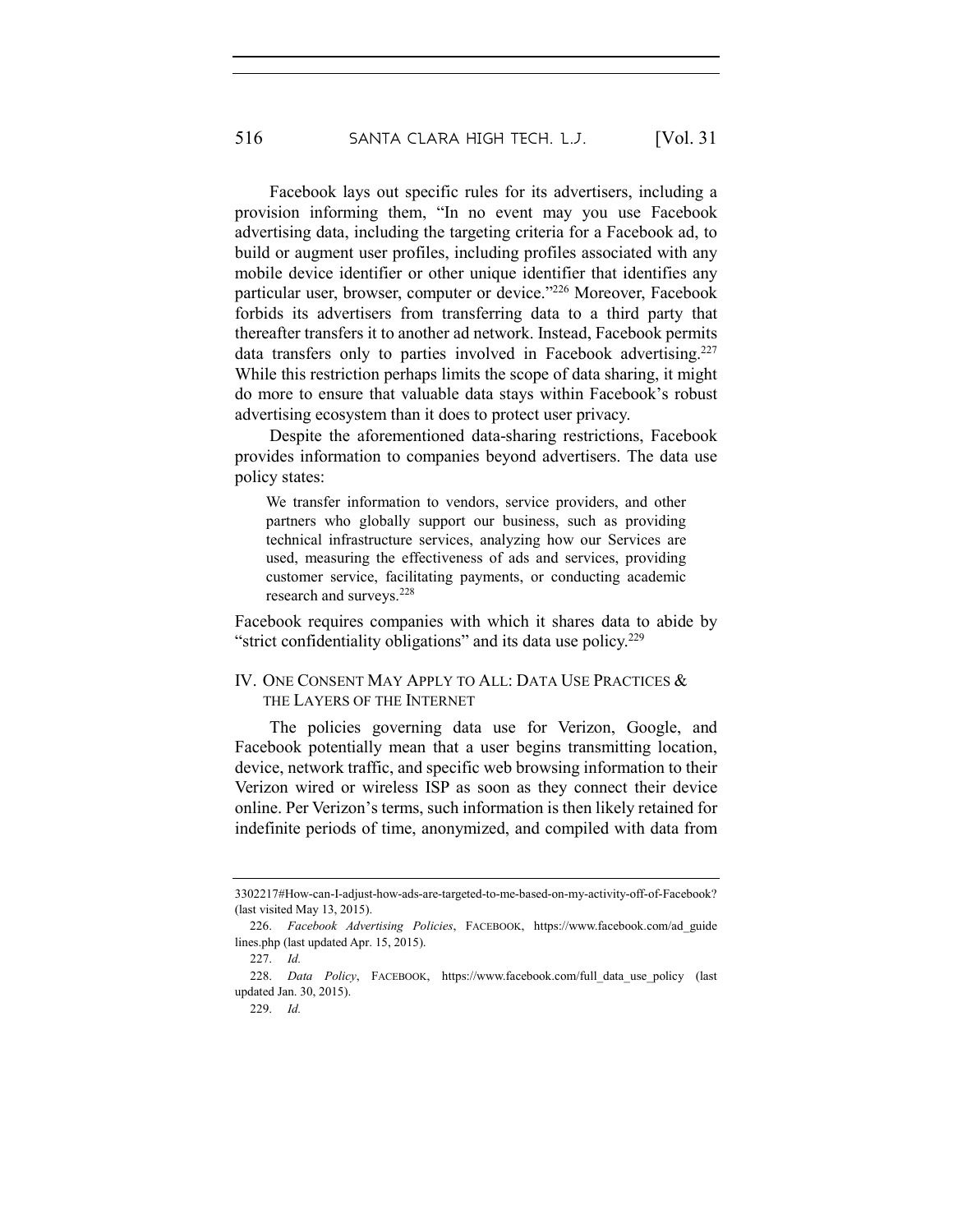other users in marketing reports. The same user will be assigned an anonymous unique identifier and be subject to targeted-mobile advertising through Verizon's Precision Insights products.<sup>230</sup>

Just as a user connects to the Internet with Verizon, their location and device information are simultaneously sent to Google from his Android OS device. Google's terms make clear that data about the personal use of mobile apps, Web browsing, and Google's services will be recorded by the company and shared with third party partners. Google may then combine this information with personally identifiable information and even data about a user's phone calls, although the personally identifiable part of the information is not *sold* to other parties, making it unclear as to whether it will be *shared* with them. Without any further notice to the user beyond the initial terms, Google will have in-depth online behavioral information that will be retained for an undefined period.

Next, according to Facebook's terms, the company may collect the user's device, IP address, location, and even web browsing information, especially if the user visits a website with embedded Facebook "like" buttons. This means that the user's behavior within Facebook is combined with their external Web behavior and physical location before being shared with Facebook advertisers.

Assuming a user thoroughly read the terms and understood how to opt-out of data collection and sharing as much as possible, ad hoc changes to privacy policies nevertheless could opt consumers into new data use and sharing provisions. Moreover, the data use policies in terms of service agreements for each provider do not readily cover what happens to data once it has been shared with a third party. That third party, for example, may also combine data from multiple sources and further share the information with other entities, meaning in effect that a singular consent may lead to the sharing of a user's data with multiple third parties. These third parties do not have to seek consent from individual users but will nevertheless benefit from big-data aggregation.

Corporate self-restraint by primary data collectors might control the types of data that exist elsewhere. For example, Verizon is now a major player in the behavioral marketing information marketplace and

<sup>230.</sup> *What We Do*, PRECISION MKT. INSIGHTS, http://precisionmarketinsights.com/?page \_id=2309 (last visited Aug. 15, 2014); Robert L. Mitchell, *Why Verizon Wireless Wants to Share Your Data—And Why I Said No*, COMPUTERWORLD (Feb. 10, 2014), http:// blogs.computerworld.com/privacy/23503/verizon-wireless-wants-share-your-data.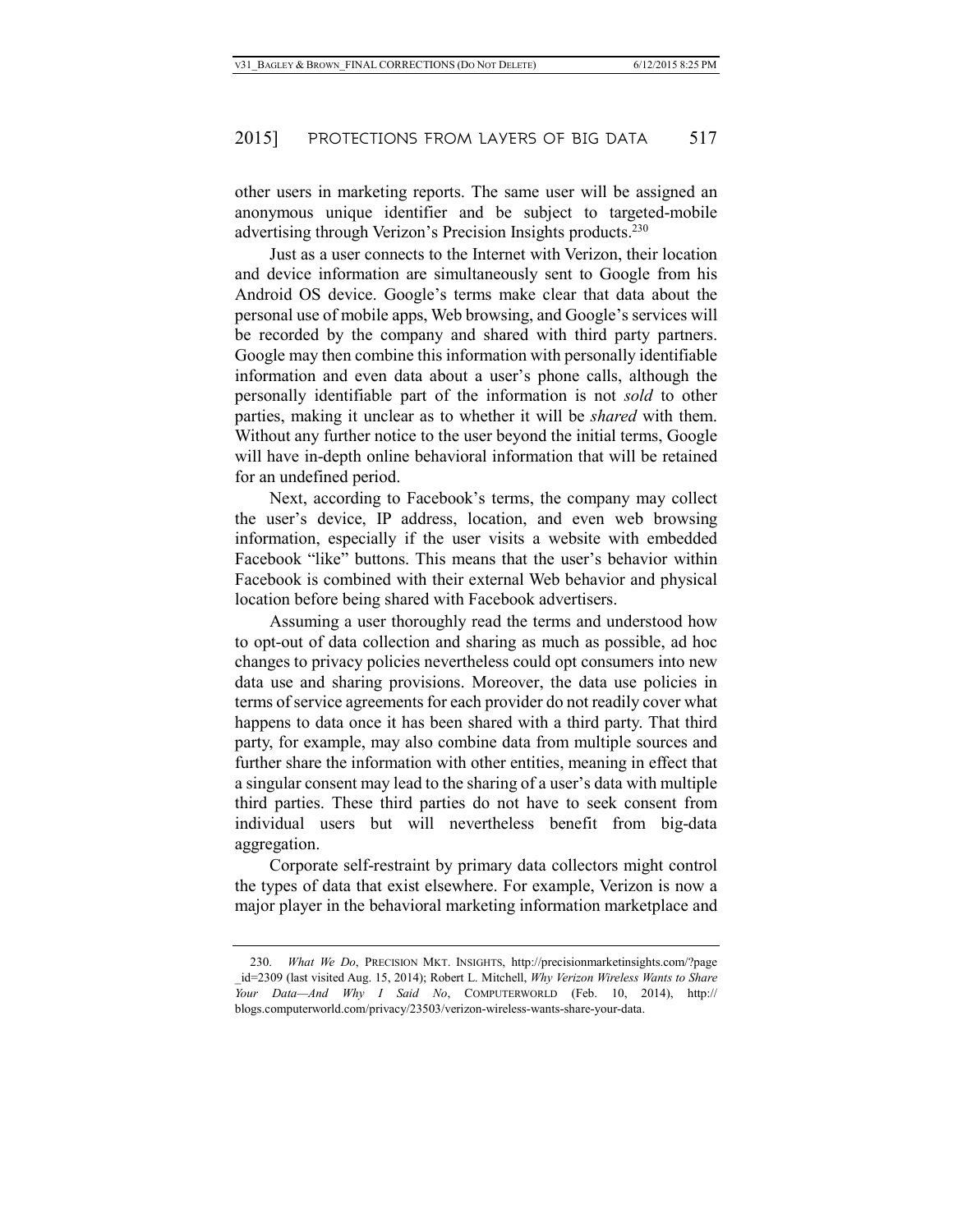actively touts its unique ability to collect valuable data from its own mobile network to analyze virtual and real world customer activities.<sup>231</sup> The company has made it a point to assert that it does not sell raw data about its mobile phone users to third parties and instead merely shares broader trend data.232 However, online data is so valuable to companies that there still exists a temptation to collect data even when privacy policies permit users to opt-out through industry-wide protocols.233 For example, Google overrode privacy settings in Apple's Safari Web browser to track users without their knowledge by embedding special code within online advertisements.234 As a result, Google agreed to a \$17 million settlement with 36 states.<sup>235</sup> This highlights the lack of transparency in ensuring compliance with self-regulation by primary data collectors much less those operating on the more opaque derivative data market.

The aforementioned examples showcase the breadth with which consent gives each company the ability to collect and store information. More profound, each highlights the lack of clarity about with which entities such information might be shared or for how long a user's primary or derivative data might exist. In this paradigm, the amount of data transmitted by users is increasing along with the ability of companies to monetize data collection for purposes extending far beyond the service provided. Transmitted data is not only valuable for

<sup>231.</sup> Kashmir Hill, *Verizon Very Excited That It Can Track Everything Phone Users Do and Sell That to Whoever Is Interested*, FORBES (Oct. 17, 2012, 1:46 PM), http://www.forbes.com /sites/kashmirhill/2012/10/17/verizon-very-excited-that-it-can-track-everything-phone-users-do -and-sell-that-to-whoever-is-interested/.

<sup>232.</sup> *How Our Privacy Policy Affects You*, VERIZON WIRELESS (Oct. 19, 2012), http://www.verizonwireless.com/news/2012/10/verizon-wireless-privacy-policy.html.

<sup>233.</sup> Verizon was recently fined by the FCC for its failure to provide its wired-telephone customers with information about their ability to opt-out of Verizon's use of their personal information to market Verizon products to them. *See* Brian Fung, *Verizon Failed to Tell 2 Million People It Was Using Their Personal Info for Marketing. Now the FCC Is Making It Pay*, WASH. POST (Sept. 3, 2014), http://www.washingtonpost.com/blogs/the-switch/wp/2014/09/03/Verizon -failed-to-tell-2-million-people-it-was-using-their-personal-info-for-marketing-now-the-fcc-is -making-it-pay/?tid=HP\_business.

<sup>234.</sup> Julia Angwin & Jennifer Valentino-Devries, *Google's iPhone Tracking, Web Giant, Others Bypassed Apple Browser Settings for Guarding Privacy*, WALL ST. J. (Feb. 17, 2012), http://www.wsj.com/articles/SB10001424052970204880404577225380456599176; Matthew Sparkes, *High Court: 'Google Privacy Case Can Be Heard In UK'*, TELEGRAPH (Jan. 16, 2014), http://www.telegraph.co.uk/technology/google/10576284/High-Court-Google-privacy-case-can -be-heard-in-UK.html.

<sup>235.</sup> Gitte Laasby, *Wisconsin to Share in \$17 Million Settlement With Google Over Privacy*, JOURNAL SENTINEL (Nov. 18, 2013), http://www.jsonline.com/watchdog/pi/google-to-pay-17 -million-for-circumventing-safari-privacy-settings-b99144911z1-232370171.html.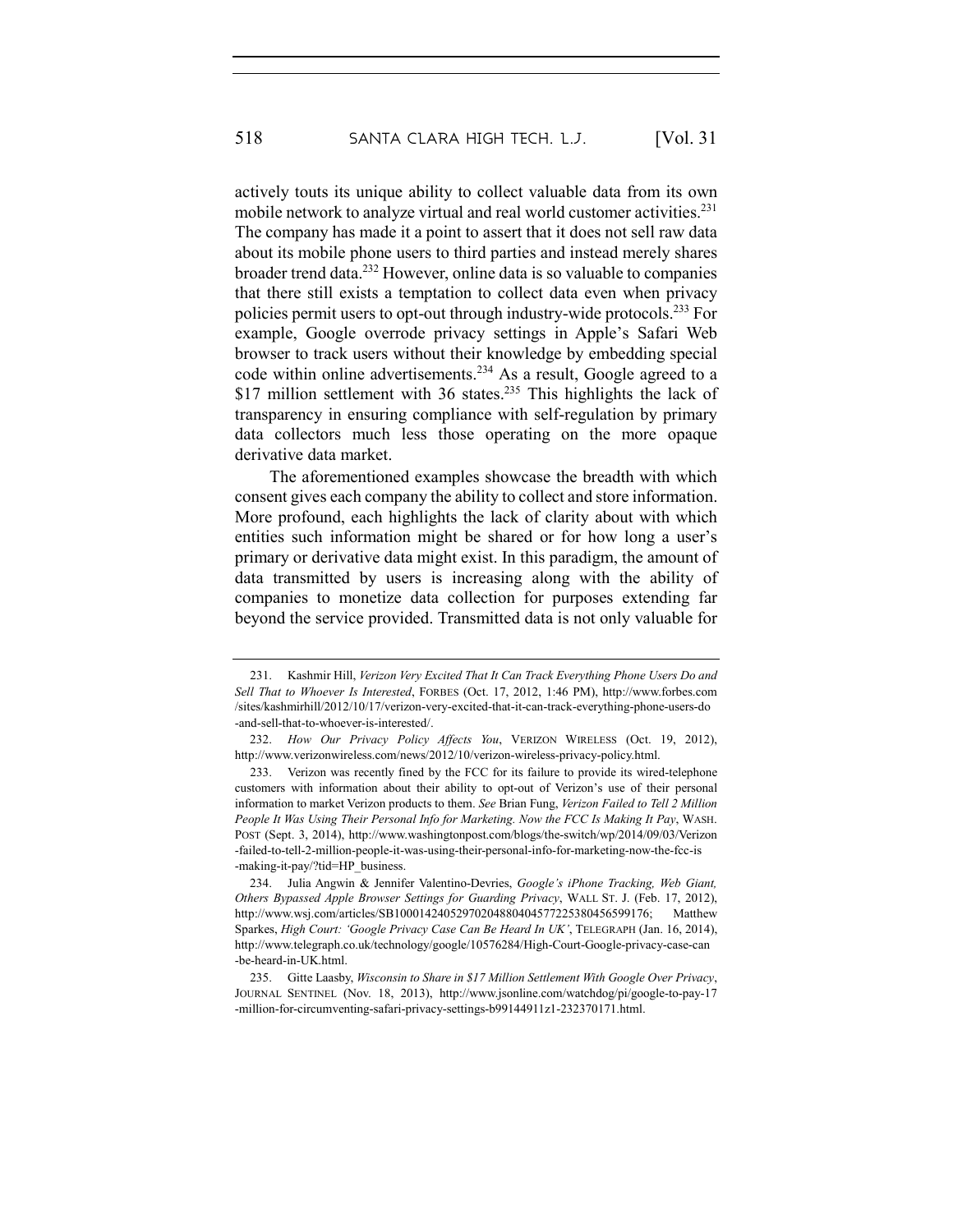purchasing habits and preference insights, but such data may also reveal a user's thoughts, ideas, and innovations. Applying big data analytics to the right type of information may effectively allow for the crowdsourcing of intellectual property creation and ideation by those who acquire the data.

But is there true consumer awareness over the combination of data from different sources? Is the sum of the parts, for instance, a robust marketing profile, greater than the whole, a common Internet browsing experience? Likewise, to what extent are the future uses of data being anticipated and should there be an expiration date on data retention? Most terms of service agreements do little in addressing potential data use problems. Perhaps more importantly, the development of sophisticated algorithms able to manipulate an increasingly vast amount of data points means that data once anonymized could be personally identifiable again.236 In other words, data that is not identifiable today might be combined with data in the future that will erase the utility of current privacy safeguards.

The same software and hardware that enrich users' lives might limit them. One externality of the adaptive nature of the current dataenlightened, algorithmic Internet involves the scope and quality of user experiences. Consumers contribute information as they seek content, which in turn provides the data with which companies such as Facebook craft and shape their content.<sup>237</sup> At a certain point, users are narrowing their own online experience because of this paradoxical big data loop by which algorithmic behaviors change as a result of past user input (e.g. Facebook's newsfeed). $238$ 

As noted in its policies, Google, and similar web giants, uses web beacons (also known, among other things as "web bugs") on affiliate websites to track users.<sup>239</sup> Consequently, a website running an ad from

<sup>236.</sup> For a thorough exploration of this topic, see Paul Ohm, *Broken Promises of Privacy: Responding to the Surprising Failure of Anonymization*, 57 UCLA L. REV. 1701 (2010), http://uclalawreview.org/pdf/57-6-3.pdf; *see also* EXEC. OFFICE OF THE PRESIDENT, BIG DATA: SEIZING OPPORTUNITIES, PRESERVING VALUES 8 (2014), http://www.whitehouse.gov/sites /default/files/docs/big\_data\_privacy\_report\_5.1.14\_final\_print.pdf.

<sup>237.</sup> Anthony Wing Kosner, *Facebook Is Recycling Your Likes To Promote Stories You've Never Seen To All Your Friends*, FORBES (Jan. 1, 2013, 7:19 PM), http://www.forbes.com/sites /kashmirhill/2013/01/22/how-to-keep-facebook-from-promoting-2-girls-1-cup-to-your-family -and-friends-under-your-name/.

<sup>238.</sup> David Auerbach, *The Big Data Paradox*, SLATE (Aug. 7, 2014, 12:00 PM), http://www.slate.com/articles/technology/bitwise/2014/08/what is big\_data\_good\_for\_increme ntal change not big paradigm shifts.html?utm\_medium=referral&utm\_source=pulsenews.

<sup>239.</sup> JOSHUA GOMEZ ET AL., UC BERKELEY SCHOOL OF INFORMATION, KNOWPRIVACY REPORT 8 (2009), http://knowprivacy.org/report/KnowPrivacy\_Final\_Report.pdf.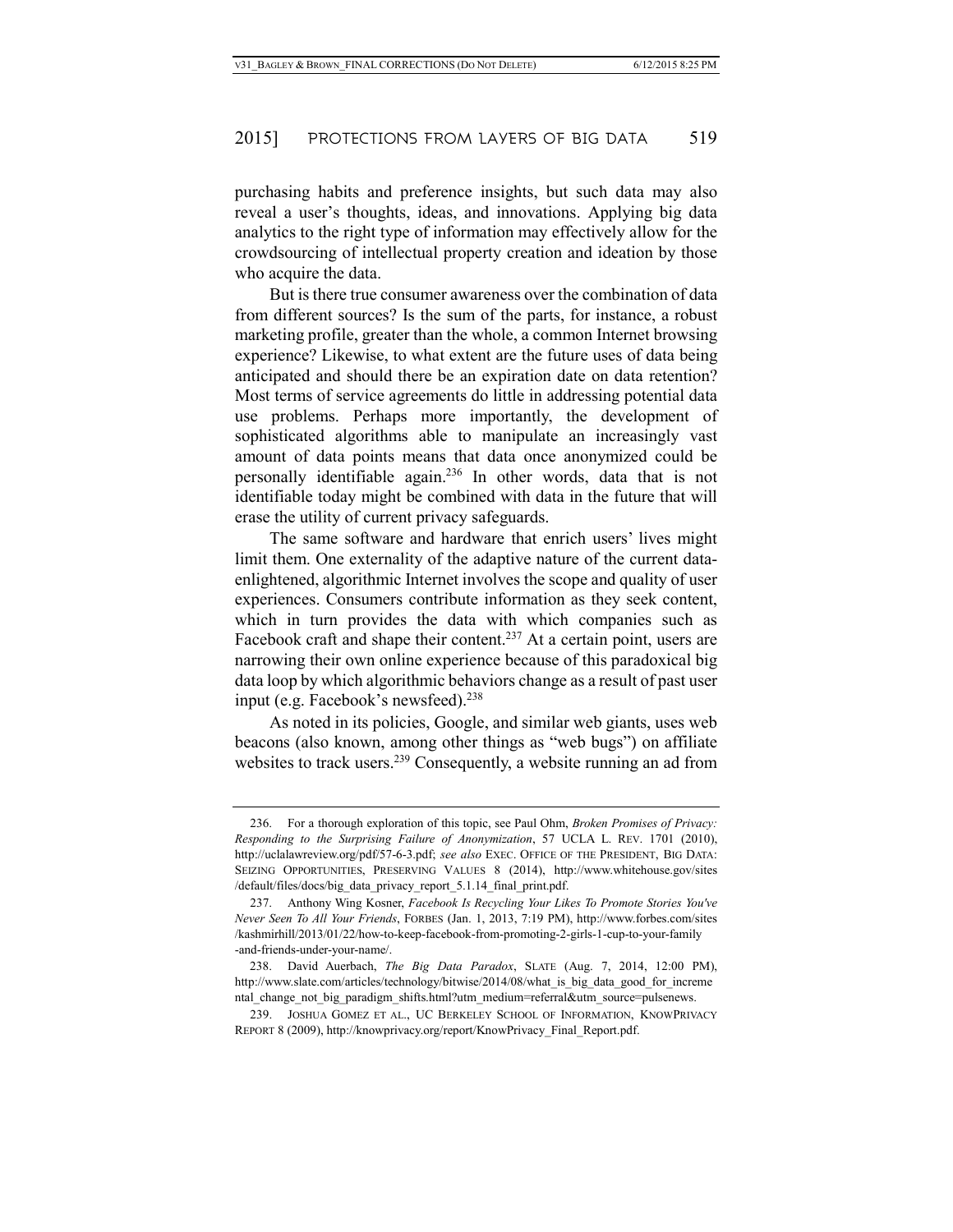Google's affiliate network transmits data back to Google about site visitors, many of whom could likely also directly use Google products. This provides quality insight into advertising-investment returns for Google but would potentially unnerve a web user who did not expect their use of non-Google services to be correlated with their Gmail use.

Users have little control over what type of data eventually ends up in ever-growing datasets. For the most part, users traditionally do not possess statutory rights under which to sue providers for selling their data unless the information is covered by a sector-specific federal regulation or state law. Instead, a user must depend upon a breach of contract suit to argue that the terms to which they consented were violated or that no consent was given in the first place. Legal rights conferred by popular terms of service agreements are narrow and nonnegotiable for consumers, thereby providing an extraordinary amount of power to the provider to collect and share data.

#### V. DISCUSSION AND POLICY PROPOSALS

User *consent* to terms of use might not match user *intent* to further share information. While the new European right-to-be-forgotten concept is debated and interpreted, $240$  the U.S. data marketplace continues to thrive without heavy oversight. Many aspects of American consumers' interactions with the Internet lack statutory control or administrative regulation. Instead, online practices are governed by numerous terms of service agreements based on the notion of clickthrough consent. After initial consent, the sharing of collected data with third parties often leaves data beyond the control of the very consumer who supplied it. This makes it difficult for an Internet user to futureproof and ultimately protect the use of their data from unwanted purposes down the road.<sup>241</sup> Such a paradigm differs from the European

<sup>240.</sup> This debate is now sometimes called "the right to be delisted" to reflect the central dispute regarding an EU citizen's effort to remove certain webpages bearing his name from Google's results. The real life event central to this man's plight is perhaps a prescient warning of debates to come over the right to remove contextualized metadata and evidence of digital activities. Perhaps the right to remove one's own name from search engine result lists is less significant than the right to remove one's data from unknown data brokers. Julia Powles & Enrique Chaparro, *How Google Determined Our Right to Be Forgotten*, GUARDIAN (Feb. 18, 2015), http://www.theguardian.com/technology/2015/feb/18/the-right-be-forgotten-googlesearch.

<sup>241.</sup> This can be particularly troublesome in a variety of existing data uses and those unfathomable today. For example, online data can be factored into determining a consumer's creditworthiness, an area that greatly affects lives but one in which consumers are disincentivized from accessing information too often for fear of flagging their own credit reports. In some cases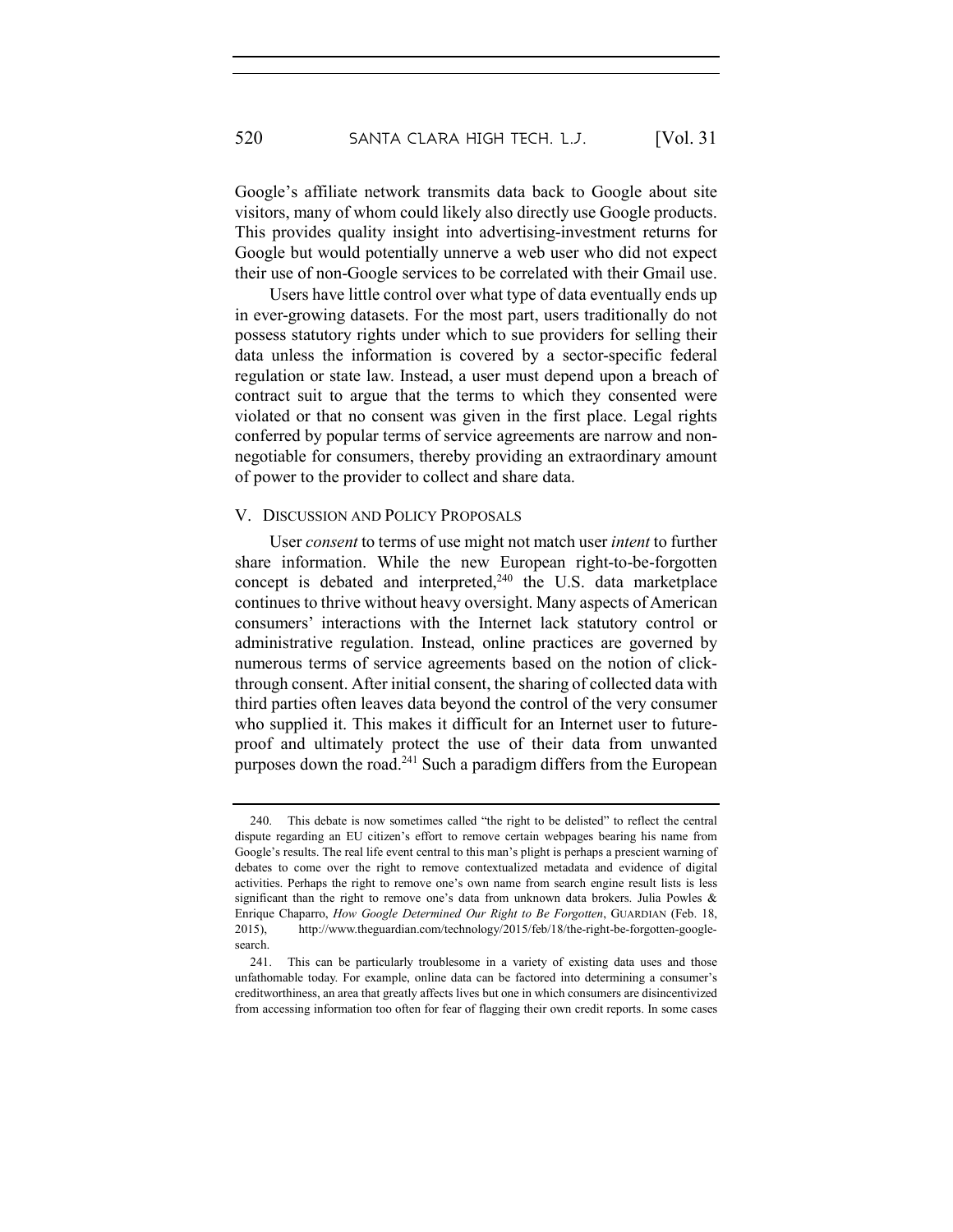approach to data privacy in which data controllers are required to provide "subjects with unambiguous notice of what information is being collected, why it is gathered, and who will be able to access it".<sup>242</sup>

Data aggregation and anonymization are frequently touted as solutions to ease the friction created by the desire to utilize data for monetary gain and the often-competing value of protecting user privacy.243 However, the more that data is anonymized, the less useful it becomes to marketers, which renders it far less valuable overall.<sup>244</sup> Data tells the stories of individuals and groups as well as the relationships they form with each other.<sup>245</sup> The parties that ultimately control much of the data generated through the layers of the Internet, data brokers, have been accused of "operating under a veil of secrecy" because of their lack of direct interaction with consumers.246 A user might not remember a movie they liked five years ago, but Acxiom by virtue of data collected from a publicly-facing website such as Facebook potentially could. Accordingly, there are calls to prevent the indefinite retention of user data, $247$  and the FTC has called on Congress to regulate data brokers.<sup>248</sup>

The FTC remains engaged in the topic of digital privacy, focusing on emerging consumer trends. Specific to mobile technology, the FTC

242. Alexander Tsesis, *The Right to Erasure: Privacy, Data Brokers, and the Indefinite Retention of Data*, 49 WAKE FOREST L. REV. 433, 465 (2014).

243. Ohm, *Broken Promises of Privacy: Responding to the Surprising Failure of Anonymization*, *supra* note 236, at 1708–10 (2010).

244. *Id.*

245. Seth Grimes, *Metadata, Connection and the Big Data Story*, HUFFINGTON POST (Apr. 28, 2014, 5:59 AM EDT), http://www.huffingtonpost.com/seth-grimes/metadata-connection -and-t\_b\_5225861.html?.

247. Alexander Tsesis, *The Right to Erasure: Privacy, Data Brokers, and the Indefinite Retention of Data*, 49 WAKE FOREST L. REV. 433, 434–35 (2014).

248. FED. TRADE COMM'N, DATA BROKERS: CALL FOR TRANSPARENCY AND ACCOUNTABILITY (2014), *available at* http://www.ftc.gov/system/files/documents/reports/data -brokers-call-transparency-accountability-report-federal-trade-commission-may-2014/140527da tabrokerreport.pdf.

users might be incentivized to share under one content presentation regime but would have been less forthcoming if they knew how accessible, prominent, or correlated the same data would be years later. *See* Meghan Kelly, *Do This Now, Before Facebook's Graph Search Embarrasses You*, VENTUREBEAT (Jan. 16, 2013, 3:41 PM), http://venturebeat.com/2013/01/16/facebook-graph -search-privacy/.

<sup>246.</sup> OFFICE OF OVERSIGHT AND INVESTIGATIONS MAJORITY STAFF, U.S. SENATE COMM. ON COMMERCE, SCIENCE & TRANSP., A REVIEW OF THE DATA BROKER INDUSTRY: COLLECTION, USE, AND SALE OF CONSUMER DATA FOR MARKETING PURPOSES 3 (Dec. 18, 2013), *available at*  http://www.commerce.senate.gov/public/?a=Files.Serve&File\_id=0d2b3642-6221-4888-a631-0 8f2f255b577.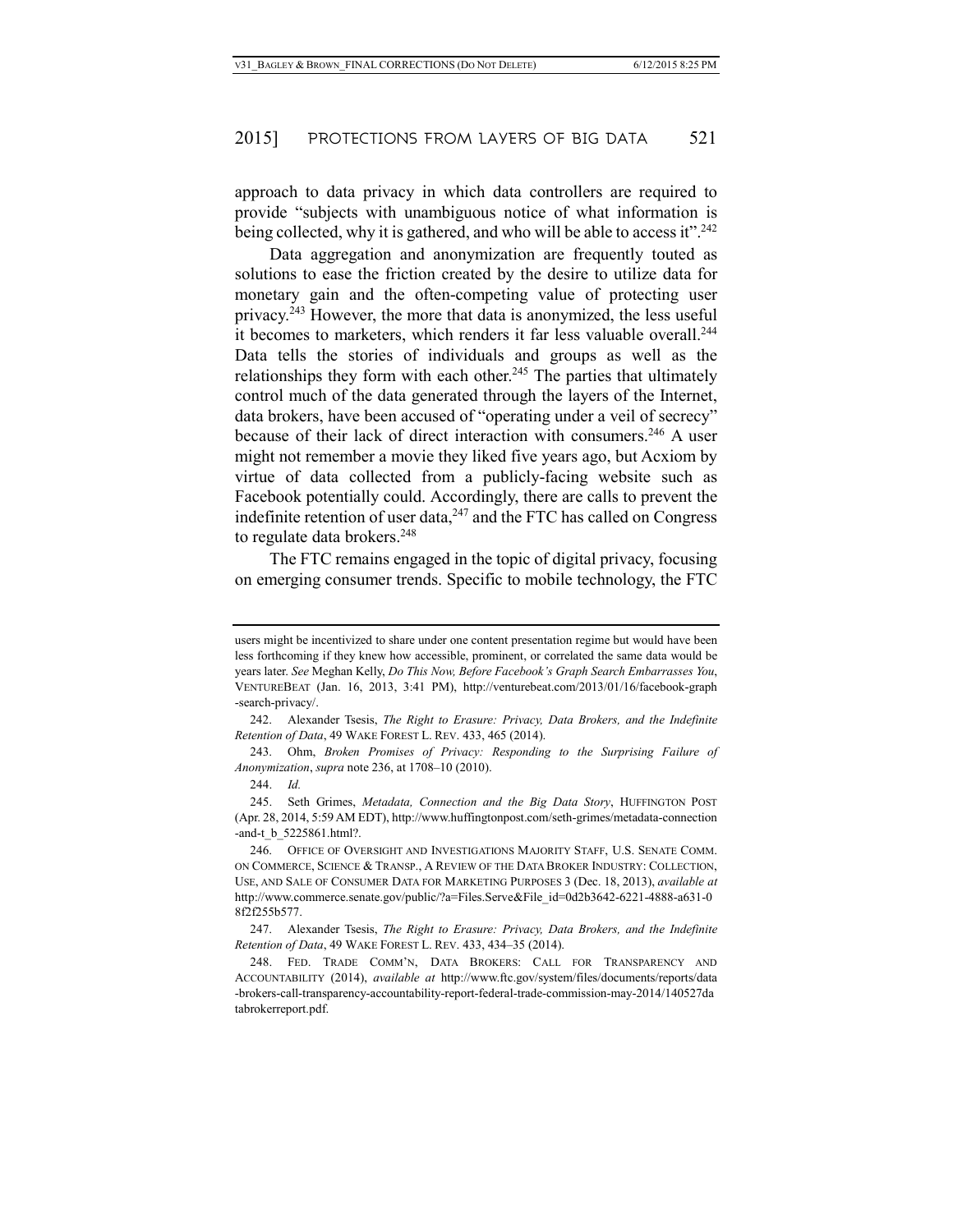proposed privacy principles by which companies should disclose more thorough information as to what is being collected and shared.<sup>249</sup> In its Mobile Privacy Disclosures, the FTC suggested that all players in the mobile ecosystem play a role in increasing privacy protections.<sup>250</sup> For example, the report recommended that mobile operating system providers offer built-in privacy warnings and safeguards, including "just-in-time disclosures to consumers" that would require their express consent before data is transferred.<sup>251</sup> This idea, if implemented, could perhaps enrich rather than disrupt the current notice and consent paradigm by increasing transparency.

Recently, the White House commissioned a study on the privacy implications of big data.<sup>252</sup> The resulting report proposed preset digital privacy profiles as one possible successor to the current notice and consent regime.253 The proposal conceptualized an option through which consumers could choose from a fixed menu of privacy options for their online consumption that would be adhered to by companies within the digital ecosystem.<sup>254</sup> For example, one profile might offer the best consumer value but share more data whereas an alternative profile could promise much more privacy.255 Such a solution would require voluntary or legally mandated coordination between online providers, advertisers, and data brokers. Ultimately, this idea acknowledges today's reality that online privacy is often treated as a commercial luxury rather than an absolute right.<sup>256</sup>

<sup>249.</sup> FED. TRADE COMM'N STAFF, MOBILE PRIVACY DISCLOSURES: BUILDING TRUST THROUGH TRANSPARENCY (2013), https://www.ftc.gov/sites/default/files/documents/reports /mobile-privacy-disclosures-building-trust-through-transparency-federal-trade-commission-staff -report/130201mobileprivacyreport.pdf.

<sup>250.</sup> *Id.* at 6.

<sup>251.</sup> *Id.* at ii.

<sup>252.</sup> PRESIDENT'S COUNCIL OF ADVISORS ON SCI. AND TECH., EXEC. OFFICE OF THE PRESIDENT, REPORT ON BIG DATA AND PRIVACY: A TECHNOLOGICAL PERSPECTIVE 40 (2014), http://www.whitehouse.gov/sites/default/files/microsites/ostp/PCAST/pcast\_big\_data\_and\_priva cy - may 2014.pdf [hereinafter BIG DATA AND PRIVACY RPT.] (Section 4.5.1, "A Successor to Notice and Consent, Big Data and Privacy: A Technological Perspective").

<sup>253.</sup> *Id.* at 40–41.

<sup>254.</sup> *Id.* 

<sup>255.</sup> *Id.*

<sup>256.</sup> For example, AT&T has proposed charging their high-speed ISP customers extra money to not analyze their Internet traffic via deep-packet inspection. *See* Jon Brodkin, *AT&T's Plan To Watch Your Web Browsing—And What You Can Do About It*, ARS TECHNICA (Mar. 27, 2015), http://arstechnica.com/information-technology/2015/03/atts-plan-to-watch-your -web-browsing-and-what-you-can-do-about-it/.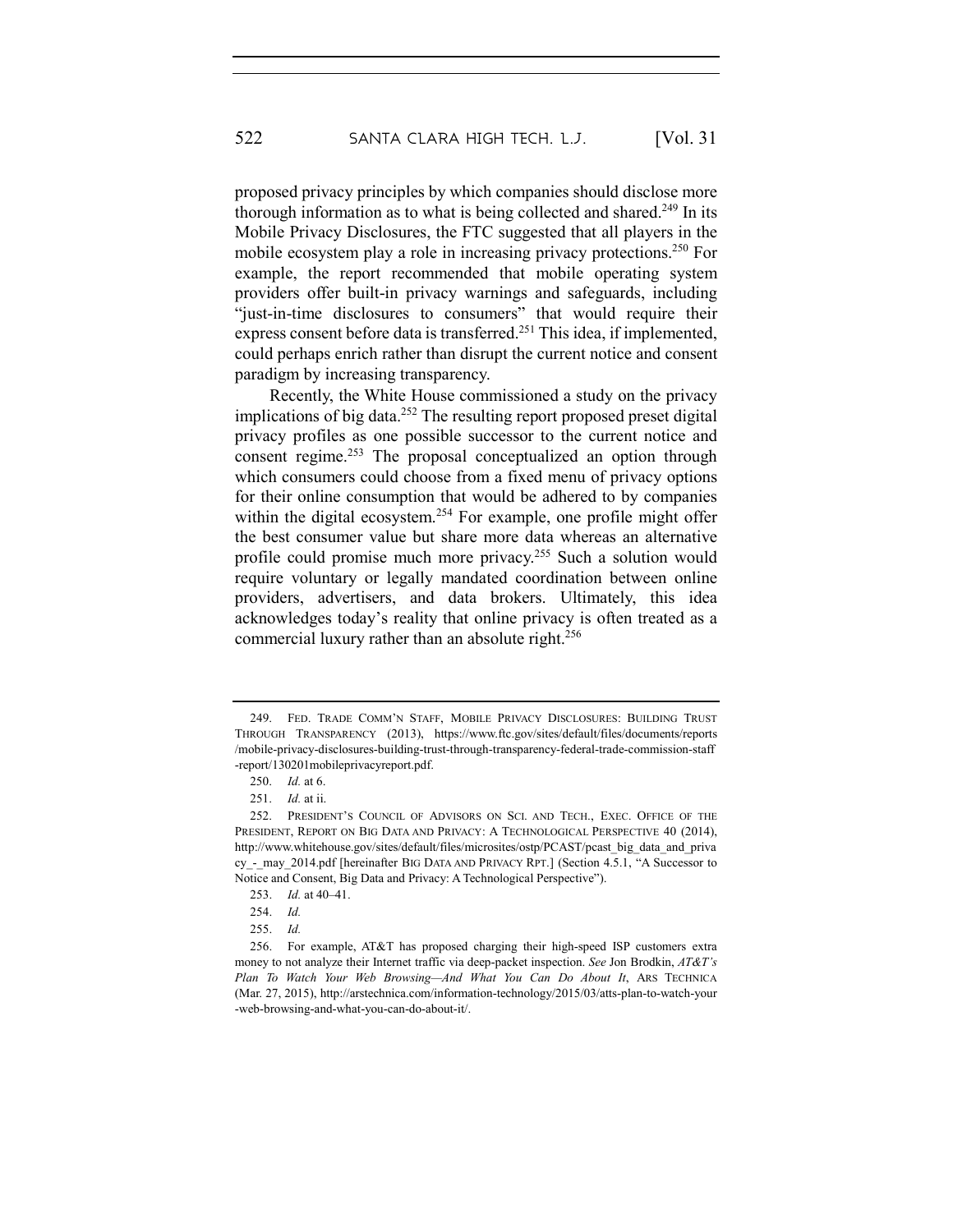Another way forward might be to couple upfront transparency requirements with routine reporting regarding data sharing and data use. Although in the context of the network neutrality debate that addresses to what degree ISPs may control traffic on their network, $257$ transparency rules already require wireless and fixed broadband Internet access providers like Verizon to disclose network management practices and quality of service measures to consumers<sup>258</sup> and may be expanded to address consumer privacy concerns. <sup>259</sup> Beyond ISPs and network neutrality, transparency efforts could conceivably include the layers of the Internet represented by the likes of Google and Facebook. Whether performed as a holistic analysis of provider-data use or, when technically feasible, as an analysis tailored toward individual user accounts, providers may better inform users as to the different ways in which data has been collected and used in practice and with which specific entities it has been shared for a given time period. This disclosure, linked to term-based, renewable notice and consent agreements could allow users to give truly informed consent on an

<sup>257.</sup> There is a great deal of scholarship addressing network neutrality. *See*, *e.g.*, Jan Krämer et al., *Net Neutrality: A Progress Report*, 37 TELECOMM. POL'Y 794 (2013); Tim Wu, Network Neutrality, *Broadband Discrimination*, 2 J. ON TELECOMM. & HIGH TECH. L. 141 (2003); Christopher S. Yoo, *Beyond Network Neutrality*, 19 HARV. J.L. & TECH. 2 (2005); Tim Wu & Christopher Yoo, *Keeping the Internet Neutral?: Tim Wu and Christopher Yoo Debate*, 59 FED. COMM. L.J. 575 (2007); Rob Frieden, *Network Neutrality or Bias-Handicapping the Odds for a Tiered and Branded Internet*, 29 HASTINGS COMM. & ENT. L.J. 171 (2006).

<sup>258.</sup> *See* Preserving the Open Internet: Broadband Industry Practices, GN Docket No. 14- 28, 25 FCC Rcd. 17,905 (2010) (Report & Order). All broadband providers "shall publicly disclose accurate information regarding network management practices, performance and commercial terms of [their] broadband Internet access services sufficient for consumers to make informed choices regarding the use of such service and for content, application, service and device providers to develop, market and maintain their Internet offerings." *Id.* The FCC recently enhanced its transparency requirements. *See* Protecting and Promoting the Open Internet, GN Docket No. 14-28, FCC No. 15-24, at ¶24 (Report and Order on Remand, Declaratory Ruling and Order, released March 12, 2015) [hereinafter *2015 Open Internet Order*].

<sup>259.</sup> The FCC classified broadband Internet access service as a telecommunications service, thus falling under Title II common carrier regulations. *See 2015 Open Internet Order*, *supra* note 258, at ¶¶ 47–49; The FCC refrained from applying its current customer proprietary network information (CPNI) rules that address telephone call privacy to broadband Internet-access providers. *Id.* at ¶¶ 462–68. However the FCC did acknowledge the importance of privacy concerns recognizing broadband ISPs are "necessary conduit for information passing between an Internet user and Internet sites or other Internet users, and are in a position to obtain vast amounts or personal and proprietary information about their customers." *Id.* at ¶ 463. The FCC plans to hold a workshop to explore issues concerning broadband consumer privacy as a result of its 2015 Open Internet Order. *See* Press Release, Fed. Commc'n Comm'n, The Wireline Competition and Consumer & Governmental Affairs Bureaus Schedule Public Workshop on Broadband Consumer Privacy (rel. Mar. 30, 2015), http://www.fcc.gov/document/wcb-and-cgb-public-workshop-broad band-consumer-privacy.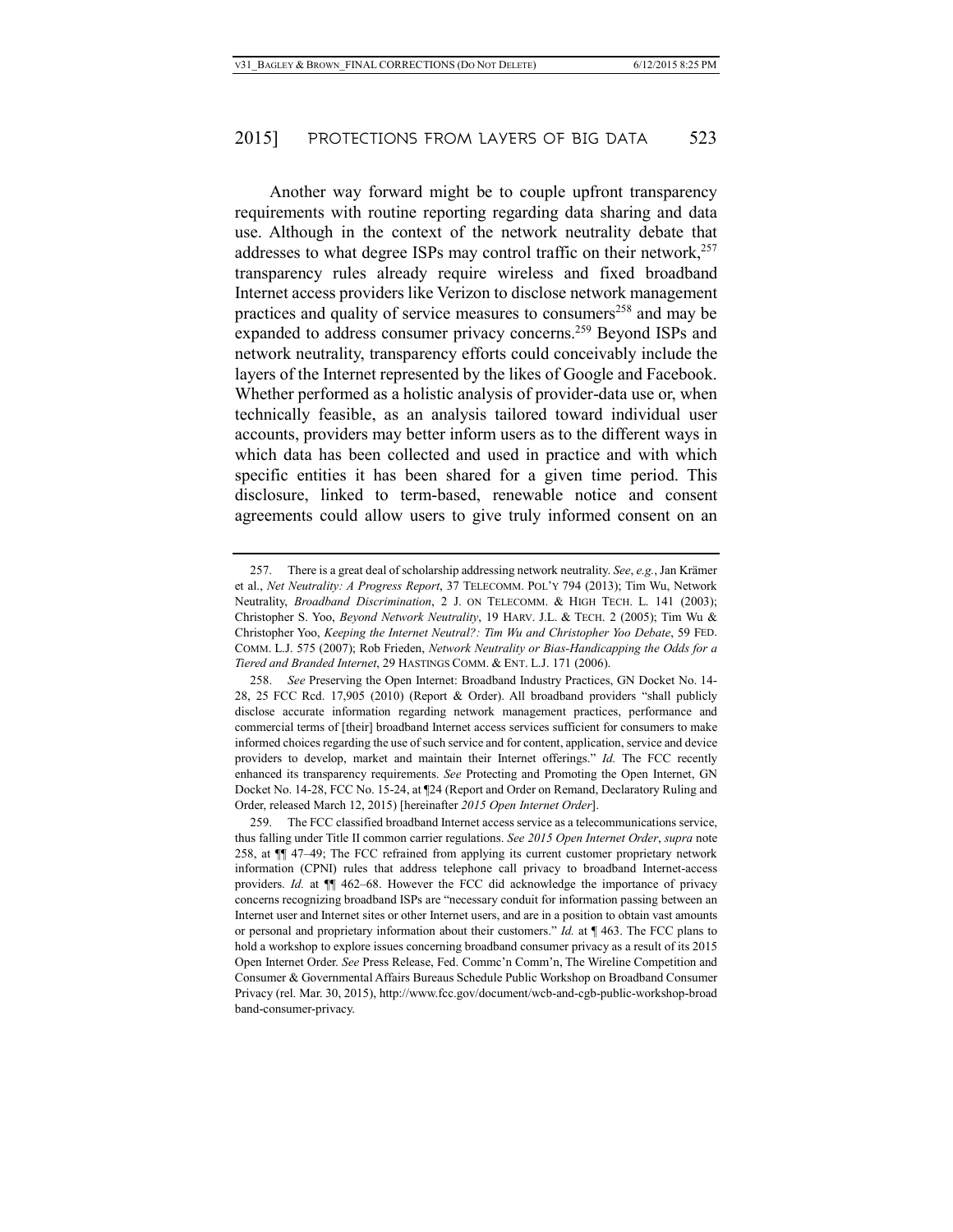annual, biannual, or other regularly occurring basis and require reaffirmation when terms of service change. <sup>260</sup> Nevertheless, issues still arise with consumer challenges in reading and understanding terms of service agreements.<sup>261</sup> Ideally any broadband-transparency effort should disclose all the information necessary for consumers to make an informed decision, which should be easy to access, written with clarity and simplicity, and verifiable.<sup>262</sup>

Without specific regulatory or legislative mandates, implementing any of these ideas to better contain, control, and inform the use of consumer data depends upon increased corporate responsibility. Selfregulatory schemes such as the "Do Not Track" standards subscribed to by Internet content providers have achieved only limited success in improving consumer control over the collection and use of collected data.263 This stems in part from the lack of comprehensive voluntary standards that consistently follow data use throughout the Internet ecosystem and from a lack of knowledge on the part of consumers.<sup>264</sup> These problems will only exacerbate as other concerns such as those related to cybersecurity increase with regard to safeguarding primary and derivative data. Consequently, corporate responsibility is vital to guaranteeing that data is treated as agreed upon not only by the primary entity that gathers and shares the data but also by all who receive and process the data thereafter.

For the longer term, the White House has recommended, amongst other things, that school children should be taught digital literacy to better understand the realities of their digital presence as they go through life.265 This could foster a more nuanced understanding of the risks posed by online interactions and empower decision making if

<sup>260.</sup> Increased transparency and opportunities for a user to be reminded of how their data is being shared might increase competition in layers of the Internet. This could incentivize providers to showcase the ways that they protect, control, and use the data of their users responsibly while giving users access to a new factor to consider when choosing an online-service provider.

<sup>261.</sup> See Solove, *supra* note 73.

<sup>262.</sup> *See* Gerald R. Faulhaber, *Transparency and Broadband Internet Service Providers*, 4 INT'L J. OF COMM. 742 (2010).

<sup>263.</sup> Jamie Campbell, *Microsoft Turns Off 'Do Not Track' As Default Internet Explorer Setting*, INDEPENDENT (Apr. 6, 2015), http://www.independent.co.uk/life-style/gadgets-and-tech /microsoft-turns-removes-do-not-track-as-default-internet-explorer-setting-10157749.html.

<sup>264.</sup> Elise Ackerman, *Google And Facebook Ignore "Do Not Track" Requests, Claim They Confuse Consumers*, FORBES (Feb. 27, 2013, 7:58 PM), http://www.forbes.com/sites/elise ackerman/2013/02/27/big-internet-companies-struggle-over-proper-response-to-consumers-do -not-track-requests/.

<sup>265.</sup> BIG DATA AND PRIVACY RPT., *supra* note 252, at 59.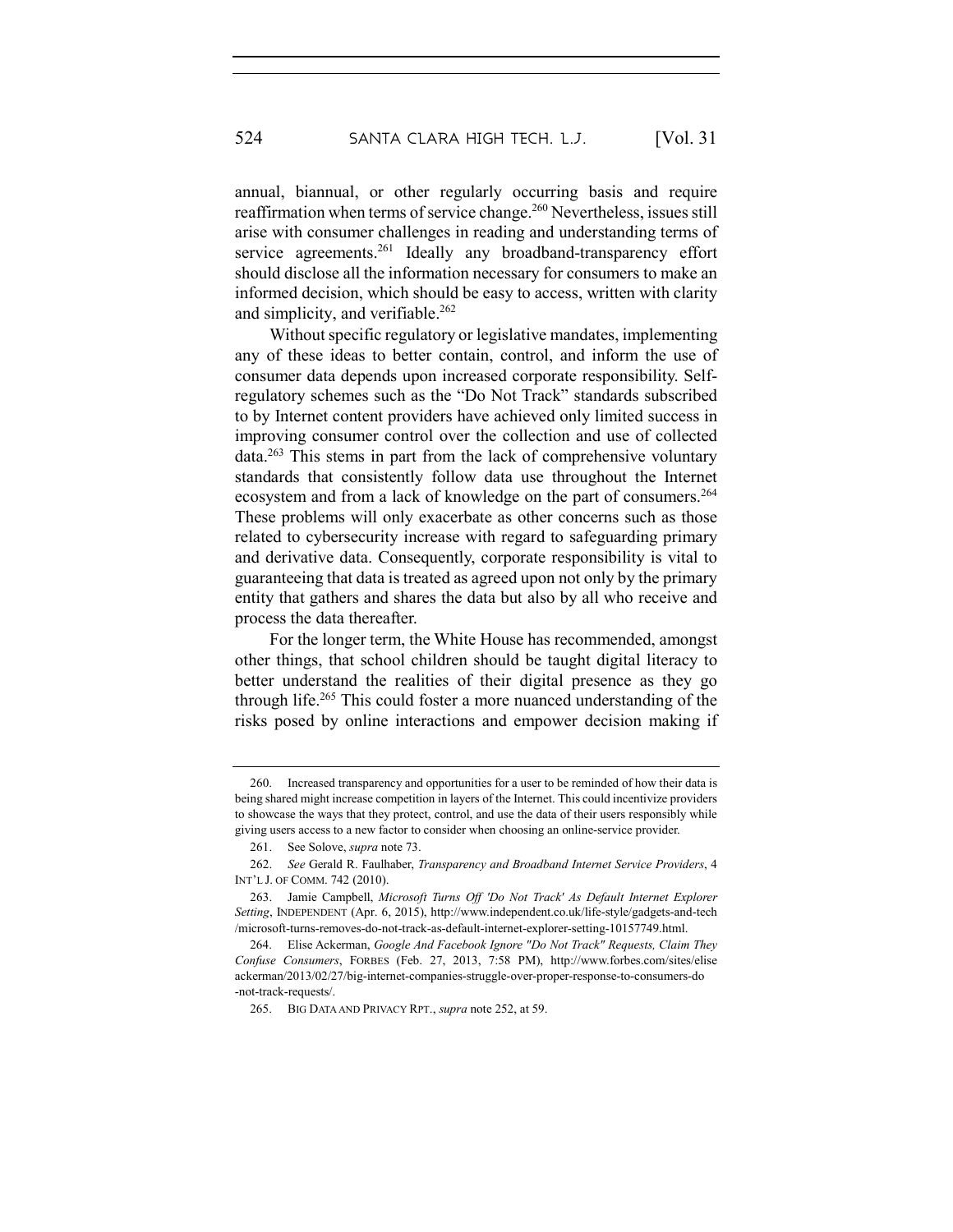future consumers have access to more information about their data. The degree to which data use is made transparent will likely depend on whether such mandates are legislative, such as President Obama's proposed Consumer Privacy Bill of Rights,<sup>266</sup> regulatory, from a more aggressive FTC or possibly FCC (in the context of ISPs),<sup>267</sup> or voluntary, influenced by market pressure from consumers concerned about the mysterious ways in which they lose control of increasingly personalized and dynamic data.

#### **CONCLUSION**

Just one click agreeing to terms of service can lead to a slippery slope of consent. There is a funnel of rights by which service providers must confer certain degrees of choice onto users. At present, users do not have many rights beyond those afforded to them by their online service providers in the data use or privacy policies. Recent cases show that users must know that they are consenting to terms, cannot be misled about the use of their data, and are protected from the sharing of their data outside the normal course of business. Nonetheless, a data use or privacy policy that does not mislead consumers generally will be enforceable even if it lacks transparency regarding the specific ways in which consumer data will be used, shared or the duration for which it will exist.

The Internet will continue to be a multi-layered experience, growing more dynamic and increasingly invisible to users with the budding Internet of Things. Moreover, the context derived from troves of interwoven metadata will remain powerful whether or not paired with relevant user-generated content. However, data flows need not

<sup>266.</sup> Grant Gross, *Obama Calls for Data Breach Notification Law, Privacy Bill of Rights*, COMPUTERWORLD (Jan. 12, 2015, 11:08 AM PT), http://www.computerworld.com/article/28678 39/obama-calls-for-data-breach-notification-law-privacy-bill-of-rights.html. For a discussion draft of the Consumer Privacy Bill of Rights, see *Administration Discussion Draft: Consumer Privacy Bill of Rights Act of 2015*, THE WHITE HOUSE, https://www.whitehouse.gov/sites/default /files/omb/legislative/letters/cpbr-act-of-2015-discussion-draft.pdf (last visited Apr. 18, 2015). Section 101 of the draft legislation suggests greater transparency where by individuals are given "concise and easily understandable language, accurate, clear, timely and conspicuous notice." *Id.* at 6. The notice must contain, among other provisions, what data is processed, methods and purposes of collection, disclosure of collected data, retaining of data, methods of user access to data as well as security measures to protect data. *Id.* at 6–7.

<sup>267.</sup> As a result of the FCC's network-neutrality regulations and use of common-carrier classification, the FCC is claiming jurisdiction over ISPs to ensure they protect their customer's privacy even though the FTC typically addresses consumer protection and online privacy. *See* Brendan Sasso, *Net Neutrality Has Sparked an Interagency Squabble Over Internet Privacy*, NAT'L JOURNAL (Mar. 9, 2015), http://www.nationaljournal.com/tech/the-future-of-broadband /net-neutrality-has-sparked-an-interagency-squabble-over-internet-privacy-20150309.